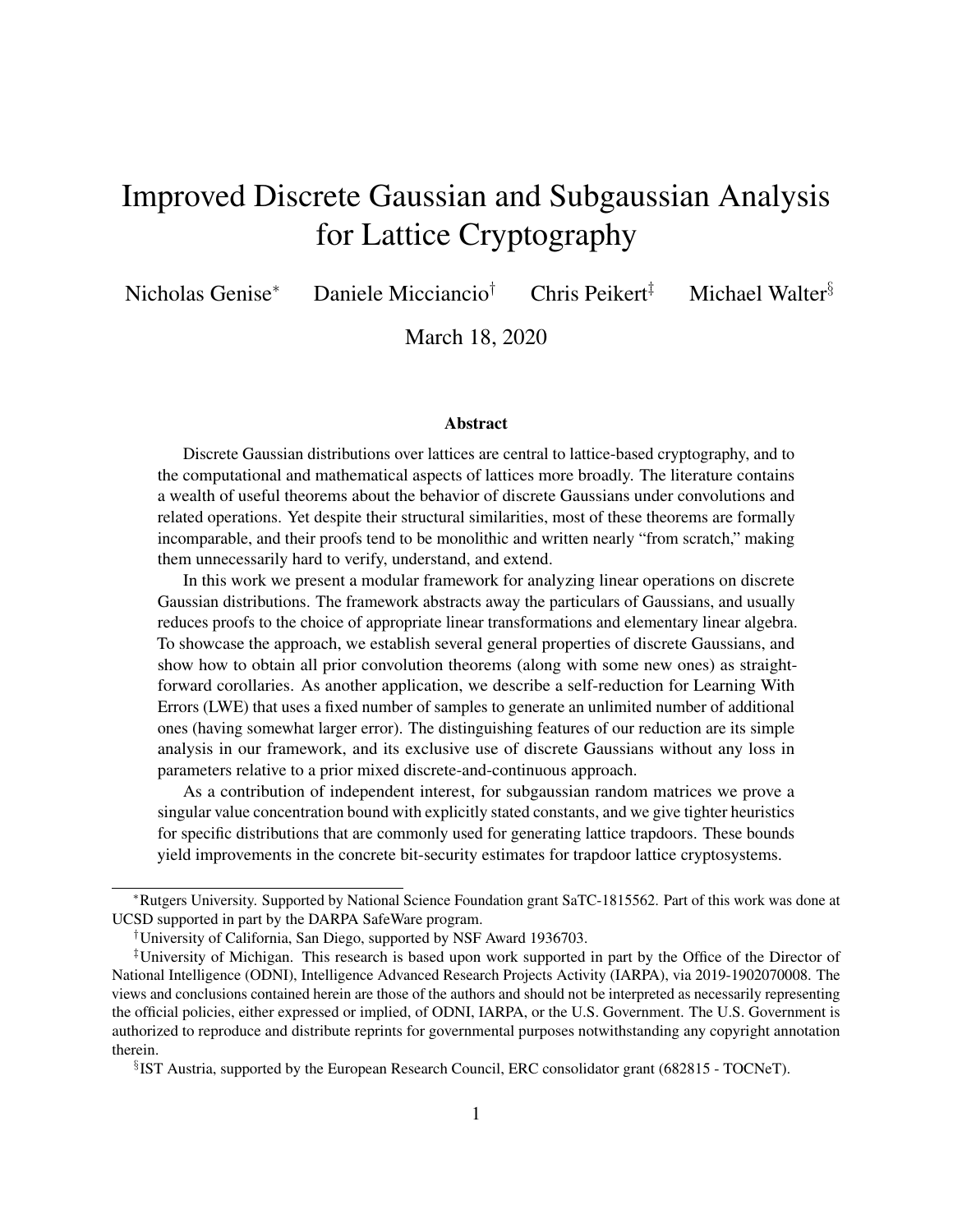## 1 Introduction

The rapid development of lattice-based cryptography in recent years has moved the topic from a theoretical corner of cryptography to a leading candidate for post-quantum cryptography<sup>[1](#page-1-0)</sup>, while also providing advanced cryptographic functionalities like fully homomorphic encryption [\[Gen09\]](#page-27-0). Further appealing aspects of lattice-based cryptography are its innate parallelism and that its two foundational hardness assumptions, Short Integer Solution (SIS) and Learning With Errors (LWE), are supported by worst-case to average-case reductions (e.g., [\[Ajt96,](#page-26-0) [Reg05\]](#page-28-0)).

A very important object in lattice cryptography, and the computational and mathematical aspects of lattices more broadly, is a *discrete Gaussian* probability distribution, which (informally) is a Gaussian distribution restricted to a particular lattice (or coset thereof). For example, the strongest worst-case to average-case reductions [\[MR04,](#page-27-1) [GPV08,](#page-27-2) [Reg05\]](#page-28-0) all rely centrally on discrete Gaussians and their nice properties. In addition, much of the development of latticebased signature schemes, identity-based encryption, and other cryptosystems has centered around efficiently sampling from discrete Gaussians (see, e.g., [\[GPV08,](#page-27-2) [Pei10,](#page-27-3) [MP12,](#page-27-4) [DDLL13,](#page-27-5) [DLP14,](#page-27-6) [MW17\]](#page-27-7)), as well as the analysis of various kinds of combinations of discrete Gaussians [\[Pei10,](#page-27-3) [BF11,](#page-26-1) [MP13,](#page-27-8) [AGHS13,](#page-26-2) [AR16,](#page-26-3) [BPMW16,](#page-26-4) [GM18,](#page-27-9) [CGM19,](#page-26-5) [DGPY19\]](#page-27-10).

By now, the literature contains a plethora of theorems about the behavior of discrete Gaussians in a variety of contexts, e.g., "convolution theorems" about sums of independent or dependent discrete Gaussians. Despite the close similarities between the proof approaches and techniques employed, these theorems are frequently incomparable and are almost always proved monolithically and nearly "from scratch." This state of affairs makes it unnecessarily difficult to understand the existing proofs, and to devise and prove new theorems when the known ones are inadequate. Because of the structural similarities among so many of the existing theorems and their proofs, a natural question is whether there is some "master theorem" for which many others are corollaries. That is what we aim to provide in this work.

#### 1.1 Our Contributions

We present a modular framework for analyzing linear operations on discrete Gaussians over lattices, and show several applications. Our main theorem, which is the heart of the framework, is a simple, general statement about linear transformations of discrete Gaussians. We establish several natural consequences of this theorem, e.g., for joint distributions of correlated discrete Gaussians. Then we show how to combine these tools in a modular way to obtain all previous discrete Gaussian convolution theorems (and some new ones) as corollaries. Notably—and in contrast to prior works all the consequences of our main theorem follow mostly by elementary linear algebra, and do not use any additional properties (or even the definition) of the discrete Gaussian. In other words, our framework abstracts away the particulars of discrete Gaussians, and makes it easier to prove and verify many useful theorems about them.

As a novel application of our framework, we describe and tightly analyze an LWE self-reduction that, given a fixed number of LWE samples, directly generates (up to negligible statistical distance)

<span id="page-1-0"></span><sup>1</sup><https://csrc.nist.gov/Projects/Post-Quantum-Cryptography>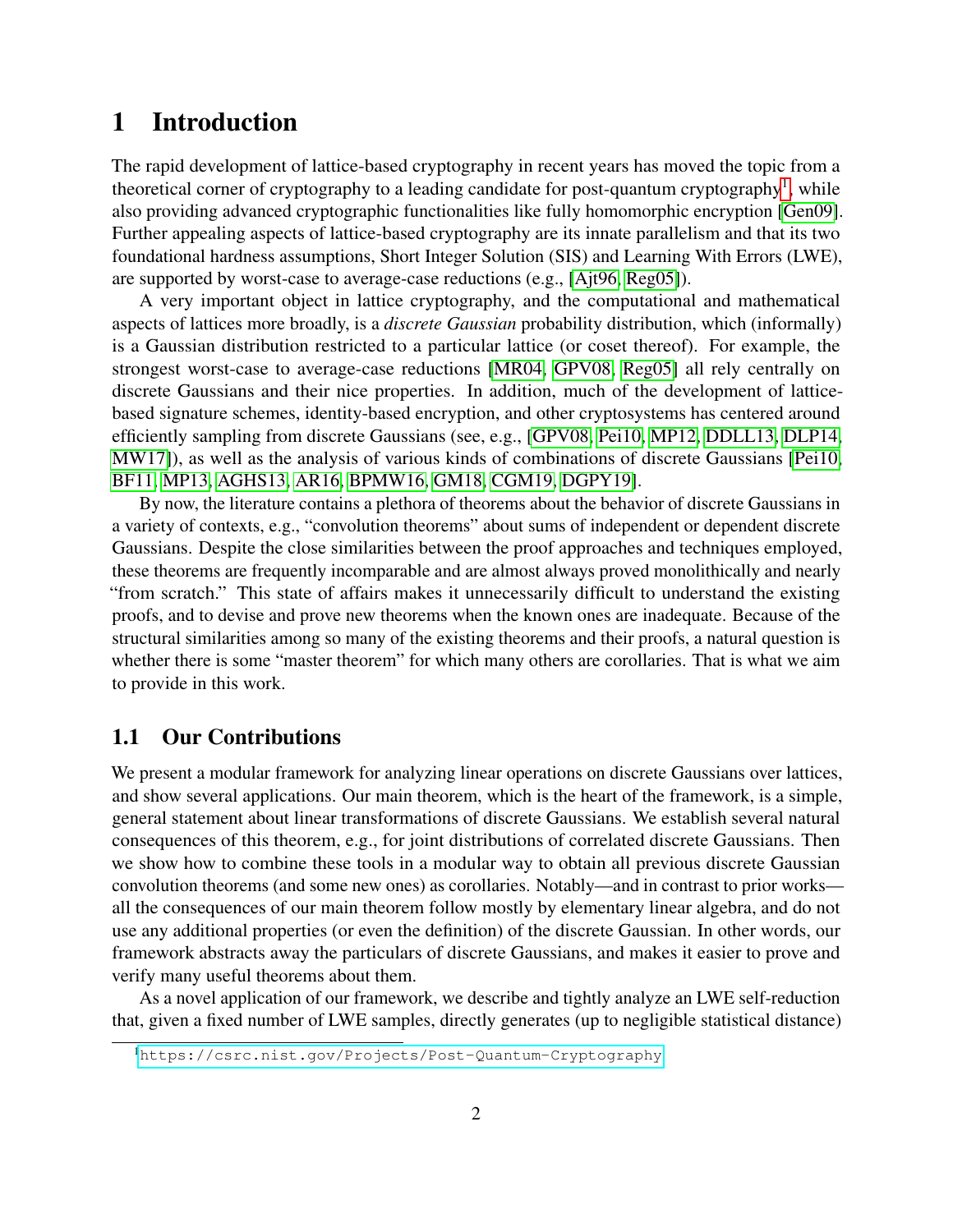an unlimited number of additional LWE samples with *discrete* Gaussian error (of a somewhat larger width than the original error). The ability to generate fresh, properly distributed LWE samples is often used in cryptosystems and security proofs (see [\[GPV08,](#page-27-2) [ACPS09\]](#page-26-6) for two early examples), so the tightness and simplicity of the procedure is important. The high-level idea behind prior LWE self-reductions, first outlined in [\[GPV08\]](#page-27-2), is that a core procedure of [\[Reg05\]](#page-28-0) can be used to generate fresh LWE samples with *continuous* Gaussian error. If desired, these samples can then be randomly rounded to have discrete Gaussian error [\[Pei10\]](#page-27-3), but this increases the error width somewhat, and using continuous error to generate discrete samples seems unnecessarily cumbersome. We instead describe a *fully discrete* procedure, and use our framework to prove that it works for exactly the same parameters as the continuous one.

As a secondary contribution, motivated by the concrete security of "trapdoor" lattice cryptosystems, we analyze the singular values of the subgaussian matrices often used as such trapdoors [\[AP09,](#page-26-7) [MP12\]](#page-27-4). Our analysis precisely tracks the exact constants in traditional concentration bounds for the singular values of a random matrix with independent, subgaussian rows [\[Ver12\]](#page-28-1). We also give a tighter heuristic bound on matrices chosen with independent subgaussian entries, supported by experimental evidence. Since the trapdoor's maximum singular value directly influences the hardness of the underlying SIS/LWE problems in trapdoor cryptosystems, our heuristic yields up to 10 more bits of security in a common parameter regime, where the trapdoor's entries are chosen independently from  $\{0, \pm 1\}$  (with one-half probability on 0, and one-quarter probability on each of  $\pm 1$ ).<sup>[2](#page-2-0)</sup>

#### 1.2 Technical Overview

Linear transformations of discrete Gaussians. It is well known that any linear transformation of a (continuous, multivariate) Gaussian is another Gaussian. The heart of our work is a similar theorem for *discrete* Gaussians [\(Theorem 3.1\)](#page-10-0). Note that we cannot hope to say anything about this in full generality, because a linear transformation of a lattice  $\Lambda$  may not even be a lattice. However, it is one if the kernel K of the transformation is a  $\Lambda$ -subspace, i.e., the lattice  $\Lambda \cap K$  spans K (equivalently, K is spanned by vectors in  $\Lambda$ ), so we restrict our attention to this case.

For a positive definite matrix  $\Sigma$  and a lattice coset  $\Lambda + c$ , the discrete Gaussian distribution  $\mathcal{D}_{\Lambda+\mathbf{c},\sqrt{\Sigma}}$  assigns to each x in its support  $\Lambda+\mathbf{c}$  a probability proportional to  $\exp(-\pi\cdot\mathbf{x}^t\Sigma^{-1}\mathbf{x})$ . We show that for an arbitrary linear transformation T, if the lattice  $\Lambda \cap \text{ker}(T)$  spans  $\text{ker}(T)$  and has show that for an arbitrary linear transformation **1**, if the lattice  $\Lambda \cap \ker(\mathbf{1})$  spans  $\ker(\mathbf{1})$  and has smoothing parameter bounded by  $\sqrt{\Sigma}$ , then **T** applied to  $\mathcal{D}_{\Lambda + \mathbf{c}, \sqrt{\Sigma}}$  behaves essentially as one mi expect from continuous Gaussians:

$$
\mathbf{T} \mathcal{D}_{\Lambda+\mathbf{c},\sqrt{\Sigma}} \approx \mathcal{D}_{\mathbf{T}(\Lambda+\mathbf{c}),\mathbf{T}\sqrt{\Sigma}}.
$$

The key observation for the proof is that for any point in the support of these two distributions, its probabilities under  $T\mathcal{D}_{\Lambda+\mathbf{c},\sqrt{\Sigma}}$  and  $\mathcal{D}_{\mathbf{T}(\Lambda+\mathbf{c}),\mathbf{T}\sqrt{\Sigma}}$  differ only by a factor proportional to the Gaussian mass of some coset of  $\Lambda \cap K$ . But because this sublattice is "smooth" by assumption, all such cosets have essentially the same mass.

<span id="page-2-0"></span><sup>2</sup>Our security analysis is a simple BKZ estimate, which is *not* a state-of-the-art concrete security analysis. However, we are only interested in the change in concrete security when changing from previous bounds to our new ones. Our point is that the underlying SIS problem is slightly harder in this trapdoor lattice regime than previously thought.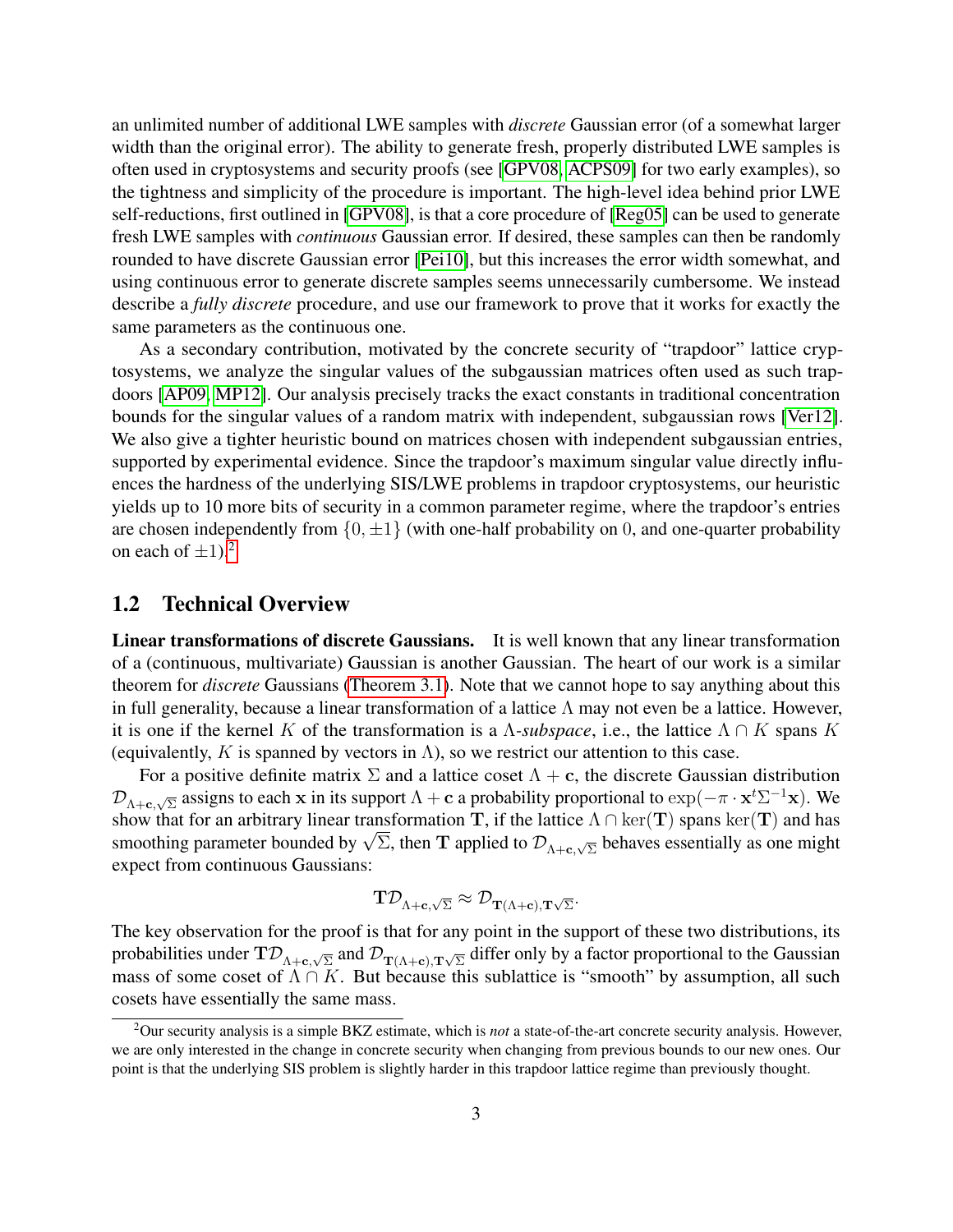Convolutions. It is well known that the sum of two independent *continuous* Gaussians having covariances  $\Sigma_1$ ,  $\Sigma_2$  is another Gaussian of covariance  $\Sigma$ . We use our above-described [Theorem 3.1](#page-10-0) to prove similar statements for convolutions of *discrete* Gaussians. A typical such convolution is the statistical experiment where one samples

$$
\mathbf{x}_1 \leftarrow \mathcal{D}_{\Lambda_1+\mathbf{c}_1, \sqrt{\Sigma_1}} \text{, } \mathbf{x}_2 \leftarrow \mathbf{x}_1 + \mathcal{D}_{\Lambda_2+\mathbf{c}_2-\mathbf{x}_1, \sqrt{\Sigma_2}}.
$$

Based on the behavior of continuous Gaussians, one might expect the distribution of  $x_2$  to be close to  $\mathcal{D}_{\Lambda_2+\mathbf{c}_2,\sqrt{\Sigma}}$ , where  $\Sigma = \Sigma_1 + \Sigma_2$ . This turns out to be the case, under certain smoothness conditions  $\nu_{\Lambda_2 + \mathbf{c}_2, \sqrt{\Sigma}}$ , where  $\Delta = \Delta_1 + \Delta_2$ . This turns out to be the case, under ecrtain smoothness conditions on the lattices  $\Lambda_1, \Lambda_2$  relative to the Gaussian parameters  $\sqrt{\Sigma_1}, \sqrt{\Sigma_2}$ . This was previously shown in [\[Pei10,](#page-27-3) Theorem 3.1], using a specialized analysis of the particular experiment in question.

We show how to obtain the same theorem in a higher-level and modular way, via [Theorem 3.1.](#page-10-0) First, we show that the joint distribution of  $(x_1, x_2)$  is close to a discrete Gaussian over  $(Λ_1 + c_1) \times$  $(\Lambda_2 + \mathbf{c}_2)$ , then we analyze the marginal distribution of  $\mathbf{x}_2$  by applying the linear transformation  $(x_1, x_2) \mapsto x_2$  and analyzing the intersection of  $\Lambda_1 \times \Lambda_2$  with the kernel of the transformation. Interestingly, our analysis arrives upon exactly the same hypotheses on the parameters as [\[Pei10,](#page-27-3) Theorem 3.1], so nothing is lost by proceeding via this generic route.

We further demonstrate the power of this approach—i.e., viewing convolutions as linear transformations of a joint distribution—by showing that it yields *all* prior discrete Gaussian convolution theorems from the literature. Indeed, we give a very general theorem on integer combinations of independent discrete Gaussians [\(Theorem 4.6\)](#page-16-0), then show that several prior convolution theorems follow as immediate corollaries.

**LWE self-reduction.** Recall the LWE distribution  $(A, b^t = s^t A + e^t \mod q)$  where the secret  $\mathbf{s} \leftarrow \mathbb{Z}_q^n$  and  $\mathbf{A} \leftarrow \mathbb{Z}_q^{n \times m}$  are uniform and independent, and the entries of e are chosen independently from some error distribution, usually a discrete one over  $\mathbb{Z}$ . As described in [\[GPV08,](#page-27-2) [ACPS09\]](#page-26-6) (based on a core technique from [\[Reg05\]](#page-28-0)), when  $m \approx n \log q$  or more we can generate unlimited additional LWE samples (up to small statistical distance) with the same secret s and *continuous* Gaussian error, as

$$
(\mathbf{a} = \mathbf{A}\mathbf{x} \in \mathbb{Z}_q^n
$$
,  $b = \mathbf{b}^t\mathbf{x} + \tilde{e} = \mathbf{s}^t\mathbf{a} + (\mathbf{e}^t\mathbf{x} + \tilde{e}) \bmod q$ 

for discrete Gaussian  $x \leftarrow \mathcal{D}_{\mathbb{Z}^m,r}$  and continuous Gaussian "smoothing error"  $\tilde{e} \leftarrow \mathcal{D}_{\tilde{r}}$ , for suitable parameters  $r, \tilde{r}$ . More specifically, the error term  $e^t\mathbf{x} + \tilde{e}$  is close to a continuous Gaussian  $\mathcal{D}_t$ , where  $t^2 = (r||e||)^2 + \tilde{r}^2$ .

We emphasize that the above procedure yields samples with continuous Gaussian error. If discrete error is desired, one can then "round off"  $b$ , either naïvely (yielding somewhat unnatural "rounded Gaussian" error), or using more sophisticated randomized rounding (yielding a true discrete Gaussian [\[Pei10\]](#page-27-3)). However, this indirect route to discrete error via a continuous intermediate step seems cumbersome and also somewhat loose, due to the extra round-off error.

An obvious alternative approach is to directly generate samples with discrete error, by choosing the "smoothing" term  $\tilde{e} \leftarrow \mathcal{D}_{\mathbb{Z},\tilde{r}}$  from a discrete Gaussian. However, directly and tightly analyzing this alternative is surprisingly non-trivial, and to our knowledge it has never been proven that the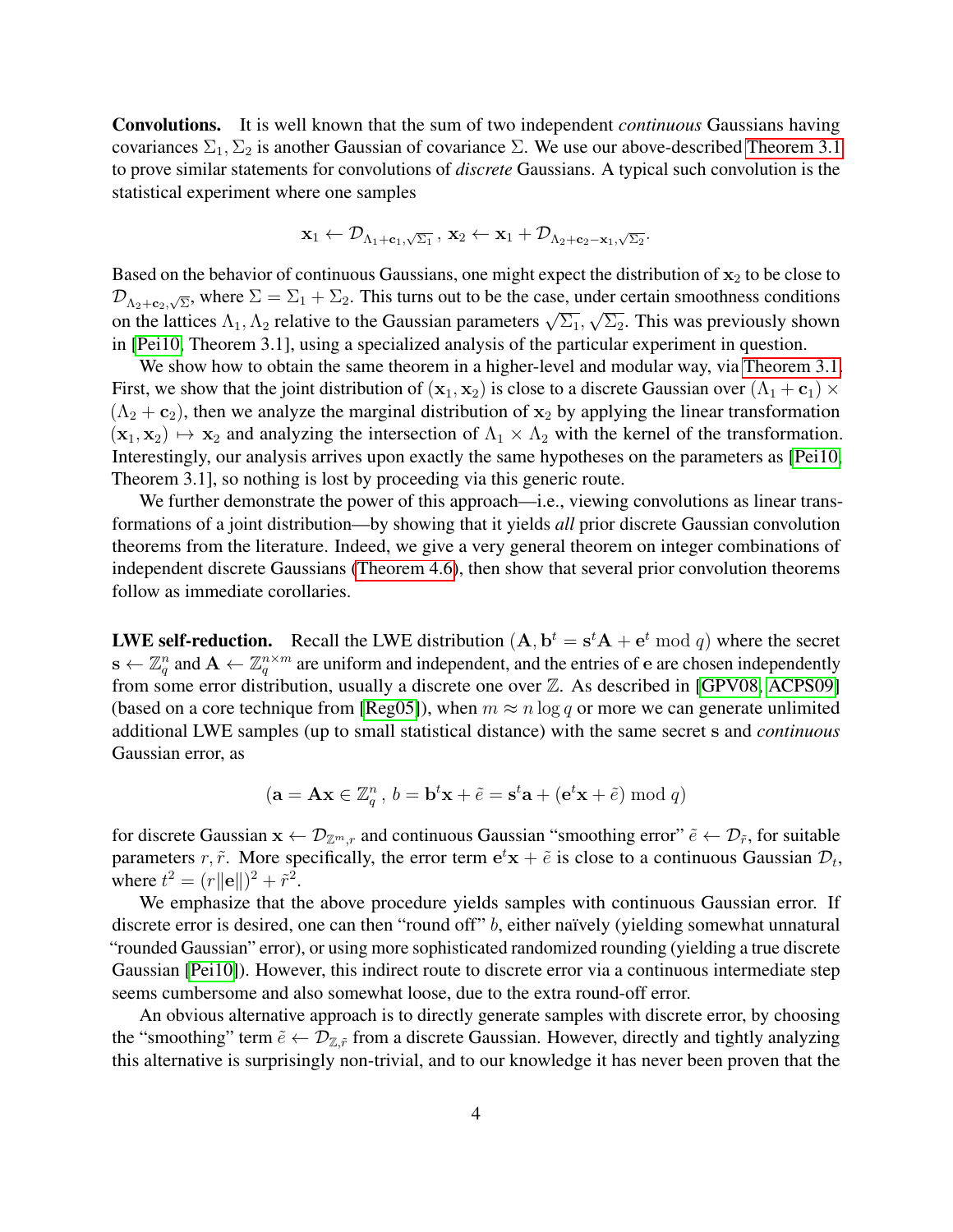resulting error is (close to) a discrete Gaussian, without incurring some loss relative to what is known for the continuous case.<sup>[3](#page-4-0)</sup> Using the techniques developed in this paper, we give a modular proof that this alternative approach does indeed work, for the very same parameters as in the continuous case. As the reader may guess, we again express the overall error distribution as a linear transformation on some joint discrete Gaussian distribution. More specifically, the joint distribution is that of  $(x, \tilde{e})$  where x is conditioned on  $a = Ax$ , and the linear transformation is given by  $[e^t | 1]$ (where  $e^t$  is the original LWE error vector). The result then follows from our general theorem on linear transformations of discrete Gaussians [\(Theorem 3.1\)](#page-10-0).

**Analysis of subgaussian matrices.** A distribution over  $\mathbb{R}$  is *subgaussian* with parameter  $s > 0$ if its tails are dominated by those of a Gaussian distribution of parameter s. More generally, a distribution X over  $\mathbb{R}^n$  is subgaussian (with parameter s) if its marginals  $\langle \mathcal{X}, \mathbf{u} \rangle$  are subgaussian (with the same parameter s) for every unit vector  $u \in \mathbb{R}^n$ . We give precise concentration bounds on the singular values of random matrices whose columns, rows, or individual entries are independent subgaussians. We follow a standard proof strategy based on a union bound over an  $\varepsilon$ -net (see, e.g., [\[Ver12\]](#page-28-1)), but we precisely track all the constant factors. For example, let  $\mathbf{R} \in \mathbb{R}^{m \times n}$  be a matrix with independent subgaussian rows. First, we reduce the analysis of R's singular values to measuring how close R is to an isometry, specifically the norm  $\|\mathbf{R}^t\mathbf{R}-\mathbf{I}_n\| = \sup_{\mathbf{u}} \|(\mathbf{R}^t\mathbf{R}-\mathbf{I}_n)\mathbf{u}\|$ where the supremum is taken over all unit vectors u. Next, we approximate all unit vectors by an  $\varepsilon$ -net of the unit-sphere and bound the probability that  $\|\mathbf{R}\mathbf{u}\|_2^2$  is too large by expressing  $\|\mathbf{R}\mathbf{u}\|_2^2$ as a sum of independent terms (namely,  $\|\mathbf{R}\mathbf{u}\|_2^2 = \sum_i \langle \mathbf{r}_i, \mathbf{u} \rangle^2$  where  $\mathbf{r}_i$  is a row of  $\mathbf{R}$ ). Finally, we take a union bound over the net to get a concentration bound. Lastly, we give a tighter heuristic for subgaussian matrices with independent entries from commonly used distributions in lattice-based cryptography.

#### 1.3 Organization

The rest of the paper is organized as follows. [Section 2](#page-4-1) reviews the relevant mathematical background. [Section 3](#page-10-1) gives our general theorem on linear transformations of discrete Gaussians. [Section 4](#page-12-0) is devoted to convolutions of discrete Gaussians: we first analyze joint distributions and linear transforms of such convolutions, then show how all prior convolution theorems follow as corollaries. [Section 5](#page-18-0) gives our improved, purely discrete LWE self-reduction. Finally, [Section 6](#page-21-0) gives our provable and heuristic subgaussian matrix analysis; the proof of the main subgaussianity theorem appears in [Appendix A.](#page-28-2)

### <span id="page-4-1"></span>2 Preliminaries

In this section we review some basic notions and mathematical notation used throughout the paper. Column vectors are denoted by lower-case bold letters (a, b, etc.) and matrices by upper-case bold

<span id="page-4-0"></span><sup>&</sup>lt;sup>3</sup>Of course, one can view the discrete Gaussian as a randomly rounded continuous one, but this is equivalent to the indirect, loose approach described above.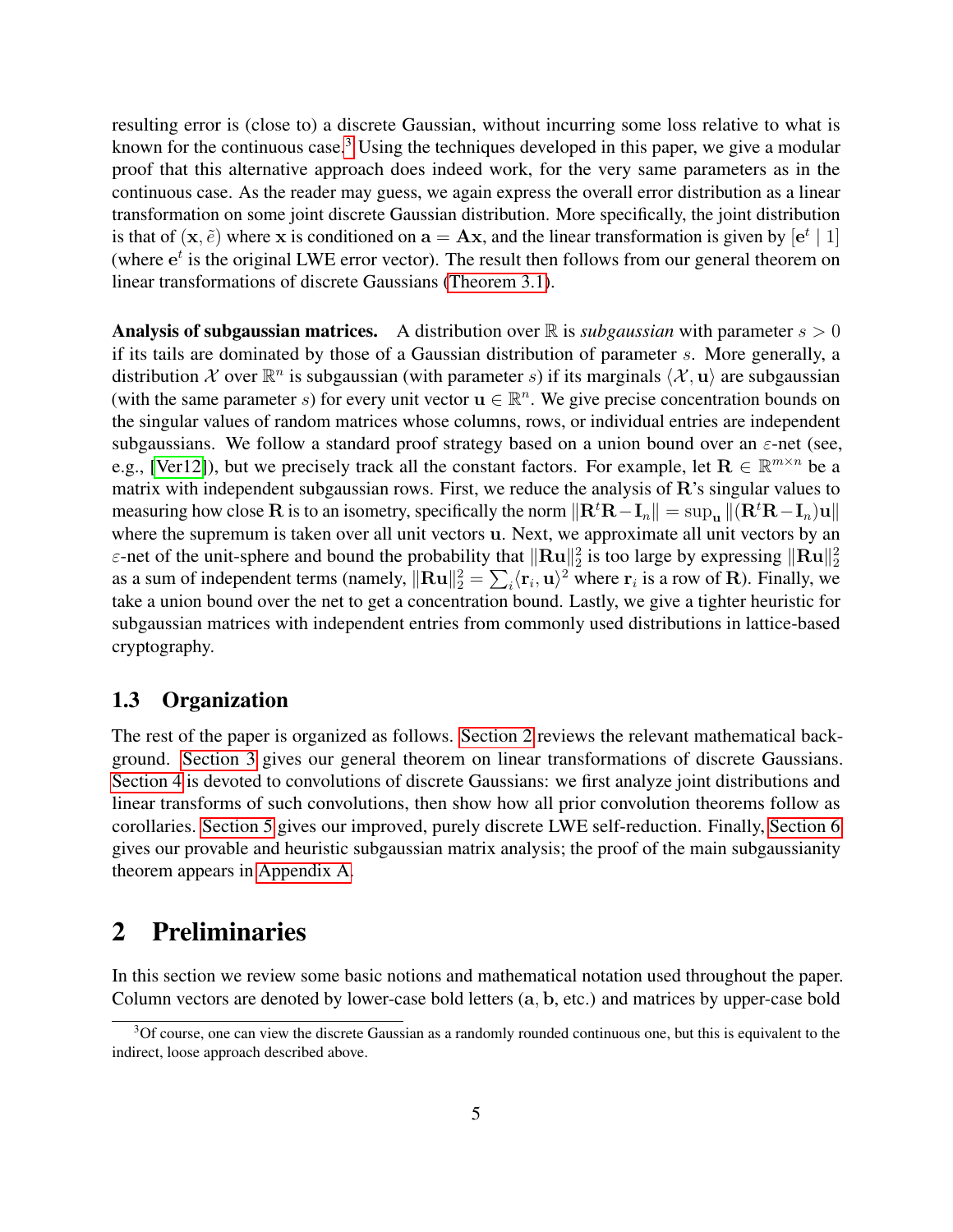letters (A, B, etc.). In addition, positive semidefinite matrices are sometimes denoted by upper-case Greek letters like  $\Sigma$ . The integers and reals are respectively denoted by Z and R. All logarithms are base two unless specified otherwise.

**Probability.** We use calligraphic letters like  $X, Y$  for probability distributions, and sometimes for random variables having such distributions. We make informal use of probability theory, without setting up formal probability spaces. We use set-like notation to describe probability distributions: for any distribution X over a set X, predicate P on X, and function  $f: X \to Y$ , we write  $\llbracket f(x) \mid x \leftarrow \mathcal{X}, P(x) \rrbracket$  for the probability distribution over Y obtained by sampling x according to X, conditioning on  $P(x)$  being satisfied, and outputting  $f(x) \in Y$ . Similarly, we write  $\{P(x) \mid x \leftarrow \mathcal{X}\}$  to denote the event that  $P(x)$  is satisfied when x is selected according to X, and use  $Pr\{z \leftarrow \mathcal{X}\}\$ as an abbreviation for  $\mathcal{X}(z) = Pr\{x = z \mid x \leftarrow \mathcal{X}\}\$ . We write  $f(\mathcal{X}) = \llbracket f(x) \mid x \leftarrow \mathcal{X} \rrbracket$  for the result of applying a function to a probability distribution. We let  $\mathcal{U}(X)$  denote the uniform distribution over a set X of finite measure.

The *statistical distance* between any two probability distributions  $\mathcal{X}, \mathcal{Y}$  over the same set is  $\Delta(\mathcal{X}, \mathcal{Y}) := \sup_{A} \left| \Pr \{ \mathcal{X} \in A \} - \Pr \{ \mathcal{Y} \in A \} \right|$ , where A ranges over all measurable sets. Similarly, for distributions  $\mathcal{X}, \mathcal{Y}$  with the same support, their *max-log* distance [\[MW18\]](#page-27-11) is defined as

$$
\Delta_{\text{ML}}(\mathcal{X}, \mathcal{Y}) := \sup_{A} |\log \Pr\{\mathcal{X} \in A\} - \log \Pr\{\mathcal{Y} \in A\}|,
$$

or, equivalently,  $\Delta_{ML}(\mathcal{X}, \mathcal{Y}) = \sup_a |\log \Pr{\mathcal{X} = a\} - \log \Pr{\mathcal{Y} = a}|.$ 

**Distance notation.** For any two real numbers x, y, and  $\varepsilon \ge 0$ , we say that x *approximates* y within *relative error*  $\varepsilon$  (written  $x \approx_{\varepsilon} y$ ) if  $x \in [1 - \varepsilon, 1 + \varepsilon] \cdot y$ . We also write  $x \approx y$  as an abbreviation for the symmetric relation  $(x \approx_{\varepsilon} y) \wedge (y \approx_{\varepsilon} x)$ , or, equivalently,  $|\log x - \log y| \leq \log(1 + \varepsilon) \leq \varepsilon$ .

For two probability distributions X, Y over the same set, we write  $\mathcal{X} \approx_{\varepsilon} \mathcal{Y}$  if  $\mathcal{X}(z) \approx_{\varepsilon} \mathcal{Y}(z)$ for every z. Similarly, we write  $\mathcal{X} \stackrel{\varepsilon}{\approx} \mathcal{Y}$  if  $\mathcal{X} \approx_{\varepsilon} \mathcal{Y}$  and  $\mathcal{Y} \approx_{\varepsilon} \mathcal{X}$ . The following facts are easily verified:

- 1. If  $\mathcal{X} \approx_{\varepsilon} \mathcal{Y}$ , then  $\mathcal{Y} \approx_{\bar{\varepsilon}} \mathcal{X}$  (and therefore,  $\mathcal{X} \stackrel{\bar{\varepsilon}}{\approx} \mathcal{Y}$ ) for  $\bar{\varepsilon} = \varepsilon/(1-\varepsilon)$ .
- 2. If  $\mathcal{X} \approx_{\varepsilon} \mathcal{Y}$  and  $\mathcal{Y} \approx_{\delta} \mathcal{Z}$  then  $\mathcal{X} \approx_{\varepsilon+\delta+\varepsilon\delta} \mathcal{Z}$ , and similarly for  $\stackrel{\varepsilon}{\approx}$ .
- 3. For any (possibly randomized) function  $f, \Delta(f(\mathcal{X}), f(\mathcal{Y})) < \Delta(\mathcal{X}, \mathcal{Y})$ , and  $\mathcal{X} \approx_{\varepsilon} \mathcal{Y}$  implies  $f(\mathcal{X}) \approx_{\varepsilon} f(\mathcal{Y}).$
- 4. If  $\mathcal{X} \approx_{\varepsilon} \mathcal{Y}$  then  $\Delta(\mathcal{X}, \mathcal{Y}) \leq \varepsilon/2$ .
- 5.  $\mathcal{X} \stackrel{\varepsilon}{\approx} \mathcal{Y}$  if and only if  $\Delta_{ML}(\mathcal{X}, \mathcal{Y}) \leq \log(1 + \varepsilon)$ .

**Linear algebra.** For any set of vectors  $S \subseteq \mathbb{R}^n$ , we write span(S) for the linear span of S, i.e., the smallest linear subspace of  $\mathbb{R}^n$  that contains S. For any matrix  $T \in \mathbb{R}^{n \times k}$ , we write  $\text{span}(T)$ for the linear span of the columns of  $T$ , or, equivalently, the image of  $T$  as a linear transformation. Moreover, we often identify T with this linear transformation, treating them interchangeably. A matrix has *full column rank* if its columns are linearly independent.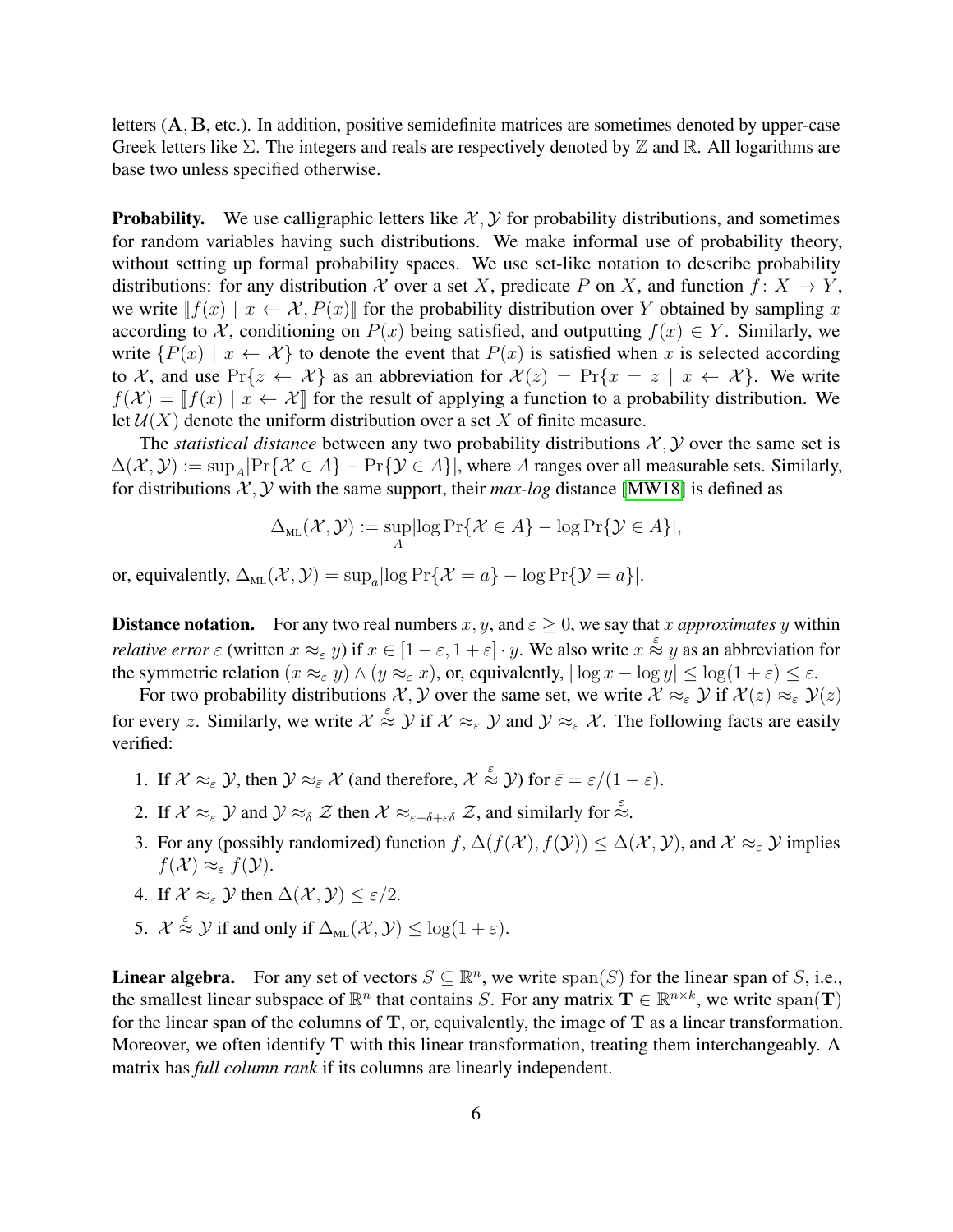We write  $\langle x, y \rangle = \sum_i x_i \cdot y_i$  for the standard inner product of two vectors in  $\mathbb{R}^n$ . For any vector  $\mathbf{x} \in \mathbb{R}^n$  and a (possibly empty) set  $S \subseteq \mathbb{R}^n$ , we write  $\mathbf{x}_{\perp S}$  for the component of x orthogonal to S, i.e., the unique vector  $\mathbf{x}_{\perp S} \in \mathbf{x} + \text{span}(S)$  such that  $\langle \mathbf{x}_{\perp S}, \mathbf{s} \rangle = 0$  for every  $\mathbf{s} \in S$ .

The *singular values* of a matrix  $A \in \mathbb{R}^{m \times n}$  are the square roots of the first  $d = \min(m, n)$ eigenvalues of its Gram matrix  $A<sup>t</sup>A$ . We list singular values in non-increasing order, as  $s_1(A) \geq$  $s_2(A) \geq \cdots \geq s_d(A) \geq 0$ . The *spectral norm* is  $||A|| := \sup_{x\neq 0} ||Ax||_2 / ||x||_2$ , which equals its largest singular value  $s_1(A)$ .

The (Moore-Penrose) *pseudoinverse* of a matrix  $A \in \mathbb{R}^{n \times k}$  of full column rank<sup>[4](#page-6-0)</sup> is  $A^+$  =  $(A<sup>t</sup>A)<sup>-1</sup>A<sup>t</sup>$ , and it is the unique matrix  $A<sup>+</sup> \in \mathbb{R}^{k \times n}$  such that  $A<sup>+</sup>A = I$  and span $((A<sup>+</sup>)<sup>t</sup>) =$ span(A). (If A is square, its pseudoinverse is just its inverse  $A^+ = A^{-1}$ .) For any  $v \in \text{span}(A)$ we have  $AA^+v = v$ , because  $v = Ac$  for some vector c.

The *tensor product* (or *Kronecker product*) of any two matrices  $A = (a_{i,j})$  and B is the matrix obtained by replacing each entry  $a_{i,j}$  of A with the block  $a_{i,j}$ B. It obeys the *mixed-product* property  $(A \otimes B)(C \otimes D) = (AC) \otimes (BD)$  for any matrices A, B, C, D with compatible dimensions.

**Positive (semi)definite matrices.** A symmetric matrix  $\Sigma = \Sigma^t$  is *positive semidefinite*, written  $\Sigma \succeq 0$ , if  $\mathbf{x}^t \Sigma \mathbf{x} \geq 0$  for all vectors x. It is *positive definite*, written  $\Sigma \succ 0$ , if  $\mathbf{x}^t \Sigma \mathbf{x} > 0$  for all nonzero x. Positive (semi)definiteness defines a partial ordering on symmetric matrices: we write  $\Sigma \succeq \Sigma'$  (and  $\Sigma' \preceq \Sigma$ ) if  $\Sigma - \Sigma' \succeq 0$  is positive semidefinite, and similarly for  $\Sigma \succ \Sigma'$ .<sup>[5](#page-6-1)</sup> For any two (not necessarily positive semidefinite) matrices  $S, T \in \mathbb{R}^{n \times k}$ , we write  $S \leq T$  if  $SS^t \preceq TT^t$ .

For any matrix A, its Gram matrix  $A<sup>t</sup>A$  is positive semidefinite. Conversely, a matrix  $\Sigma$  is positive semidefinite if and only if it can be written as  $\Sigma = SS^t$  for some matrix S; we write  $S = \sqrt{\Sigma}$ , and say that S is a *square root* of  $\Sigma$ . Note that such a square root is not unique, because,  $\mathbf{S} = \sqrt{\Sigma}$ , and say that S is a *square root* of  $\Sigma$ . Note that such a square root is not unique, because, e.g.,  $-\mathbf{S} = \sqrt{\Sigma}$  as well. We often just write  $\sqrt{\Sigma}$  to refer to some arbitrary but *fixed* square root of  $\Sigma$ . For positive *definite*  $\Sigma \succ 0$ , observe that  $S = \sqrt{\Sigma}$  if and only if  $\Sigma^{-1} = (SS^t)^{-1} = S^{-t}S^{-1}$ , so  $S^{-t}$  =  $\mathbf{P}'$ SSILVC definite  $\Delta > 0$ , observe that  $S = \sqrt{\Delta}$  in and only if  $\Delta = (SS) = 0$ .<br> $\overline{\Sigma^{-1}}$ , i.e.,  $\sqrt{\Sigma}^{-t}$  is equivalent to  $\sqrt{\Sigma^{-1}}$ , and hence  $\sqrt{\Sigma}^{-1}$  is equivalent to  $\sqrt{\Sigma^{-1}}$ .

Lattices. An *n*-dimensional *lattice*  $\Lambda$  is a discrete subgroup of  $\mathbb{R}^n$ , or, equivalently, the set  $\Lambda = \mathcal{L}(\mathbf{B}) = \{ \mathbf{Bx} : \mathbf{x} \in \mathbb{Z}^k \}$  of all integer linear combinations of the columns of a full-columnrank *basis* matrix  $\mathbf{B} \in \mathbb{R}^{n \times k}$ . The dimension k is the *rank* of  $\Lambda$ , and the lattice is *full rank* if  $k = n$ . The basis B is not unique; any  $B' = BU$  for  $U \in \mathbb{Z}^{k \times k}$  with  $\det(U) = \pm 1$  is also a basis of the same lattice.

A *coset* of a lattice  $\Lambda \subset \mathbb{R}^n$  is a set of the form  $A = \Lambda + \mathbf{a} = \{ \mathbf{v} + \mathbf{a} : \mathbf{v} \in \Lambda \}$  for some  $\mathbf{a} \in \mathbb{R}^n$ . The *dual lattice* of  $\Lambda$  is the lattice  $\Lambda^{\vee} = {\mathbf{x} \in \text{span}(\Lambda) : \langle \mathbf{x}, \Lambda \rangle \subseteq \mathbb{Z}}$ . If **B** is a basis for  $\Lambda$ , then  $B^{+t}$  is a basis for  $\Lambda^{\vee}$ . A  $\Lambda$ -subspace, also called a *lattice subspace* when  $\Lambda$  is clear from context, is the linear span of some set of lattice points, i.e., a subspace S for which  $S = \text{span}(\Lambda \cap S)$ . A fundamental property of lattices is that if  $T$  is a linear transformation for which ker(T) is a  $\Lambda$ -subspace, then T $\Lambda$  is also a lattice. The proof of this fact relies on the following classical lemma.

<span id="page-6-0"></span><sup>4</sup>The pseudoinverse can also be defined for arbitrary matrices, but the definition is more complex, and we will not need this level of generality.

<span id="page-6-1"></span><sup>&</sup>lt;sup>5</sup>Notice that it is possible for  $\Sigma \succeq \Sigma'$  and  $\Sigma \neq \Sigma'$ , and still  $\Sigma \not\succ \Sigma'$ .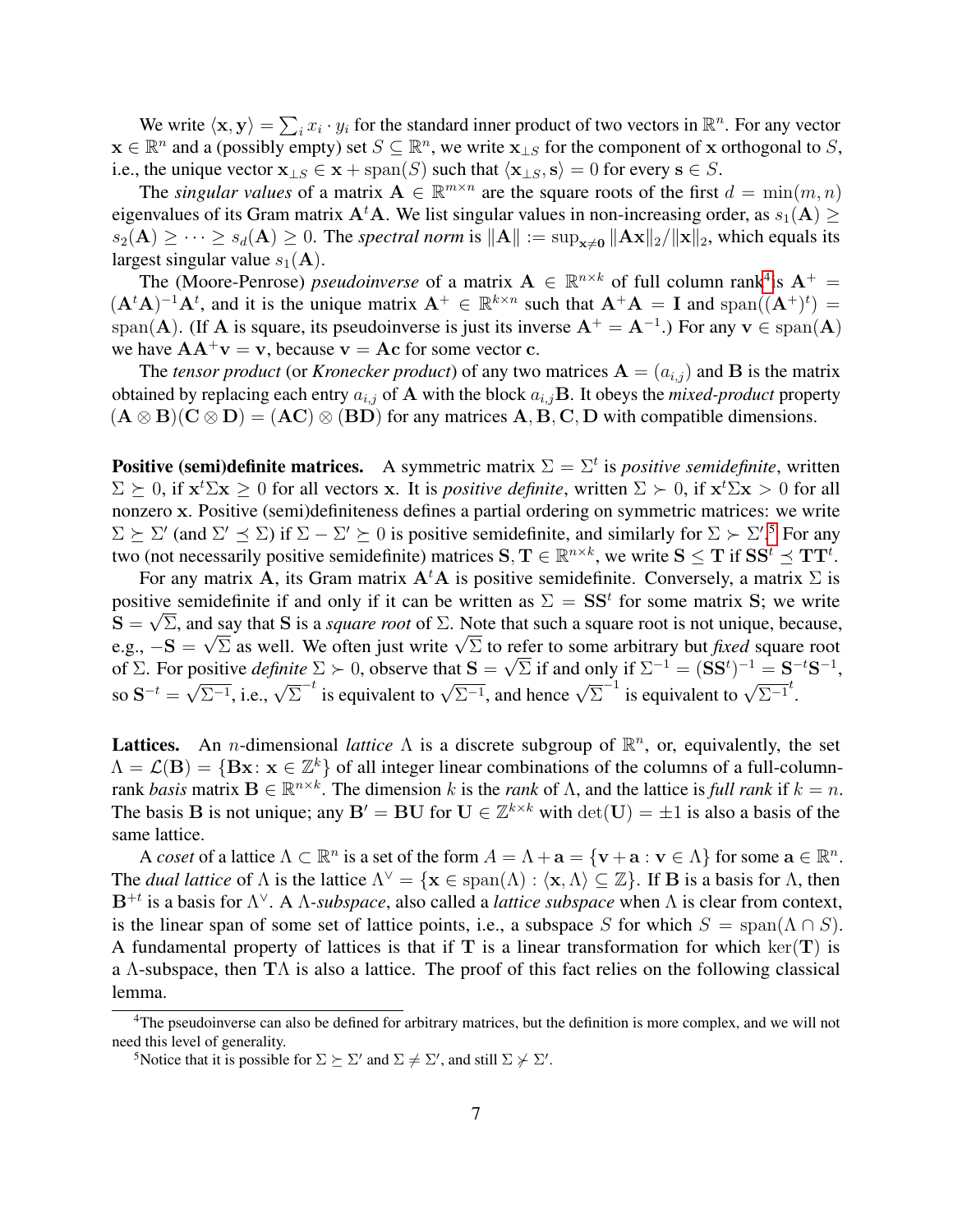**Lemma 2.1.** Let P be a  $\Lambda$ -subspace. Then any basis for  $P \cap \Lambda$  can be extended to a basis for  $\Lambda$ .

The proof of this lemma is not obvious, but it is used to show the lattice basis theorem (i.e. that every lattice has a basis). We sketch the proof for completeness, for full details see [\[Bas10\]](#page-26-8).

*Proof sketch.* We sketch the proof for  $\dim(P) = k - 1$ , where k is the rank of  $\Lambda$ . The full proof then follows from induction. Let  $B_{k-1}$  be a basis for  $P \cap \Lambda$  and  $v \in \Lambda \setminus P$  such that it minimizes the distance to P.

Note that such a point must exist: consider the fundamental parallelepiped associated to  $B_{k-1}$ and consider a ball around it that contains at least one point in  $\Lambda \setminus P$ . Clearly, this ball contains finitely many lattice points and thus it contains one point v' that is in  $\Lambda \setminus P$  and closest to P. Assume that there was another point in  $\Lambda \setminus P$  outside of this ball that was closer to P. Using the basis  $B_{k-1}$ this point can be shifted into the ball without changing its distance to  $P$ . This shifted point would still be in  $\Lambda \setminus P$  and closer to P: a contradiction. So v' is such a point.

We now claim that  $B = [B_{k-1} | v]$  is a basis of  $\Lambda$ . To see this, consider the coordinates of a point  $w \in \Lambda$  in the basis B. If the last coordinate  $\alpha_k$  is not an integer, subtract  $|\alpha_k|v$  from it, which is a point in  $\Lambda \setminus P$  and clearly closer to P than v: a contradiction. Thus,  $\alpha_k$  must be an integer. Since  $\mathbf{w} - \alpha_k \mathbf{v} \in P \cap \Lambda$  it follows that the remaining coordinates are also integral.  $\Box$ 

#### Corollary 2.2. *For any matrix* T *and lattice* Λ*, if* ker(T) *is a* Λ*-subspace then* TΛ *is a lattice.*

*Proof.* Let  $B_k$  be a basis for ker(T)  $\cap$   $\Lambda$  and extend it to a basis B for  $\Lambda$ . Consider  $B' = TB$ . Clearly, the first k columns of B' are 0, where  $k = \dim(\ker(T))$ . By the rank-nullity theorem the remaining vectors are linearly independent and by linearity form a basis for the set  $TA$  as a Z-module.  $\Box$ 

The *Gram-Schmidt orthogonalization* (GSO) of a lattice basis  $B = \{b_i\}$  is the set  $\tilde{B} = \{\tilde{b}_i\}$ of vectors defined iteratively as  $\tilde{\mathbf{b}}_i = (\mathbf{b}_i)_{\perp} \{\mathbf{b}_1,\dots,\mathbf{b}_{i-1}\}$ , i.e., the component of  $\mathbf{b}_i$  orthogonal to the previous basis vectors. (Notice that the GSO is sensitive to the ordering of the basis vectors.) We define the *minimum GSO length* of a lattice as  $\tilde{b}l(\Lambda) := \min_{\mathbf{B}} \max_i ||\tilde{\mathbf{b}}_i||_2$ , where the minimum is taken over all bases  $\bf{B}$  of  $\Lambda$ .

For any two lattices  $\Lambda_1, \Lambda_2$ , their *tensor product*  $\Lambda_1 \otimes \Lambda_2$  is the set of all sums of vectors of the form  $\mathbf{v}_1 \otimes \mathbf{v}_2$  where  $\mathbf{v}_1 \in \Lambda_1$  and  $\mathbf{v}_2 \in \Lambda_2$ . If  $\mathbf{B}_1, \mathbf{B}_2$  are respectively bases of  $\Lambda_1, \Lambda_2$ , then  $\mathbf{B}_1 \otimes \mathbf{B}_2$  is a basis of  $\Lambda_1 \otimes \Lambda_2$ .

**Gaussians.** Let D be the Gaussian probability measure on  $\mathbb{R}^k$  (for any  $k \geq 1$ ) having density function defined by  $\rho(\mathbf{x}) = e^{-\pi ||\mathbf{x}||^2}$ , the Gaussian function with total measure  $\int_{\mathbf{x} \in \mathbb{R}^k} \rho(\mathbf{x}) d\mathbf{x} = 1$ . For any (possibly non-full-rank) matrix  $S \in \mathbb{R}^{n \times k}$ , we define the (possibly non-spherical) Gaussian distribution

$$
\mathcal{D}_S := S \cdot \mathcal{D} = [\! [\mathbf{S} \mathbf{x} \mid \mathbf{x} \leftarrow \mathcal{D} ] \! ]
$$

as the image of D under S; this distribution has covariance  $\Sigma/(2\pi)$  where  $\Sigma = SS^t$  is positive semidefinite. Notice that  $\mathcal{D}_s$  depends only on  $\Sigma$ , and not on any specific choice of the square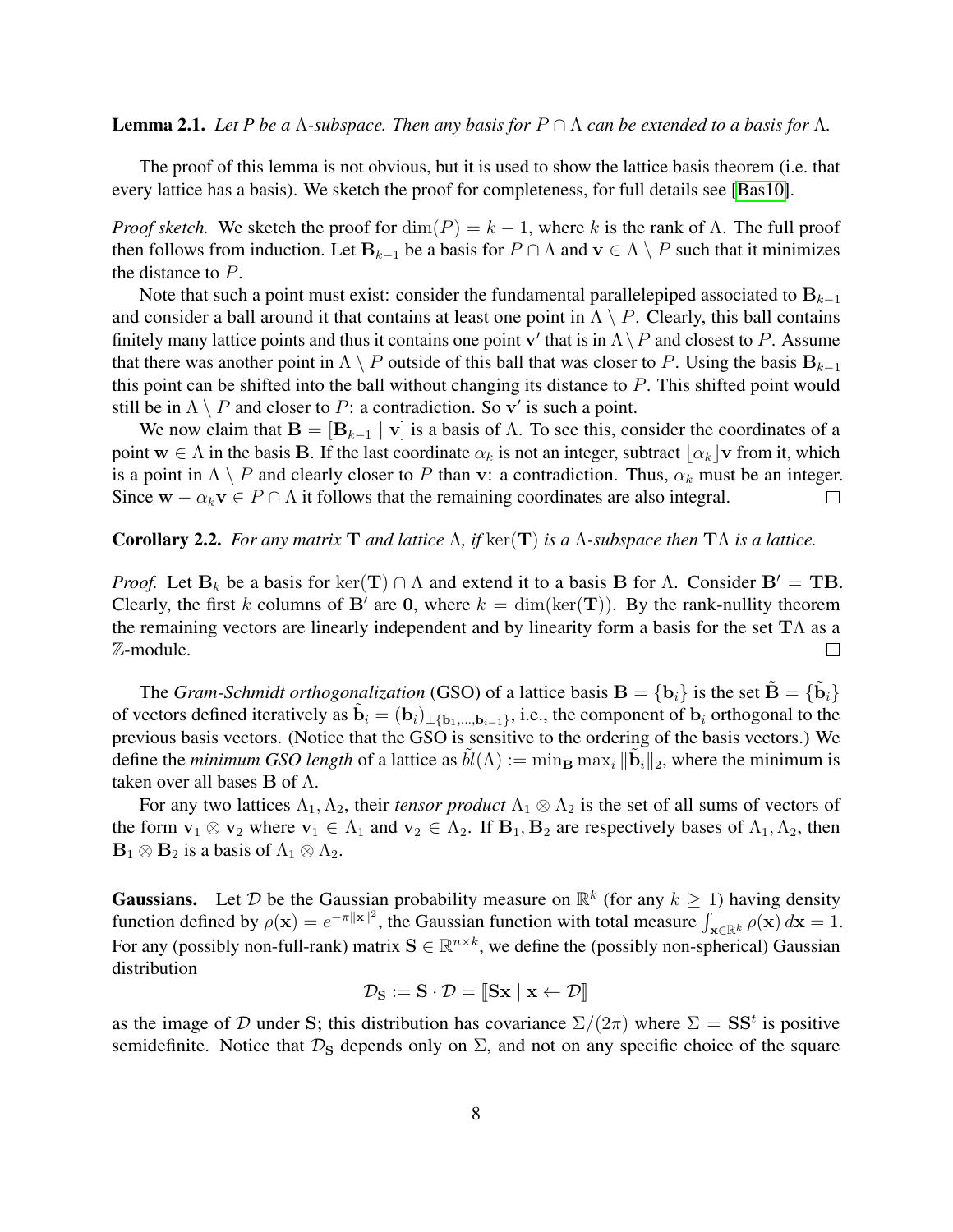root S.<sup>[6](#page-8-0)</sup> So, we often write  $\mathcal{D}_{\sqrt{\Sigma}}$  instead of  $\mathcal{D}_s$ . When  $\Sigma = s^2 \mathbf{I}$  is a scalar matrix, we often write  $\mathcal{D}_s$ (observe that  $\mathcal{D} = \mathcal{D}_1$ ).

For any Gaussian distribution  $\mathcal{D}_s$  and set  $A \subseteq \text{span}(S)$ , we define  $\mathcal{D}_{A,s}$  as the conditional distribution (where  $S^{-1}(A) = \{x : Sx \in A\}$ )

$$
\mathcal{D}_{A,\mathbf{S}} := [\mathcal{D}_{\mathbf{S}}]_A = [\![\mathbf{y} \mid \mathbf{y} \leftarrow \mathcal{D}_{\mathbf{S}}, \mathbf{y} \in A]\!] = [\![\mathbf{S}\mathbf{x} \mid \mathbf{x} \leftarrow \mathcal{D}, \mathbf{S}\mathbf{x} \in A]\!] = \mathbf{S} \cdot [\![\mathcal{D}]\!]_{\mathbf{S}^{-1}(A)}
$$

whenever this distribution is well-defined.<sup>[7](#page-8-1)</sup> Examples for which this is the case include all sets  $A$ with positive measure  $\int_{\mathbf{x}\in A} d\mathbf{x} > 0$ , and all sets of the form  $A = L + \Lambda + \mathbf{c}$ , where  $L \subseteq \mathbb{R}^n$  is a linear subspace and  $\Lambda + \mathbf{c} \subset \mathbb{R}^n$  is a lattice coset.

For any lattice coset  $A = \Lambda + c$  (and taking  $S = I$  for simplicity), the distribution  $\mathcal{D}_{\Lambda+c}$  is exactly the (origin-centered) discrete Gaussian distribution given by  $Pr\{\mathbf{x} \leftarrow \mathcal{D}_A\} := \rho(\mathbf{x}) / \sum_{\mathbf{y} \in A} \rho(\mathbf{y})$ , as usually defined in lattice cryptography. It also follows immediately from the definition that  $c+D_{\Lambda-c}$ is the "c-centered" discrete Gaussian  $\mathcal{D}_{\Lambda,c}$  that is defined and used in some works. Because of this, there is no loss of generality in dealing solely with origin-centered Gaussians, as we do in this work.

<span id="page-8-3"></span>**Lemma 2.3.** *For any*  $A \subseteq \mathbb{R}^n$  *and matrices* **S**, **T** *representing linear functions where* **T** *is* injective *on* A*, we have*

$$
\mathbf{T} \cdot \mathcal{D}_{A,S} = \mathcal{D}_{\mathbf{T}A,\mathbf{T}S}.\tag{2.1}
$$

*Proof.* By definition of the conditioned Gaussian and the fact that  $A = \mathbf{T}^{-1}(\mathbf{T}A)$ , we have

$$
\mathbf{T} \cdot \mathcal{D}_{A,\mathbf{S}} = \mathbf{T} \mathbf{S} \cdot [\mathcal{D}]_{\mathbf{S}^{-1}(A)} = \mathbf{T} \mathbf{S} \cdot [\mathcal{D}]_{(\mathbf{T} \mathbf{S})^{-1}(\mathbf{T} A)} = \mathcal{D}_{\mathbf{T} A,\mathbf{T} \mathbf{S}}.
$$

We now recall the notion of the *smoothing parameter* [\[MR04\]](#page-27-1) and its generalization to nonspherical Gaussians [\[Pei10\]](#page-27-3).

### <span id="page-8-2"></span>**Definition 2.4.** For a lattice  $\Lambda$  and  $\varepsilon \geq 0$ , we say  $\eta_{\varepsilon}(\Lambda) \leq 1$  if  $\rho(\Lambda^{\vee}) \leq 1 + \varepsilon$ .

More generally, for any matrix S of full column rank, we write  $\eta_{\varepsilon}(\Lambda) \leq S$  if  $\Lambda \subset \text{span}(S)$  and  $\eta_{\varepsilon}(\mathbf{S}^+\Lambda) \leq 1$ , where  $\mathbf{S}^+$  is the pseudoinverse of S. When  $\mathbf{S} = s\mathbf{I}$  is a scalar matrix, we may simply write  $\eta_{\varepsilon}(\Lambda) \leq s$ .

Observe that for a fixed lattice  $\Lambda$ , whether  $\eta_{\varepsilon}(\Lambda) \leq S$  depends only on  $\Sigma = SS^{t}$ , and not the specific choice of square root  $S = \sqrt{\Sigma}$ . This is because the dual lattice  $(S^+\Lambda)^\vee = S^t\Lambda^\vee$ , so for any dual vector  $\mathbf{w} = \mathbf{S}^t \mathbf{v}$  where  $\mathbf{v} \in \Lambda^\vee$ ,  $\rho(\mathbf{w}) = \exp(-\pi \|\mathbf{w}\|^2) = \exp(-\pi \mathbf{v}^t \mathbf{S} \mathbf{S}^t \mathbf{v}) = \exp(-\pi \mathbf{v}^t \Sigma \mathbf{v})$ is invariant under the choice of S. From this analysis it is also immediate that [Definition 2.4](#page-8-2) is consistent with our partial ordering of matrices (i.e.,  $S \leq T$  when  $SS<sup>t</sup> \preceq TT<sup>t</sup>$ ), and with the original definition [\[MR04\]](#page-27-1) of the smoothing parameter of  $\Lambda$  as the smallest positive real  $s > 0$  such that  $\rho(s\Lambda^{\vee}) \leq 1 + \varepsilon$ . The following lemma also follows immediately from the definition.

<span id="page-8-4"></span><span id="page-8-0"></span><sup>&</sup>lt;sup>6</sup>To see this, notice that the probability under  $S(\mathcal{D})$  of any vector  $\Sigma x \in span(SS^t) = span(S)$  in its support is  $\rho({\{z: Sz = \sum x\}}) = \rho(T^t x + \ker(S)) = \rho(S^t x) \cdot \rho(\ker(T))$  because  $S^t x$  is orthogonal to  $\ker(S) = {\{z: Sz = 0\}}$ . Moreover,  $\rho(\ker(\mathbf{S})) = 1$  and  $\rho(\mathbf{S}^t \mathbf{x}) = \rho(||\mathbf{S}^t \mathbf{x}||) = \rho(\sqrt{\mathbf{x}^t \Sigma \mathbf{x}})$  depends only on  $\Sigma$ .

<span id="page-8-1"></span><sup>&</sup>lt;sup>7</sup>For any nonempty set A with zero measure, one can first define  $A_\varepsilon = A + \{x : ||x|| < \varepsilon\}$ , which has nonzero measure for any  $\varepsilon > 0$ . Then,  $[\mathcal{D}_S]_A$  is defined as the limit of  $[\mathcal{D}_S]_{A_\varepsilon}$  as  $\varepsilon \to 0$ , if this limit exists.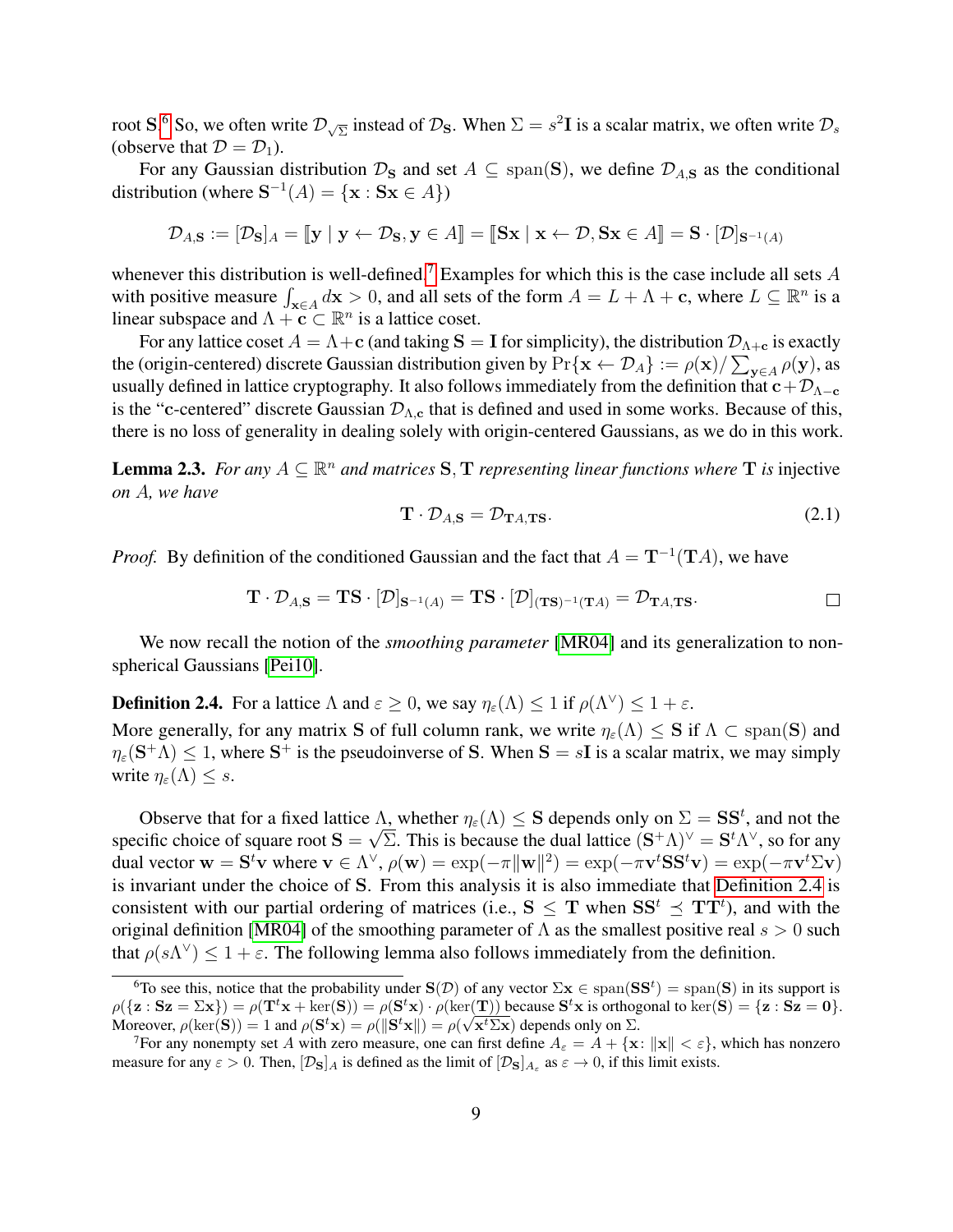**Lemma 2.5.** *For any lattice*  $\Lambda$ ,  $\varepsilon \geq 0$ , and matrices **S**, **T** *of full column rank, we have*  $\eta_{\varepsilon}(\Lambda) \leq$  **S** *if and only if*  $\eta_{\varepsilon}(T\Lambda) \leq TS$ .

The name "smoothing parameter" comes from the following fundamental property proved in [\[MR04,](#page-27-1) [Reg05\]](#page-28-0).

<span id="page-9-0"></span>**Lemma 2.6.** *For any lattice*  $\Lambda$  *and*  $\varepsilon \geq 0$  *where*  $\eta_{\varepsilon}(\Lambda) \leq 1$ *, we have*  $\rho(\Lambda + \mathbf{c}) \approx_{\varepsilon} 1/\det(\Lambda)$  *for any*  $\mathbf{c} \in \text{span}(\Lambda)$ *; equivalently,*  $(\mathcal{D} \text{ mod } \Lambda) \approx_{\varepsilon} \mathcal{U} := \mathcal{U}(\text{span}(\Lambda)/\Lambda)$ *. In particular,*  $\Delta(\mathcal{D} \mod \Lambda, \mathcal{U}) \leq \varepsilon/2$  *and*  $\Delta_{ML}(\mathcal{D} \mod \Lambda, \mathcal{U}) \leq -\log(1-\varepsilon)$ *.* 

The lemma is easily generalized to arbitrary vectors c not necessarily in span( $\Lambda$ ).

<span id="page-9-1"></span>**Corollary 2.7.** *For any lattice*  $\Lambda$  *and*  $\varepsilon \geq 0$  *where*  $\eta_{\varepsilon}(\Lambda) \leq 1$ *, and any vector* **c***, we have* 

$$
\rho(\Lambda+\mathbf{c})\approx_{\varepsilon}\frac{\rho(\mathbf{c}_{\perp\Lambda})}{\det(\Lambda)}.
$$

*Proof.* Because  $c_{\perp\Lambda}$  is orthogonal to span( $\Lambda$ ) and  $c' = c - (c_{\perp\Lambda}) \in \text{span}(\Lambda)$ , we have

$$
\rho(\Lambda + \mathbf{c}) = \rho(\Lambda + \mathbf{c}' + (\mathbf{c}_{\perp \Lambda})) = \rho(\mathbf{c}_{\perp \Lambda}) \cdot \rho(\Lambda + \mathbf{c}') \approx_{\varepsilon} \frac{\rho(\mathbf{c}_{\perp \Lambda})}{\det(\Lambda)},
$$

where  $\rho(\Lambda + \mathbf{c}') \approx_{\varepsilon} \det(\Lambda)^{-1}$  by [Lemma 2.6.](#page-9-0)

Finally, we recall the following bounds on the smoothing parameter.

<span id="page-9-3"></span>**Lemma 2.8 ([\[GPV08,](#page-27-2) Lemma 3.1]).** *For any rank-n lattice*  $\Lambda$  *and*  $\varepsilon > 0$ *, we have*  $\eta_{\varepsilon}(\Lambda)$  <  $\tilde{bl}(\Lambda) \cdot \sqrt{\ln(2n(1+1/\varepsilon))/\pi}.$ 

<span id="page-9-2"></span>**Lemma 2.9 ([\[MP13,](#page-27-8) Corollary 2.7]).** *For any lattices*  $\Lambda_1, \Lambda_2$ *, we have* 

$$
\eta_{\varepsilon'}(\Lambda_1 \otimes \Lambda_2) \leq \tilde{bl}(\Lambda_1) \cdot \eta_{\varepsilon}(\Lambda_2),
$$

where  $1 + \varepsilon' = (1 + \varepsilon)^n$  *and n is the rank of*  $\Lambda_1$ *. (Note that*  $\varepsilon' \approx n\varepsilon$  *for sufficiently small*  $\varepsilon$ *.)* 

**Quotients and groups.** Lattice cryptography typically involves integer lattices  $\Lambda$  that are periodic modulo some integer q, i.e.,  $q\mathbb{Z}^m \subseteq \Lambda \subseteq \mathbb{Z}^m$ . These "q-ary lattices" lattices can be equivalently viewed as subgroups of  $\mathbb{Z}_q^m = \mathbb{Z}^m/q\mathbb{Z}^m$ . Let  $\mathbf{A} \in \mathbb{Z}_q^{n \times m}$  for some  $n \geq 1$  and define the lattice  $\Lambda_q^{\perp}(\mathbf{A}) := \{ \mathbf{x} \in \mathbb{Z}^m : \mathbf{A}\mathbf{x} = \mathbf{0} \bmod q \}.$  We say that  $\mathbf{A}$  is *primitive* if  $\mathbf{A} \cdot \mathbb{Z}^m = \mathbb{Z}_q^n$ .

All the results in this paper apply not only to lattices, but also to arbitrary (topologically closed) subgroups of  $\mathbb{R}^n$ . These are groups of the form  $G = \Lambda + L$  where  $\Lambda$  is a lattice and L is a linear subspace. When considering such groups, one can always assume, without loss of generality, that  $\Lambda$  and  $L$  are mutually orthogonal because  $\Lambda + L = (\Lambda_{\perp L}) + L$ . Intuitively, one can think of groups  $\Lambda + L$  as lattices of the form  $\Lambda + \delta \Lambda_L$  where  $\text{span}(\Lambda_L) = L$  and  $\delta \approx 0$ . Notice that  $\lim_{\delta \to 0} \eta_{\varepsilon}(\Lambda + \delta \Lambda_L) = \eta_{\varepsilon}(\Lambda_{\perp L})$ . For simplicity, we will focus the presentation on lattices, and leave the generalization to arbitrary groups to the reader. Results for the continuous Gaussian distribution D are obtained as a special case by taking the limit, for  $\delta \to 0$ , of  $\delta \Lambda$ , where  $\Lambda$  is an arbitrary lattice spanning the support of D.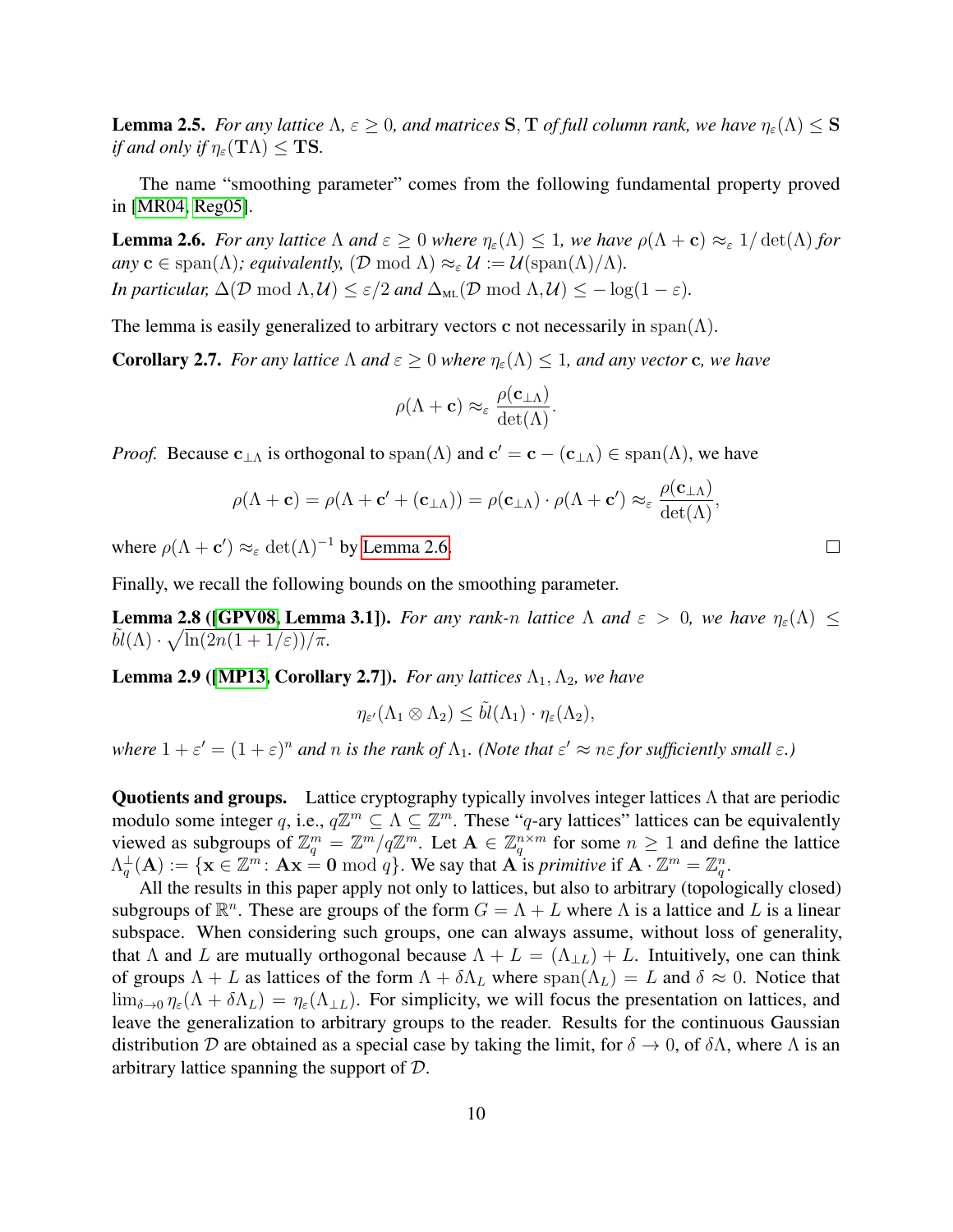Subgaussian distributions. *Subgaussian* distributions are those on R which have tails dominated by Gaussians [\[Ver12\]](#page-28-1). An equivalent formulation is through a distribution's moment-generating function, and the definition below is commonly used throughout lattice-based cryptography [\[MP12,](#page-27-4) [LPR13\]](#page-27-12).

**Definition 2.10.** A real random variable X is *subgaussian* with parameter  $s > 0$  if for all  $t \in \mathbb{R}$ ,

$$
\mathbb{E}[e^{2\pi tX}] \le e^{\pi s^2 t^2}.
$$

<span id="page-10-3"></span>From this we can derive a standard Gaussian concentration bound.

**Lemma 2.11.** A subgaussian random variable X with parameter  $s > 0$  satisfies, for all  $t > 0$ ,

$$
\Pr\{|X| \ge t\} \le 2\exp(-\pi t^2/s^2).
$$

*Proof.* Let  $\delta \in \mathbb{R}$  be arbitrary. Then,

$$
\Pr\{X \ge t\} = \Pr\{\exp(2\pi\delta X) \ge \exp(2\pi\delta t)\} \le \exp(-2\pi\delta t) \cdot \mathbb{E}[\exp(2\pi\delta X)]
$$
  

$$
\le \exp(-2\pi\delta t + \pi\delta^2 s^2).
$$

This is minimized at  $\delta = t/s^2$ , so we have

$$
\Pr\{X \ge t\} \le \exp(-\pi t^2/s^2).
$$

The symmetric case  $X \leq -t$  is analogous, and the proof is completed by a union bound.  $\Box$ 

A random *vector* x over  $\mathbb{R}^n$  is subgaussian with parameter  $\alpha$  if  $\langle x, u \rangle$  is subgaussian with parameter  $\alpha$  for all unit vectors u. If each coordinate of a random vector is subgaussian (with a common parameter) conditioned any values of the previous coordinates, then the vector itself is subgaussian (with the same parameter). See [\[LPR13,](#page-27-12) Claim 2.1] for a proof.

### <span id="page-10-1"></span>3 Lattice Projections

We emphasize that the proof of [Lemma 2.3](#page-8-3) makes essential use of the injectivity of T, and the lemma does not hold when T is not injective. There are two reasons for this. Consider, for simplicity, the special case where  $A = \Lambda$  is a lattice and  $S = I$ . First, the set T $\Lambda$  is not necessarily a lattice, and the conditional distribution  $\mathcal{D}_{T\Lambda,T}$  may not be well defined.<sup>[8](#page-10-2)</sup> We resolve this issue by restricting T to be a linear transformation whose kernel is a *lattice subspace*  $P = \text{span}(P \cap \Lambda)$ . Second, even when  $T \cdot \mathcal{D}_\Lambda$  is well defined, in general it does not equal the discrete Gaussian  $\mathcal{D}_{T\Lambda,T}$ . We address this issue by showing that these distributions are *statistically close*, assuming that the sublattice  $\Lambda \cap P$  has small enough smoothing parameter.

<span id="page-10-2"></span><span id="page-10-0"></span><sup>&</sup>lt;sup>8</sup>For example, if  $\Lambda$  is the lattice generated by the vectors  $(1, 0)$  and  $(\sqrt{\Lambda})$ generated by the vectors  $(1,0)$  and  $(\sqrt{2},1)$ , and  $\mathbf{T}(x,y) = x$  is the projection on the first coordinate, then  $T\Lambda = \mathbb{Z} + \sqrt{2}\mathbb{Z}$  is a countable but dense subset of  $\mathbb{R}$ . In particular,  $\sum_{x \in T\Lambda} \rho(x) = \infty$  and so the conditional distribution  $\mathcal{D}_{\mathbf{T}\Lambda,\mathbf{T}}$  is not well defined.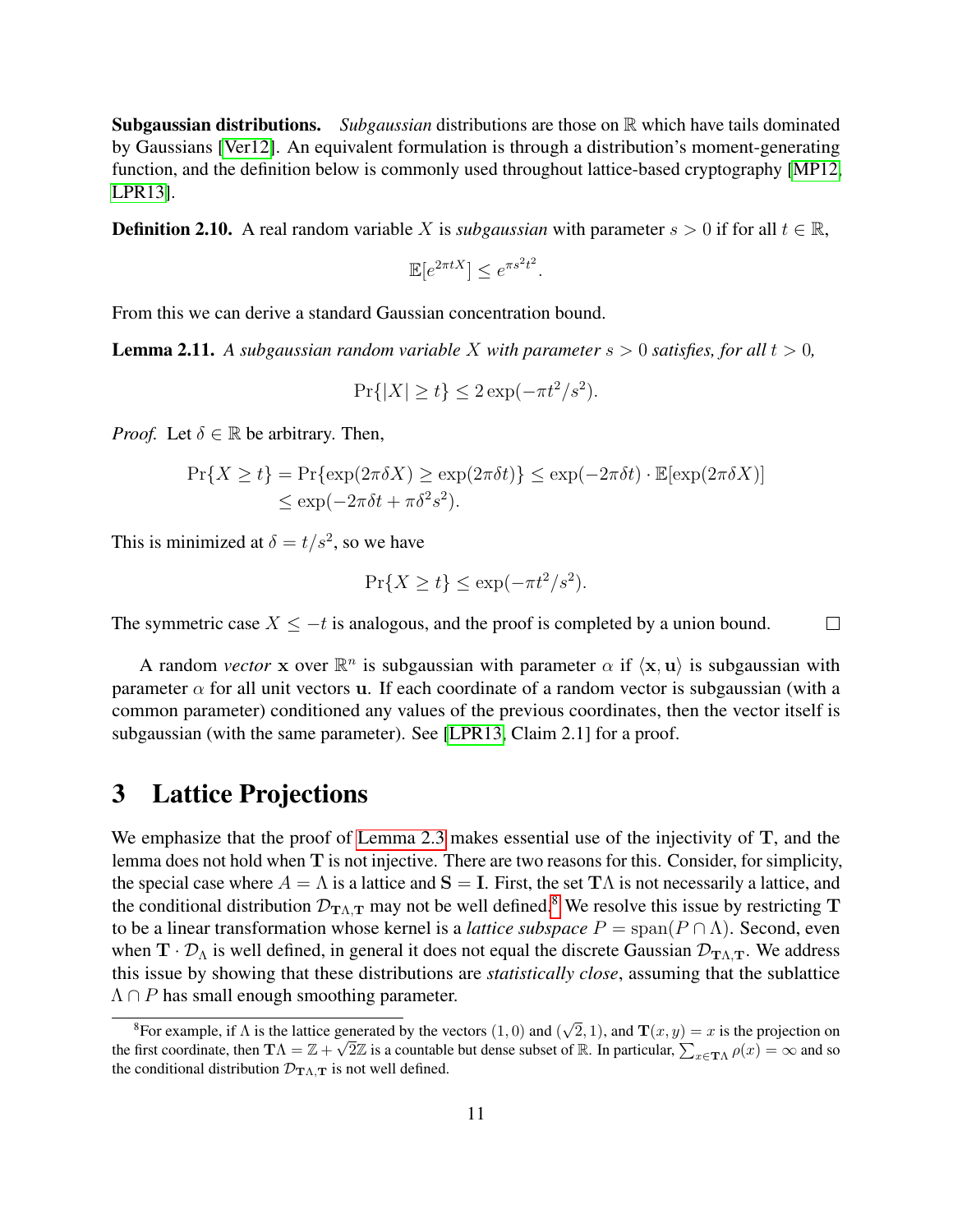**Theorem 3.1.** *For any*  $\varepsilon \in [0,1)$  *defining*  $\bar{\varepsilon} = 2\varepsilon/(1-\varepsilon)$ *, matrix* **S** *of full column rank, lattice coset*  $A = \Lambda + \mathbf{a} \subset \text{span}(\mathbf{S})$ , and matrix  $\mathbf{T}$  *such that* ker( $\mathbf{T}$ ) *is a*  $\Lambda$ -*subspace and*  $\eta_{\varepsilon}(\Lambda \cap \ker(\mathbf{T})) \leq \mathbf{S}$ , *we have*

$$
\mathbf{T}\cdot\mathcal{D}_{A,\mathbf{S}}\stackrel{\bar{\varepsilon}}{\approx}\mathcal{D}_{\mathbf{T} A,\mathbf{TS}}.
$$

The proof of [Theorem 3.1](#page-10-0) (given below) relies primarily on the following specialization to linear transformations that are *orthogonal projections*  $\mathbf{x} \mapsto \mathbf{x}_{\perp}$  .

<span id="page-11-0"></span>**Lemma 3.2.** *For any*  $\varepsilon \in [0, 1)$ *, lattice coset*  $A = \Lambda + a$ *, and lattice subspace*  $P = \text{span}(\Lambda \cap P)$ *such that*  $\eta_{\varepsilon}(\Lambda \cap P) \leq 1$ *, we have* 

$$
\Delta_{\mathrm{ML}}((\mathcal{D}_A)_{\perp P},\,\mathcal{D}_{A_{\perp P}})\leq \log \frac{1+\varepsilon}{1-\varepsilon},
$$

*or equivalently,*  $(D_A)_{\perp P} \stackrel{\bar{\varepsilon}}{\approx} D_{A_{\perp P}}$  where  $\bar{\varepsilon} = 2\varepsilon/(1-\varepsilon)$ .

*Proof.* It is immediate that both  $(D_A)_{\perp P}$  and  $D_{A_{\perp P}}$  are both well-defined distributions over  $A_{\perp P}$ , which is a lattice coset. For any  $\mathbf{v} \in A_{\perp P}$ , let  $p_{\mathbf{v}} = \Pr{\{\mathbf{v} \leftarrow (\mathcal{D}_A)_{\perp P}\}}$  and  $q_{\mathbf{v}} = \Pr{\{\mathbf{v} \leftarrow \mathcal{D}_{A_{\perp P}}\}}$ . By definition,  $q_v = \rho(v)/\rho(A_{\perp P})$ . In order to analyze  $p_v$ , let  $\Lambda_P = \Lambda \cap P$ , and select any  $w \in A$ such that  $\mathbf{w}_{\perp P} = \mathbf{v}$ . Then

$$
p_{\mathbf{v}} = \frac{\rho(\{\mathbf{x} \in A : \mathbf{x}_{\perp P} = \mathbf{v}\})}{\rho(A)} = \frac{\rho(\mathbf{w} + \Lambda_P)}{\rho(A)} \approx_{\varepsilon} \frac{\rho(\mathbf{w}_{\perp \Lambda_P})}{\rho(A) \det(\Lambda_P)},
$$

where the last step follows by [Corollary 2.7.](#page-9-1) By assumption,  $\text{span}(\Lambda_P) = P$ , so  $\mathbf{w}_{\perp \Lambda_P} = \mathbf{w}_{\perp P} = \mathbf{v}$ and hence

$$
p_{\mathbf{v}} \approx_{\varepsilon} \frac{\rho(\mathbf{v})}{\rho(A) \det(\Lambda_P)} = C \cdot q_{\mathbf{v}}
$$

for some constant  $C = \rho(A_{\perp P})/(\rho(A) \det(\Lambda_P))$ . Summing over all  $\mathbf{v} \in A_{A_{\perp P}}$  gives  $1 \approx_{\varepsilon} C$ , or, equivalently,  $C \in [1/(1+\varepsilon), 1/(1-\varepsilon)]$ . It follows that

$$
\frac{1-\varepsilon}{1+\varepsilon}q_{\mathbf{v}} \le p_{\mathbf{v}} \le \frac{1+\varepsilon}{1-\varepsilon} \cdot q_{\mathbf{v}},
$$

and therefore  $\Delta_{ML}((\mathcal{D}_A)_{\perp P}, \mathcal{D}_{A_{\perp P}}) \leq \log \frac{1+\varepsilon}{1-\varepsilon}$ .

We now prove the main theorem.

*Proof of Theorem 3.1*. The main idea is to express  $\Lambda$  as  $S\Lambda'$  for a lattice  $\Lambda'$ , then use the injectivity of TS on the subspace orthogonal to ker(TS), which contains  $\Lambda'_{\perp \text{ker(TS)}}$ .

Notice that  $a \in A \subset \text{span}(S)$  and  $\Lambda = A - a \subset \text{span}(S)$ . Therefore, we can write  $A = SA'$ for some lattice coset  $A' = \Lambda' + a'$  with  $S\Lambda' = \Lambda$  and  $Sa' = a$ . Since S is injective, by [Lemma 2.3](#page-8-3) we have

$$
\mathbf{T} \cdot \mathcal{D}_{A,\mathbf{S}} = \mathbf{T} \cdot \mathcal{D}_{\mathbf{S} A',\mathbf{S}} = \mathbf{T} \mathbf{S} \cdot \mathcal{D}_{A'}.
$$
 (3.1)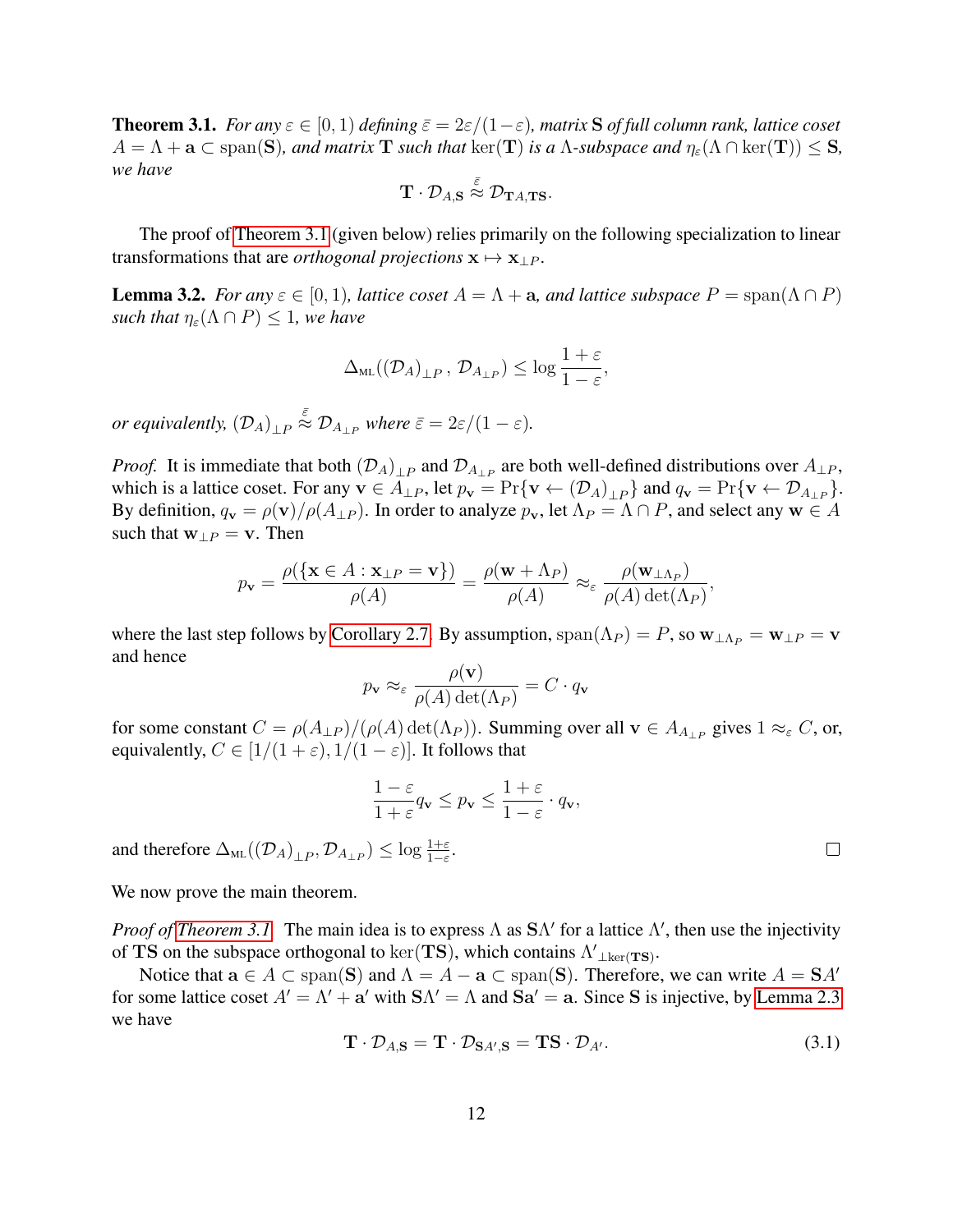Now let  $P = \text{ker(TS)}$ , so that  $SP = \text{span(S)} \cap \text{ker(T)}$ . In particular, using  $\Lambda \subset \text{span(S)}$  and the injectivity of S, we get

$$
\Lambda \cap \ker(\mathbf{T}) = \Lambda \cap \mathrm{span}(\mathbf{S}) \cap \ker(\mathbf{T}) = \Lambda \cap \mathbf{S}P = \mathbf{S}\Lambda' \cap \mathbf{S}P = \mathbf{S}(\Lambda' \cap P).
$$

Using the assumption  $\ker(\mathbf{T}) = \text{span}(\Lambda \cap \ker(\mathbf{T}))$  we also get

$$
\mathbf{S}P = \mathrm{span}(\mathbf{S}) \cap \ker(\mathbf{T}) = \mathrm{span}(\mathbf{S}) \cap \mathrm{span}(\Lambda \cap \ker(\mathbf{T})) = \mathrm{span}(\Lambda \cap \ker(\mathbf{T})).
$$

It follows that  $SP = \text{span}(S(\Lambda' \cap P))$ , and, since S is injective,  $P = \text{span}(\Lambda' \cap P)$ . We also have

$$
\eta_{\varepsilon}(\mathbf{S}(\Lambda' \cap P)) = \eta_{\varepsilon}(\Lambda \cap \ker(\mathbf{T})) \leq \mathbf{S},
$$

which, by definition, gives  $\eta_{\varepsilon}(\Lambda' \cap P) \leq 1$ . So, the hypotheses of [Lemma 3.2](#page-11-0) are satisfied, and

$$
\Delta_{\mathrm{ML}}((\mathcal{D}_{A'})_{\perp P}, \mathcal{D}_{A'_{\perp P}}) \leq \log \frac{1+\varepsilon}{1-\varepsilon}.
$$

Applying TS to both distributions we get that

$$
\Delta_{\mathrm{ML}}\big(\mathbf{TS}\cdot(\mathcal{D}_{A'})_{\perp P}\,,\,\mathbf{TS}\cdot\mathcal{D}_{A'\perp P}\big)\leq \log\frac{1+\varepsilon}{1-\varepsilon}.
$$

It remains to show that these are the distributions in the theorem statement. To this end, observe that  $TSx = TS(x_{\perp P})$  for any vector x. Therefore, the first distribution equals

$$
\mathbf{TS} \cdot (\mathcal{D}_{A'})_{\perp P} = \mathbf{TS} \cdot \mathcal{D}_{A'} = \mathbf{T} \cdot \mathcal{D}_{\mathbf{S} A', \mathbf{S}} = \mathbf{T} \cdot \mathcal{D}_{A, \mathbf{S}}.
$$

Finally, since TS is injective on  $A'_{\perp P}$ , we can apply [Lemma 2.3](#page-8-3) and see that the second distribution is

$$
\mathbf{TS} \cdot \mathcal{D}_{A'_{\perp P}} = \mathcal{D}_{\mathbf{TS}A', \mathbf{TS}} = \mathcal{D}_{\mathbf{TA}, \mathbf{TS}}.
$$

[Corollary 3.3](#page-12-1) below, recently stated in [\[DGPY19\]](#page-27-10), is a special case of [Theorem 3.1.](#page-10-0) The difference is that while [Corollary 3.3](#page-12-1) assumes that T is a primitive integer matrix and  $A = \Lambda = \mathbb{Z}^m$ is the integer lattice, [Theorem 3.1](#page-10-0) applies to arbitrary linear transformations T and lattice cosets  $A = \Lambda + \mathbf{a} \subset \mathbb{R}^m$ .

<span id="page-12-1"></span>**Corollary 3.3 ([\[DGPY19,](#page-27-10) Lemma 3]).** For any  $\varepsilon \in (0, 1/2)$  and  $\mathbf{T} \in \mathbb{Z}^{n \times m}$  such that  $\mathbf{T} \mathbb{Z}^m = \mathbb{Z}^n$  $and \eta_\varepsilon(\mathbb{Z}^m \cap \ker(\mathbf{T})) \leq r$ *, we have* 

$$
\Delta_{\mathrm{ML}}(\mathbf{T} \cdot \mathcal{D}_{\mathbb{Z}^m,r} , \mathcal{D}_{\mathbb{Z}^n,r\mathbf{T}}) \leq 4\varepsilon.
$$

### <span id="page-12-0"></span>4 Convolutions

This section focuses on convolutions of discrete Gaussians. The literature on lattice-based cryptography has a multitude of convolution theorems and lemmas for discrete Gaussians (e.g., [\[Reg05,](#page-28-0) [Pei10,](#page-27-3) [BF11,](#page-26-1) [MP13\]](#page-27-8)), most of which are formally incomparable despite the close similarity of their statements and proofs. In this section we show all of them can be obtained and generalized solely via [Theorem 3.1](#page-10-0) and elementary linear algebra.

First, in [Section 4.1](#page-13-0) we analyze the joint distribution of a convolution. Then in [Section 4.2](#page-15-0) we show how to obtain (and in some cases generalize) all prior discrete Gaussian convolution theorems, by viewing each convolution as a linear transformation on its joint distribution.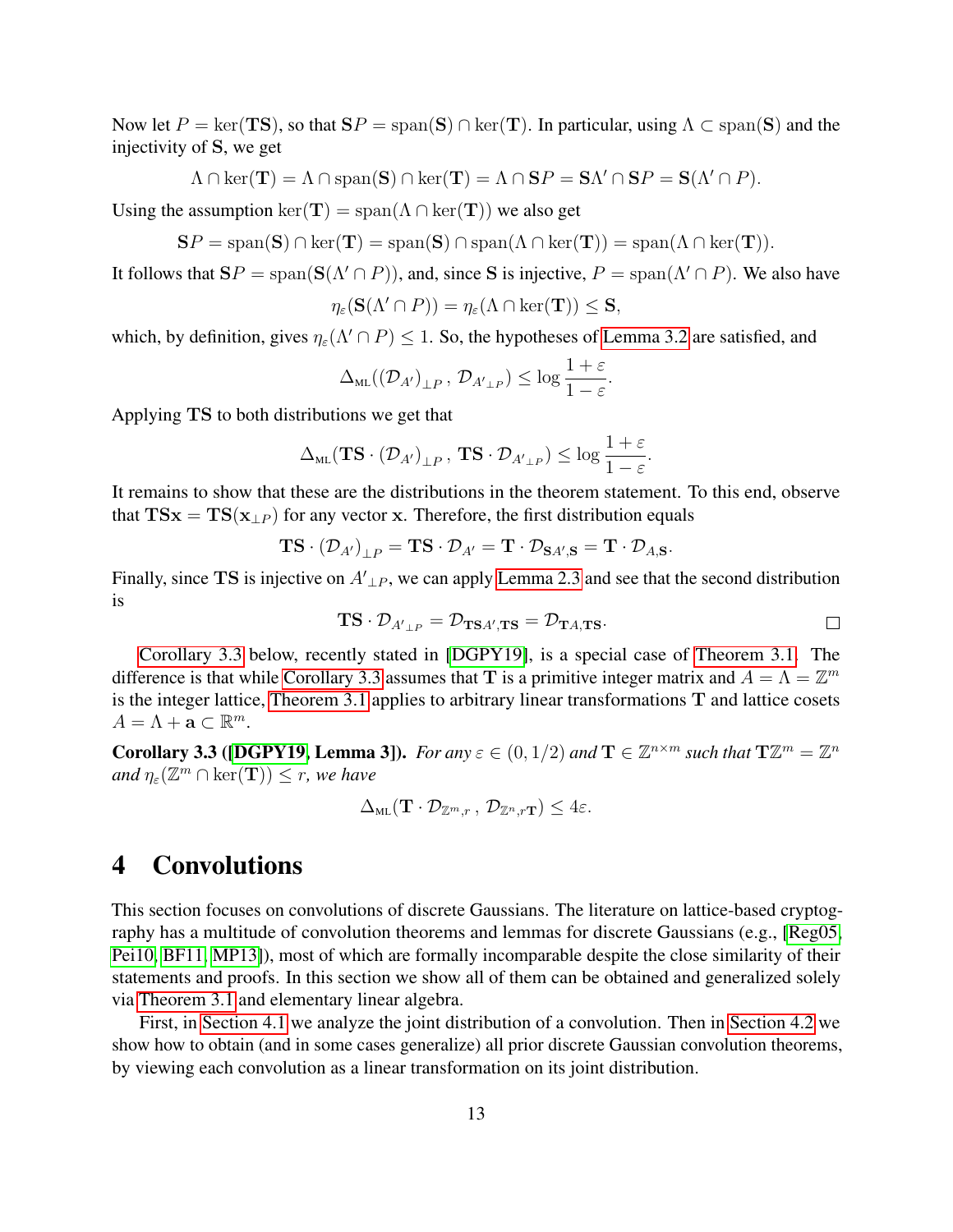#### <span id="page-13-0"></span>4.1 Joint Distributions

<span id="page-13-1"></span>Here we prove several general theorems on the joint distributions of discrete Gaussian convolutions.

**Theorem 4.1.** *For any*  $\varepsilon \in [0, 1)$ *, cosets*  $A_1$ *,*  $A_2$  *of lattices*  $\Lambda_1$ *,*  $\Lambda_2$  *(respectively), and matrix* **T** *such that*  $\text{span}(\mathbf{T}) \subseteq \text{span}(\Lambda_2)$  *and*  $\eta_{\varepsilon}(\Lambda_2) \leq 1$ *, we have* 

$$
\llbracket (\mathbf{x}_1, \mathbf{x}_2) \mid \mathbf{x}_1 \leftarrow \mathcal{D}_{A_1}, \ \mathbf{x}_2 \leftarrow \mathcal{D}_{A_2 + \mathbf{T} \mathbf{x}_1} \rrbracket \stackrel{\bar{\varepsilon}}{\approx} \mathcal{D}_A,
$$

*where*  $A = \begin{pmatrix} \mathbf{I} \\ \mathbf{T} \end{pmatrix} \cdot (A_1 \times A_2)$  *and*  $\bar{\varepsilon} = 2\varepsilon/(1-\varepsilon)$ *.* 

*Proof.* Let  $P(x_1, x_2) = (x_1, (x_2)_{\perp \Lambda_2})$  be the orthogonal projection on the first  $n_1$  coordinates and the subspace orthogonal to  $\Lambda_2$ , and observe that  $(A_2)_{\perp \Lambda_2} = {\bf a}$  is a singleton set for some a. For any fixed  $x_1 \in A_1$ , it is straightforward to verify that

$$
\llbracket (\mathbf{x}_1, \mathbf{x}_2) \mid \mathbf{x}_2 \leftarrow \mathcal{D}_{A_2 + \mathbf{T} \mathbf{x}_1} \rrbracket = \llbracket \mathbf{x} \mid \mathbf{x} \leftarrow \mathcal{D}_A, \mathbf{P}(\mathbf{x}) = (\mathbf{x}_1, \mathbf{a}) \rrbracket.
$$

Therefore, it is enough to show that  $(\mathcal{D}_{A_1}, \mathbf{a}) \stackrel{\bar{\varepsilon}}{\approx} \mathbf{P}(\mathcal{D}_A)$ . Define  $\Lambda = (\frac{\mathbf{I}}{\mathbf{T}} \mathbf{I}) \cdot (\Lambda_1 \times \Lambda_2)$  and  $\Lambda_P = \Lambda \cap \ker(\mathbf{P}) = \{0\} \oplus \Lambda_2$ . Notice that  $\ker(\mathbf{P}) = \{0\} \oplus \text{span}(\Lambda_2) = \text{span}(\Lambda_P)$  (i.e.,  $\ker(\mathbf{P})$ ) is a Λ-subspace), and  $\eta_{\varepsilon}(\Lambda_P) = \eta_{\varepsilon}(\Lambda_2) \leq 1$ . Therefore, by [Theorem 3.1,](#page-10-0)

$$
\mathbf{P}(\mathcal{D}_A) \stackrel{\bar{\varepsilon}}{\approx} \mathcal{D}_{\mathbf{P}(A)} = \mathcal{D}_{A_1 \times \{ \mathbf{a} \}} = (\mathcal{D}_{A_1}, \mathbf{a}).
$$

As a corollary, we get the following more symmetric statement, which says essentially that if the lattices of  $A_1$  and  $A_2$  are sufficiently smooth, then a pair of  $\delta$ -correlated Gaussian samples over  $A_1$ and  $A_2$  can be produced in two different ways, depending on which component is sampled first.

<span id="page-13-2"></span>**Corollary 4.2.** *For any*  $\varepsilon \in [0,1)$  *and*  $\delta \in (0,1]$  *with*  $\delta' =$ √  $1 - \delta^2$ , and any cosets  $A_1, A_2$  of full-rank lattices  $\Lambda_1,\Lambda_2\subset\mathbb{R}^n$  (respectively) where  $\eta_\varepsilon(\Lambda_1),\eta_\varepsilon(\Lambda_2)\leq\delta$ , define the distributions

$$
\mathcal{X}_1 = [[(\mathbf{x}_1, \mathbf{x}_2) | \mathbf{x}_1 \leftarrow \mathcal{D}_{A_1}, \mathbf{x}_2 \leftarrow \delta' \mathbf{x}_1 + \mathcal{D}_{A_2 - \delta' \mathbf{x}_1, \delta}]] \n\mathcal{X}_2 = [[(\mathbf{x}_1, \mathbf{x}_2) | \mathbf{x}_2 \leftarrow \mathcal{D}_{A_2}, \mathbf{x}_1 \leftarrow \delta' \mathbf{x}_2 + \mathcal{D}_{A_1 - \delta' \mathbf{x}_2, \delta}]].
$$

Then  $\mathcal{X}_1\stackrel{\bar{\varepsilon}}{\approx}\mathcal{D}_{A,\sqrt{\Sigma}}$  $\stackrel{\bar{\varepsilon}}{\approx} \mathcal{X}_2$ , where  $A = A_1 \times A_2$ ,  $\bar{\varepsilon} = 2\varepsilon/(1-\varepsilon)$ , and  $\Sigma = \begin{pmatrix} I & \delta' \mathbf{I} \\ \delta' \mathbf{I} & \mathbf{I} \end{pmatrix}$ .

*Proof.* By [Lemma 2.3,](#page-8-3) the conditional distribution of  $x_2$  given  $x_1$  in  $\mathcal{X}_1$  is  $\delta' x_1 + \delta \mathcal{D}_{(A_2/\delta) - (\delta'/\delta)x_1}$ . So,  $X_1$  can be equivalently expressed as

$$
\mathbf{S} \cdot [\![\begin{pmatrix} \mathbf{x}_1 \\ \mathbf{x}_2 \end{pmatrix} \mid \mathbf{x}_1 \leftarrow \mathcal{D}_{A_1}, \mathbf{x}_2 \leftarrow \mathcal{D}_{(A_2/\delta) - (\delta'/\delta) \mathbf{x}_1} \], \ \mathbf{S} = (\begin{pmatrix} \mathbf{I} \\ \delta' \mathbf{I} \ \delta \mathbf{I} \end{pmatrix}).
$$

Since  $\eta_{\varepsilon}(\Lambda_2/\delta) = \eta_{\varepsilon}(\Lambda_2)/\delta \le 1$ , we can apply [Theorem 4.1](#page-13-1) with  $\mathbf{T} = -(\delta'/\delta)\mathbf{I}$ , and get that the first distribution satisfies  $\mathcal{X}_1 \stackrel{\bar{\varepsilon}}{\approx} \mathbf{S} \cdot \mathcal{D}_{A'}$ , where  $A' = (\frac{\mathbf{I}}{\mathbf{T}} \mathbf{I})(A_1 \times (A_2/\delta))$ . Since S is injective, by [Lemma 2.3](#page-8-3) we have

$$
\mathcal{X}_1 \stackrel{\bar{\varepsilon}}{\approx} \mathbf{S} \cdot \mathcal{D}_{A'} = \mathcal{D}_{\mathbf{S}A',\mathbf{S}} = \mathcal{D}_{A,\sqrt{\Sigma}}
$$

14

where  $\Sigma = SS^t = \begin{pmatrix} I & \delta' I \\ \delta' I & I \end{pmatrix}$ . By symmetry,  $\mathcal{X}_2 \stackrel{\bar{\varepsilon}}{\approx} \mathcal{D}_{A,\sqrt{\Sigma}}$  as well.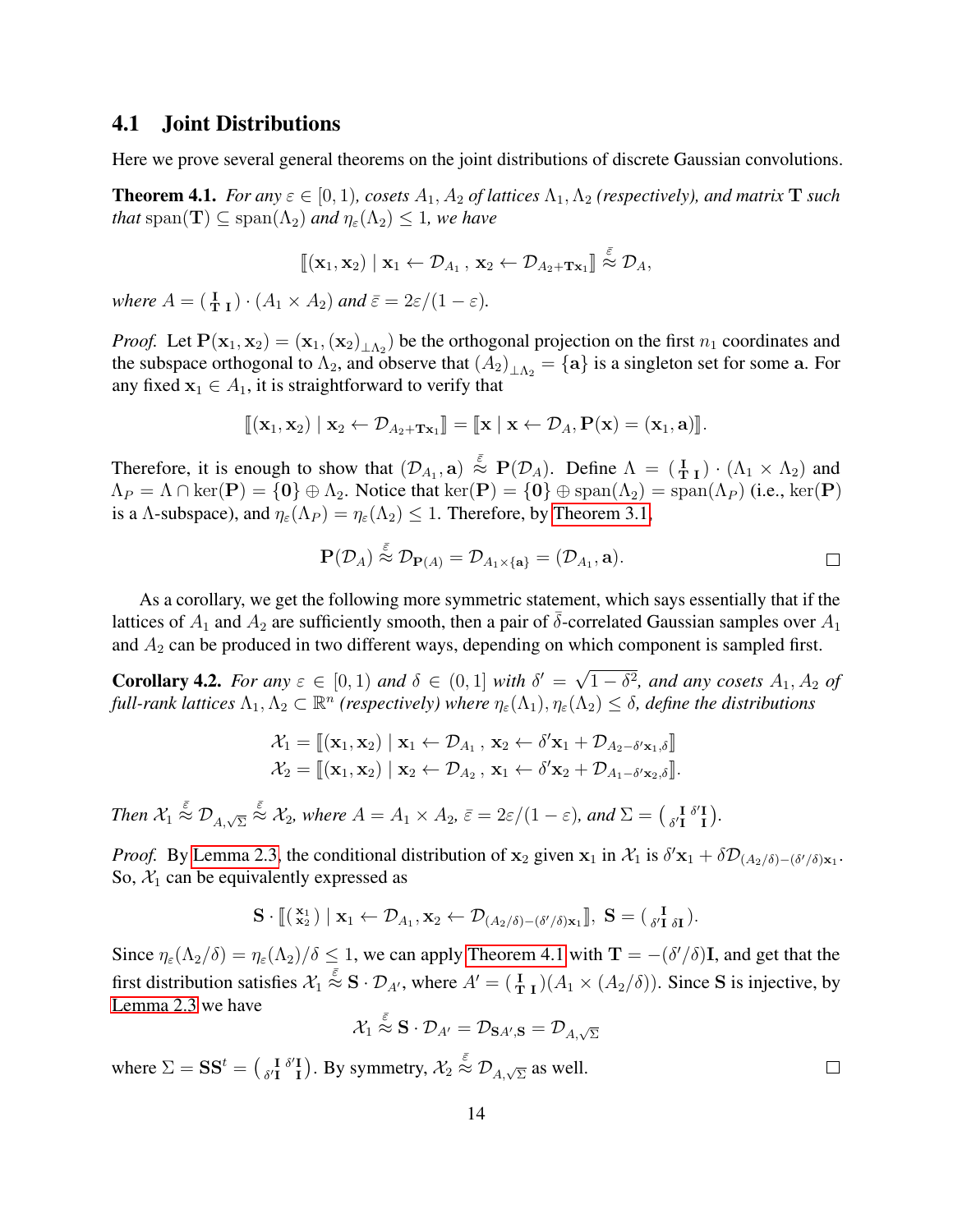[Corollary 4.2](#page-13-2) also generalizes straightforwardly to the non-spherical case, as follows.

<span id="page-14-0"></span>**Corollary 4.3.** *For any*  $\varepsilon \in [0,1)$ *, cosets*  $A_1$ *,*  $A_2$  *of lattices*  $\Lambda_1$ *,*  $\Lambda_2$  *(respectively), and matrices*  $\mathbf{R}, \mathbf{S}_1, \mathbf{S}_2$  *of full column rank where*  $A_1 \subset \text{span}(\mathbf{S}_1)$ ,  $\text{span}(\mathbf{RS}_1) \subseteq \text{span}(\Lambda_2)$ , and  $\eta_{\varepsilon}(\Lambda_2) \leq \mathbf{S}_2$ , *we have*

$$
\mathcal{X}:=\llbracket \left(\mathbf{x}_1, \mathbf{x}_2\right) \mid \mathbf{x}_1 \leftarrow \mathcal{D}_{A_1,\mathbf{S}_1} \text{ , } \mathbf{x}_2 \leftarrow \mathbf{R} \mathbf{x}_1 + \mathcal{D}_{A_2-\mathbf{R} \mathbf{x}_1,\mathbf{S}_2} \rrbracket \stackrel{\bar{\varepsilon}}{\approx} \mathcal{D}_{A,\mathbf{S}},
$$

*where*  $A = A_1 \times A_2$ ,  $\bar{\varepsilon} = 2\varepsilon/(1-\varepsilon)$ , and  $S = \begin{pmatrix} S_1 \\ RS_2 \end{pmatrix}$  $\mathbf{R^{S_1}_{S_1}S_2}$  ).

*Proof.* We proceed similarly to the proof of [Corollary 4.2.](#page-13-2) For simplicity, substitute  $x_1$  with  $S_1x_1$ where  $x_1 \leftarrow \mathcal{D}_{S_1^+ A_1}$ . Then by [Lemma 2.3,](#page-8-3) the vector  $x_2$  in X, conditioned on any value of  $x_1$ , has distribution

$$
\mathbf{RS}_1\mathbf{x}_1 + \mathbf{S}_2 \cdot \mathcal{D}_{\mathbf{S}_2^+(A_2 - \mathbf{RS}_1\mathbf{x}_1)}.
$$

So, we can express  $\mathcal X$  equivalently as

$$
\mathbf{S} \cdot \llbracket (\begin{smallmatrix} \mathbf{x}_1 \\ \mathbf{x}_2 \end{smallmatrix}) \mid \mathbf{x}_1 \leftarrow \mathcal{D}_{\mathbf{S}_1^{\dagger} A_1}, \ \mathbf{x}_2 \leftarrow \mathcal{D}_{\mathbf{S}_2^{\dagger} (A_2 - \mathbf{R} \mathbf{S}_1 \mathbf{x}_1)} \rrbracket,
$$

and since  $\eta_{\varepsilon} (S_2^+ \cdot \Lambda_2) \le 1$ , we can apply [Theorem 4.1](#page-13-1) with lattice cosets  $A'_1 = S_1^+ A_1$ ,  $A'_2 = S_2^+ A_2$ and  $\mathbf{T} = -\mathbf{S}_2^+ \mathbf{R} \mathbf{S}_1$ . This yields  $\mathcal{X} \stackrel{\bar{\varepsilon}}{\approx} \mathbf{S} \cdot \mathcal{D}_{A'} = \mathcal{D}_{\mathbf{S} A', \mathbf{S}}$  where

$$
A' = (\begin{smallmatrix} \mathbf{I} & \mathbf{0} \\ \mathbf{T} & \mathbf{I} \end{smallmatrix}) (A'_1 \times A'_2)
$$

and hence  $S A' = A$ , as needed.

The following corollary, which may be useful in cryptography, involves Gaussian distributions over lattices and uniform distributions over their (finite) quotient groups.

**Corollary 4.4.** *Let*  $\Lambda$ ,  $\Lambda$ <sub>1</sub>,  $\Lambda$ <sub>2</sub> *be full-rank lattices where*  $\Lambda \subseteq \Lambda$ <sub>1</sub>  $\cap$   $\Lambda$ <sub>2</sub> *and*  $\eta_{\varepsilon}(\Lambda_1), \eta_{\varepsilon}(\Lambda_2) \le 1$  *for some*  $\varepsilon > 0$ *, and define the distributions* 

$$
\mathcal{X}_1 = [[(\mathbf{x}_1, \mathbf{x}_2) \mid \mathbf{x}_1 \leftarrow \mathcal{U}(\Lambda_1/\Lambda), \mathbf{x}_2 \leftarrow \mathbf{x}_1 + \mathcal{D}_{\Lambda_2 - \mathbf{x}_1} \bmod \Lambda],
$$
  

$$
\mathcal{X}_2 = [[(\mathbf{x}_1, \mathbf{x}_2) \mid \mathbf{x}_2 \leftarrow \mathcal{U}(\Lambda_2/\Lambda), \mathbf{x}_1 \leftarrow \mathbf{x}_2 + \mathcal{D}_{\Lambda_1 - \mathbf{x}_2} \bmod \Lambda].
$$

Then  $\mathcal{X}_1 \stackrel{\bar{\varepsilon}}{\approx} \mathcal{X}_2$  where  $\bar{\varepsilon} = 4\varepsilon/(1-\varepsilon)^2$ .

*Proof.* We assume the strict inequality  $\eta_{\varepsilon}(\Lambda_1) < 1$ ; the claim then follows in the limit. Let  $\delta' \in (\eta_{\varepsilon}(\Lambda_1), 1), \ \delta = \sqrt{1 - \delta'^2}$ , and apply [Corollary 4.2](#page-13-2) to  $A_1 = (\delta/\delta')\Lambda_1$  and  $A_2 = \delta\Lambda_2$ . Notice that the hypotheses of [Corollary 4.2](#page-13-2) are satisfied because  $\eta_{\varepsilon}(A_1) = \delta \eta_{\varepsilon}(\Lambda_1)/\delta' < \delta$  and  $\eta_{\varepsilon}(A_2) = \delta \eta_{\varepsilon}(\Lambda_2) \leq \delta$ . So, the distributions

$$
\mathcal{X}'_1 = [[(\mathbf{x}_1, \mathbf{x}_2) | \mathbf{x}_1 \leftarrow \mathcal{D}_{A_1}, \mathbf{x}_2 \leftarrow \delta' \mathbf{x}_1 + \mathcal{D}_{A_2 - \delta' \mathbf{x}_1, \delta}]] \n\mathcal{X}'_2 = [[(\mathbf{x}_1, \mathbf{x}_2) | \mathbf{x}_2 \leftarrow \mathcal{D}_{A_2}, \mathbf{x}_1 \leftarrow \delta' \mathbf{x}_2 + \mathcal{D}_{A_1 - \delta' \mathbf{x}_2, \delta}]]
$$

satisfy  $\mathcal{X}'_1$  $\stackrel{\bar{\varepsilon}}{\approx} \mathcal{X}'_2$ . Let  $f: A_1 \times A_2 \to (\Lambda_1/\Lambda, \Lambda_2/\Lambda)$  be the function

$$
f(\mathbf{x}_1, \mathbf{x}_2) = ((\delta'/\delta)\mathbf{x}_1 \bmod \Lambda, \mathbf{x}_2/\delta \bmod \Lambda).
$$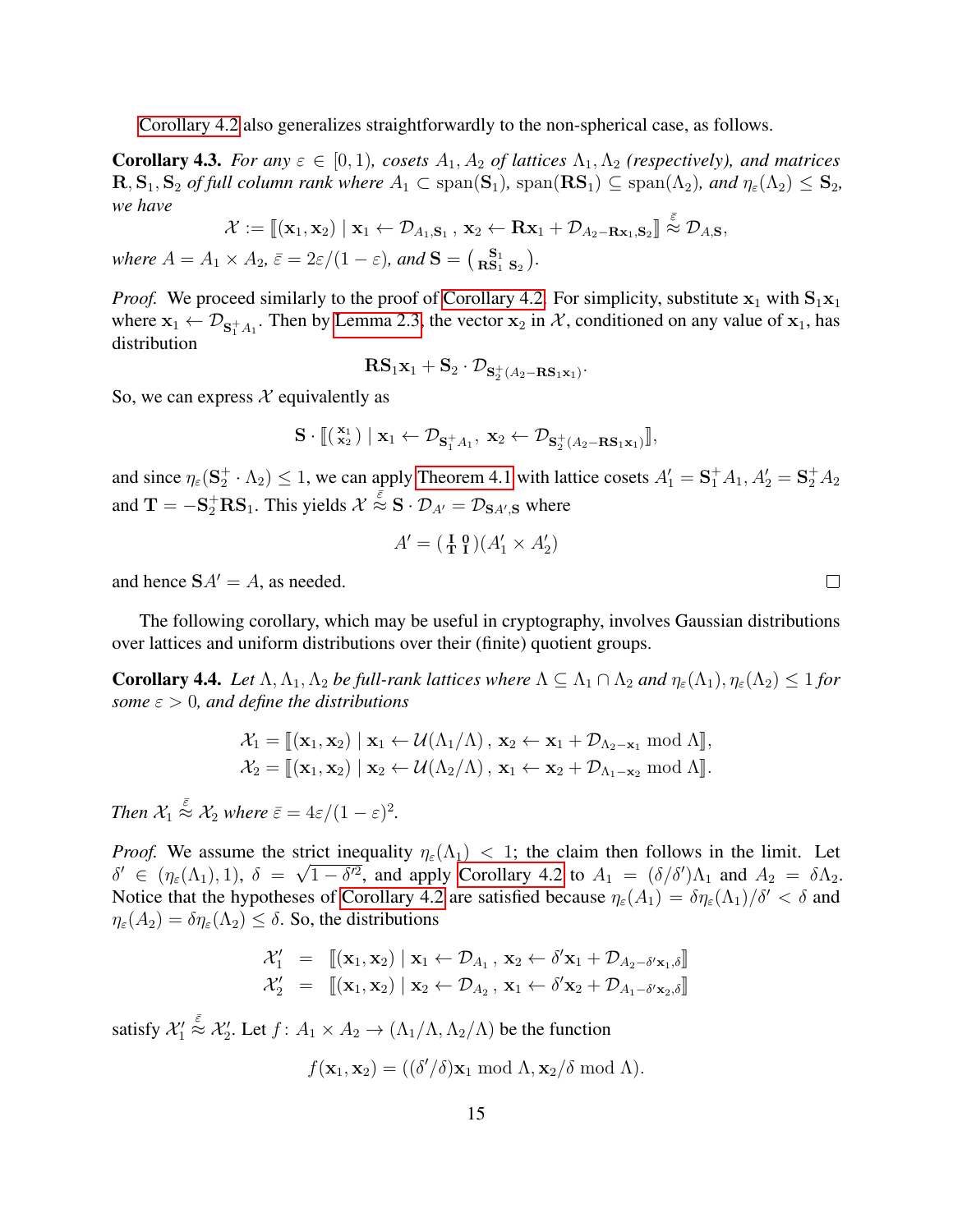It is easy to check, using [Lemma 2.3,](#page-8-3) that

$$
f(\mathcal{X}'_1) = [[(\mathbf{x}_1, \mathbf{x}_2) | \mathbf{x}_1 \leftarrow \mathcal{D}_{\Lambda_1, \delta'/\delta} \bmod \Lambda, \mathbf{x}_2 \leftarrow \mathbf{x}_1 + \mathcal{D}_{\Lambda_2 - \mathbf{x}_1} \bmod \Lambda] f(\mathcal{X}'_2) = [[(\mathbf{x}_1, \mathbf{x}_2) | \mathbf{x}_2 \leftarrow \mathcal{D}_{\Lambda_2, 1/\delta} \bmod \Lambda, \mathbf{x}_1 \leftarrow \delta'^2 \mathbf{x}_2 + \mathcal{D}_{\Lambda_1 - \delta'^2 \mathbf{x}_2, \delta'} \bmod \Lambda]
$$

 $\Box$ 

and  $\mathcal{X}_i = \lim_{\delta' \to 1} \mathcal{X}_i'$  for  $i = 1, 2$ . Since  $\mathcal{X}_1'$  $\stackrel{\bar{\varepsilon}}{\approx} \mathcal{X}'_2$  for all  $\delta'$ , we have  $\mathcal{X}_1 \stackrel{\bar{\varepsilon}}{\approx} \mathcal{X}_2$ .

#### <span id="page-15-0"></span>4.2 Convolutions via Linear Transformations

In this subsection we show how the preceding results can be used to easily derive all convolution theorems from previous works, for both discrete and continuous Gaussians. The main idea throughout is very simple: first express the statistical experiment as a linear transformation on some joint distribution, then apply [Theorem 3.1.](#page-10-0) The only nontrivial step is to bound the smoothing parameter of the intersection of the relevant lattice and the kernel of the transformation, which is done using elementary linear algebra. The main results of the section are [Theorem 4.5](#page-15-1) and [Theorem 4.6;](#page-16-0) following them, we show how they imply prior convolution theorems.

The following theorem is essentially equivalent to [\[Pei10,](#page-27-3) Theorem 3.1], modulo the notion of distance between distributions. (The theorem statement from [\[Pei10\]](#page-27-3) uses statistical distance, but the proof actually establishes a bound on the max-log distance, as we do here.) The main difference is in the modularity of our proof, which proceeds solely via our general tools and linear algebra.

<span id="page-15-1"></span>**Theorem 4.5.** Let  $\varepsilon \in (0,1)$  define  $\bar{\varepsilon} = 2\varepsilon/(1-\varepsilon)$  and  $\varepsilon' = 4\varepsilon/(1-\varepsilon)^2$ , let  $A_1, A_2$  be cosets of full-<br> *rank lattices*  $\Lambda_1,\Lambda_2$  *(respectively), let*  $\Sigma_1,\Sigma_2\succ 0$  *be positive definite matrices where*  $\eta_\varepsilon(\Lambda_2)\leq \sqrt{\Sigma_2}$ *, and let*

$$
\mathcal{X} = [[(\mathbf{x}_1, \mathbf{x}_2) \mid \mathbf{x}_1 \leftarrow \mathcal{D}_{A_1, \sqrt{\Sigma_1}}, \mathbf{x}_2 \leftarrow \mathbf{x}_1 + \mathcal{D}_{A_2 - \mathbf{x}_1, \sqrt{\Sigma_2}}]].
$$

*If*  $\eta_{\varepsilon}(\Lambda_1) \leq$ √  $\overline{\Sigma_3}$  where  $\Sigma_3^{-1} = \Sigma_1^{-1} + \Sigma_2^{-1} \succ 0$ , then the marginal distribution  $\mathcal{X}_2$  of  $\mathbf{x}_2$  in  $\mathcal{X}_3$ *satisfies*

$$
\mathcal{X}_2 \stackrel{\varepsilon'}{\approx} \mathcal{D}_{A_2,\sqrt{\Sigma_1+\Sigma_2}}.
$$

*In any case (regardless of*  $\eta_\varepsilon(\Lambda_1)$ ), the distribution  $\mathcal{X}_1^{\mathbf{x}_2}$  of  $\mathbf{x}_1$  conditioned on any  $\mathbf{x}_2\in A_2$  satisfies  $\mathcal{X}_1^{\mathbf{x}_2}$  $\stackrel{\varepsilon}{\approx}$   $\mathbf{x}'_2 + \mathcal{D}_{A_1 - \mathbf{x}'_2, \sqrt{\Sigma_3}}$  where  $\mathbf{x}'_2 = \Sigma_1(\Sigma_1 + \Sigma_2)^{-1}\mathbf{x}_2 = \Sigma_3\Sigma_2^{-1}\mathbf{x}_2$ .

*Proof.* Clearly,  $\mathcal{X}_2 = \mathbf{P} \cdot \mathcal{X}$ , where  $\mathbf{P} = (\mathbf{0} \mid \mathbf{I})$ . Because  $\eta_{\varepsilon}(\Lambda_2) \leq \Lambda_1$ √  $\overline{\Sigma_2}$ , [Corollary 4.3](#page-14-0) implies

$$
\mathcal{X} \stackrel{\bar{\varepsilon}}{\approx} \mathcal{D}_{A,\sqrt{\Sigma}} \quad \text{and hence} \quad \mathbf{P} \cdot \mathcal{X} \stackrel{\bar{\varepsilon}}{\approx} \mathbf{P} \cdot \mathcal{D}_{A,\sqrt{\Sigma}},
$$

where  $A = A_1 \times A_2$  and  $\sqrt{\Sigma} = \begin{pmatrix} \sqrt{\Sigma_1} & \sqrt{\Sigma_2} \\ \sqrt{\Sigma_3} & \sqrt{\Sigma_4} \end{pmatrix}$  $\frac{21}{\Sigma_1}\sqrt{\Sigma_2}$  . Then, [Theorem 3.1](#page-10-0) (whose hypotheses we verify below) implies that

$$
\mathbf{P} \cdot \mathcal{D}_{A,\sqrt{\Sigma}} \stackrel{\bar{\varepsilon}}{\approx} \mathcal{D}_{\mathbf{P} A,\mathbf{P}\sqrt{\Sigma}} = \mathcal{D}_{A_2,\sqrt{\Sigma_1 + \Sigma_2}},
$$

where the equality follows from the fact that  $D$  is insensitive to the choice of square root, and where the equality follows from the fact that D is insensitive to the choice of square root, and  $\mathbf{R} = \mathbf{P}\sqrt{\Sigma} = (\sqrt{\Sigma_1} \quad \sqrt{\Sigma_2})$  is a square root of  $\mathbf{R}\mathbf{R}^t = \Sigma_1 + \Sigma_2$ . This proves the claim about  $\mathcal{X}_2$ .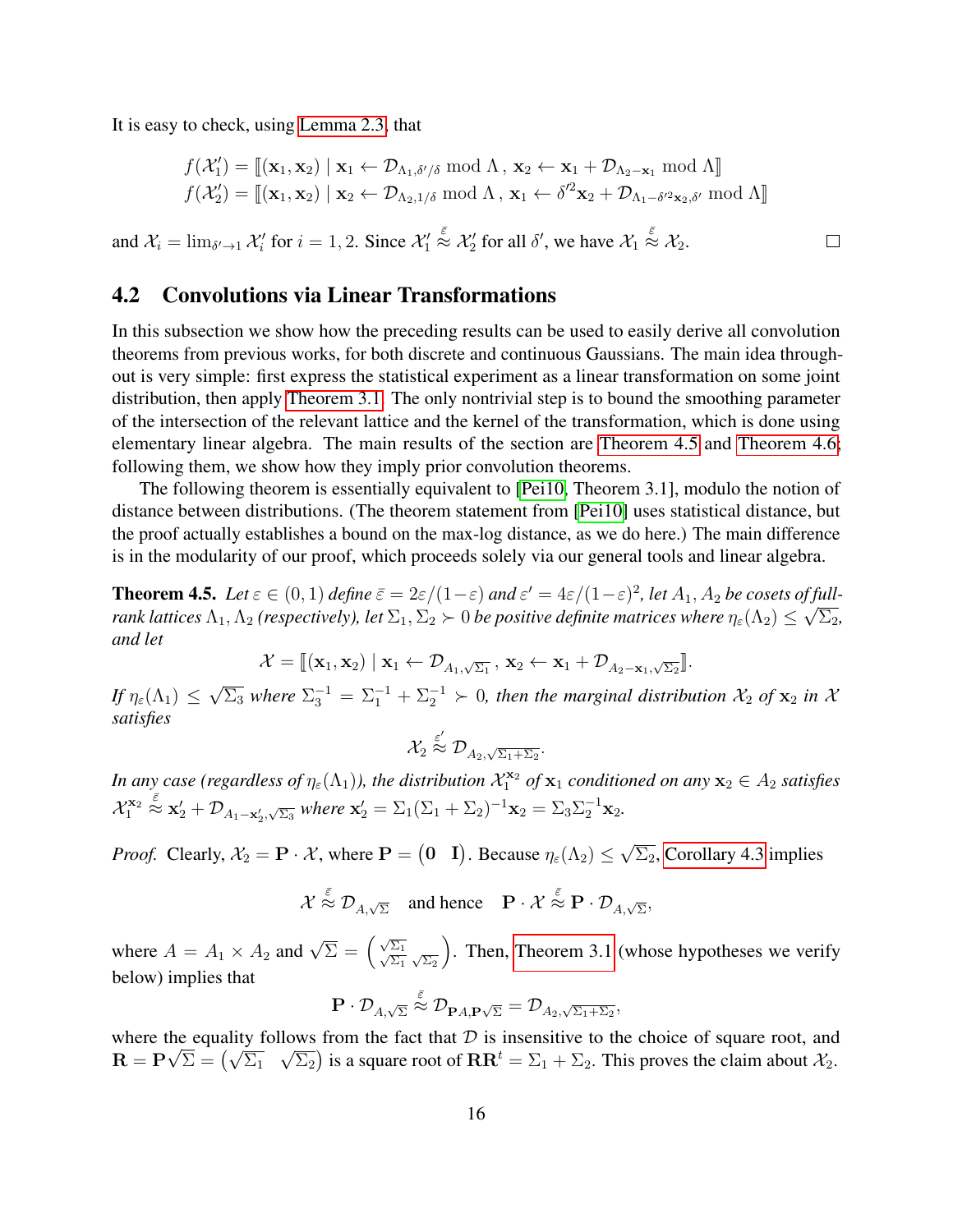To apply [Theorem 3.1,](#page-10-0) for  $\Lambda = \Lambda_1 \times \Lambda_2$  we require that ker(P) is a  $\Lambda$ -subspace, and that  $\eta_{\varepsilon}(\Lambda \cap \ker(\mathbf{P})) = \eta_{\varepsilon}(\Lambda_1 \times \{\mathbf{0}\}) \leq \sqrt{\Sigma}$ . For the former, because  $\Lambda_1$  is full rank we have

$$
\ker(\mathbf{P}) = \mathrm{span}(\Lambda_1) \times \{0\} = \mathrm{span}(\Lambda_1 \times \{0\}) = \mathrm{span}(\ker(\mathbf{P}) \cap \Lambda).
$$

For the latter, by definition we need to show that  $\eta_{\varepsilon}(\Lambda') \leq 1$  where  $\Lambda' =$ √  $\overline{\Sigma}^{-1} \cdot (\Lambda_1 \times \{\mathbf{0}\}).$ Because

$$
\sqrt{\Sigma}^{-1} = \begin{pmatrix} \sqrt{\Sigma_1}^{-1} \\ -\sqrt{\Sigma_2}^{-1} & \sqrt{\Sigma_2}^{-1} \end{pmatrix}, \text{ we have } \Lambda' = \mathbf{S} \cdot \Lambda_1 \text{ where } \mathbf{S} = \begin{pmatrix} \sqrt{\Sigma_1}^{-1} \\ -\sqrt{\Sigma_2}^{-1} \end{pmatrix}
$$

.

Now  $S^tS = \Sigma_1^{-1} + \Sigma_2^{-1} = \Sigma_3^{-1}$ , so  $||Sv||^2 = v^tS^tSv = ||v||$ √  $\overline{\Sigma_3}^{-1}$ v $\parallel^2$  for every v. Therefore, Now  $S S = Z_1 + Z_2 = Z_3$ , so  $\|\overline{S}\overline{S}\| = \sqrt{S} S \overline{S} = \|\overline{S}Z_3\|^2$  of the every v. Therefore,<br>  $\Lambda' = S \cdot \Lambda_1$  is isometric to (i.e., a rotation of)  $\sqrt{\Sigma_3}^{-1} \cdot \Lambda_1$ , so  $\eta_{\varepsilon}(\Lambda') \leq 1$  is equivalent to  $\eta_\varepsilon($ √  $\overline{\Sigma_3}^{-1} \cdot \Lambda_1$ )  $\leq 1$ , which by definition is equivalent to the hypothesis  $\eta_{\varepsilon}(\Lambda_1) \leq$  $^{\circ}$  $\overline{\Sigma_3}.$ 

To prove the claim about  $\mathcal{X}_1^{x_2}$  for an arbitrary  $x_2 \in A_2$ , we work with  $\mathcal{D}_{A,\sqrt{\Sigma}}$  using a different choice of the square root of  $\Sigma = \begin{pmatrix} \Sigma_1 & \Sigma_1 \\ \Sigma_2 & \Sigma_1 + \Sigma_2 \end{pmatrix}$  $\frac{\Sigma_1}{\Sigma_1} \frac{\Sigma_1}{\Sigma_1 + \Sigma_2}$ ), namely,

$$
\sqrt{\Sigma} = \begin{pmatrix} \sqrt{\Sigma_3} & \Sigma_1 \sqrt{\Sigma_1 + \Sigma_2}^{-t} \\ & \sqrt{\Sigma_1 + \Sigma_2} \end{pmatrix} \quad \text{where} \quad \sqrt{\Sigma}^{-1} = \begin{pmatrix} \sqrt{\Sigma_3}^{-1} & \mathbf{X} \\ & \sqrt{\Sigma_1 + \Sigma_2}^{-1} \end{pmatrix}
$$

for  $\sqrt{\Sigma_3} \mathbf{X} = -\Sigma_1 (\Sigma_1 + \Sigma_2)^{-1} = -\Sigma_3 \Sigma_2^{-1}$ ; this  $\sqrt{\Sigma}$  is valid because

$$
\Sigma_3 + \Sigma_1(\Sigma_1 + \Sigma_2)^{-1}\Sigma_1 = (\Sigma_1^{-1} + \Sigma_2^{-1})^{-1} + \Sigma_1 - \Sigma_2(\Sigma_1 + \Sigma_2)^{-1}\Sigma_1
$$
  
=  $\Sigma_1 + (\Sigma_1^{-1} + \Sigma_2^{-1})^{-1} - (\Sigma_1^{-1}(\Sigma_1 + \Sigma_2)\Sigma_2^{-1})^{-1}$   
=  $\Sigma_1$ ,

and  $\Sigma_1(\Sigma_1 + \Sigma_2)^{-1} = \Sigma_3 \Sigma_2^{-1}$  by a similar manipulation. Now, the distribution  $\mathcal{D}_{A,\sqrt{\Sigma}}$  conditioned on any  $x_2 \in A_2$  is

$$
\mathcal{D}_{A_1\times\{{\bf x}_2\},\sqrt{\Sigma}}=\sqrt{\Sigma}\cdot\mathcal{D}_{\sqrt{\Sigma}^{-1}(A_1\times\{{\bf x}_2\})}=\sqrt{\Sigma}\cdot(\mathcal{D}_{\sqrt{\Sigma_3}^{-1}A_1+{\bf X}{\bf x}_2},\sqrt{\Sigma_1+\Sigma_2}^{-1}{\bf x}_2),
$$

where the last equality follows from the fact that the second component of  $\sqrt{\Sigma}^{-1}(A_1 \times {\{\mathbf{x}_2\}})$  is fixed because  $\sqrt{\Sigma}^{-1}$  is block upper-triangular. So, the conditional distribution of  $x_1$ , which is the first component of the above distribution, is

$$
\Sigma_1(\Sigma_1+\Sigma_2)^{-1}\mathbf{x}_2+\mathcal{D}_{A_1+\sqrt{\Sigma_3}}\mathbf{x}_{\mathbf{x}_2,\sqrt{\Sigma_3}}=\mathbf{x}_2'+\mathcal{D}_{A_1-\mathbf{x}_2',\sqrt{\Sigma_3}}.
$$

Finally, because  $\mathcal{X} \stackrel{\bar{\varepsilon}}{\approx} \mathcal{D}_{A,\sqrt{\Sigma}}$ , the claim on the conditional distribution  $\mathcal{X}_1^{x_2}$  is established.  $\Box$ 

<span id="page-16-0"></span>There are a number of convolution theorems in the literature that pertain to linear combinations of Gaussian samples. We now present a theorem that, as shown below, subsumes all of them. The proof generalizes part of the proof of [\[MP13,](#page-27-8) Theorem 3.3] (stated below as [Corollary 4.7\)](#page-17-0).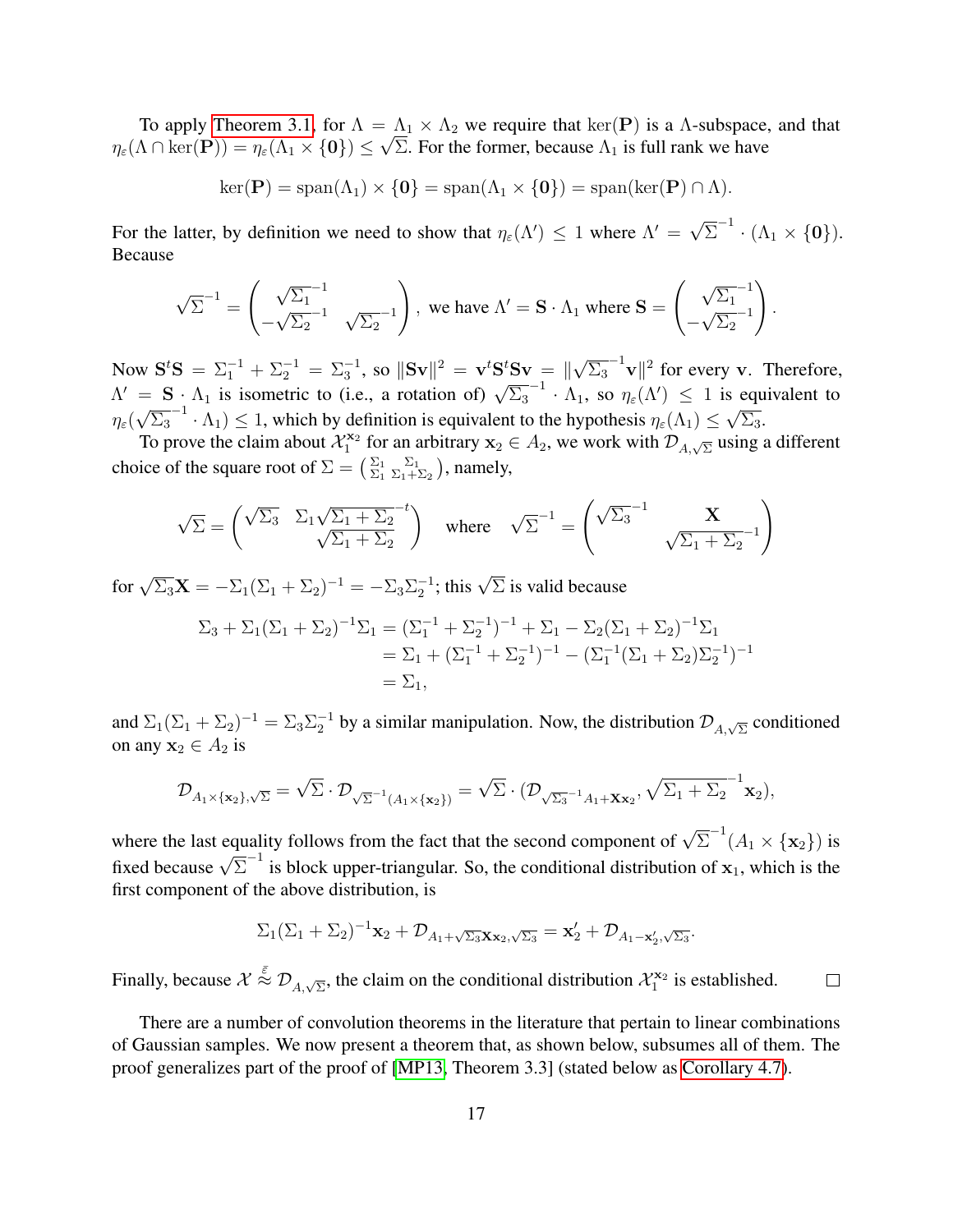**Theorem 4.6.** Let  $\varepsilon \in (0,1)$ , let  $\mathbf{z} \in \mathbb{Z}^m \setminus \{\mathbf{0}\}\$ , and for  $i = 1, \ldots, m$  let  $A_i = \Lambda_i + \mathbf{a}_i \subset \mathbb{R}^n$  be *a lattice coset and*  $S_i \in \mathbb{R}^{n \times n}$  *be such that*  $\Lambda_{\cap} = \bigcap_i \Lambda_i$  *is full rank. If*  $\eta_{\varepsilon}(\ker(\mathbf{z}^t \otimes \mathbf{I}_n) \cap \Lambda) \leq \mathbf{S}$ *where*  $\Lambda = \Lambda_1 \times \cdots \times \Lambda_m$  *and*  $\mathbf{S} = \text{diag}(\mathbf{S}_1, \ldots, \mathbf{S}_m)$ *, then* 

$$
\Delta_{\mathrm{ML}}(\sum_{i=1}^{m} z_i \mathcal{D}_{A_i, \mathbf{S}_i}, \mathcal{D}_{A', \mathbf{S}'}) \le \log \frac{1+\varepsilon}{1-\varepsilon},
$$

*where*  $A' = \sum_{i=1}^{m} z_i A_i$  *and*  $S' = \sqrt{\sum_{i=1}^{m} z_i^2 S_i S_i^t}$ .

*In particular, let each*  $S_i = s_i \mathbf{I}_n$  *for some*  $s_i > 0$  *where*  $\tilde{bl}(\text{diag}(\mathbf{s})^{-1}(\text{ker}(\mathbf{z}^t) \cap \mathbb{Z}^m))^{-1} \ge \eta_\varepsilon(\Lambda_\cap)$ , which is implied by  $((z_{i^*}/s_{i^*})^2 + \max_{i \neq i^*} (z_i/s_i)^2)^{-1/2} \geq \eta_{\varepsilon}(\Lambda_{\cap})$  where  $i^*$  minimizes  $|z_{i^*}/s_{i^*}| \neq 0$ . *Then*

$$
\Delta_{\mathrm{ML}}(\sum_{i=1}^{m} z_i \mathcal{D}_{A_i, s_i}, \mathcal{D}_{A', s'}) \leq \log \frac{1+\varepsilon'}{1-\varepsilon'},
$$

where  $s' = \sqrt{\sum_{i=1}^{m} (z_i s_i)^2}$  and  $1 + \varepsilon' = (1 + \varepsilon)^m$ .

*Proof.* Let  $\mathbf{Z} = \mathbf{z}^t \otimes \mathbf{I}_n$  and  $A = A_1 \times \cdots \times A_m$ , which is a coset of  $\Lambda$ , and observe that

$$
\sum_{i=1}^m z_i \mathcal{D}_{A_i,\mathbf{S}_i} = \mathbf{Z} \cdot \mathcal{D}_{A,\mathbf{S}}.
$$

Also notice that  $ZA = A'$ , and  $\mathbf{R} = \mathbf{Z}\mathbf{S}$  is a square root of  $\mathbf{R}\mathbf{R}^t = \sum_{i=1}^m z_i^2 \mathbf{S}_i \mathbf{S}_i^t$ . So, the first claim follows immediately by [Theorem 3.1,](#page-10-0) as long as  $\ker(Z)$  is a  $\Lambda$ -subspace.

To see that this is so, first observe that the lattice  $Z = \ker(z^t) \cap \mathbb{Z}^m$  has rank  $m - 1$ . Then the lattice  $Z \otimes \Lambda_0$  has rank  $(m-1)n$  and is contained in ker(Z)  $\cap \Lambda$ , because for any  $\mathbf{v} \in Z \subseteq \mathbb{Z}^m$ and  $w \in \Lambda_{\cap}$  we have  $\mathbf{Z}(\mathbf{v} \otimes \mathbf{w}) = (\mathbf{z}^t \mathbf{v}) \otimes \mathbf{w} = \mathbf{0}$  and  $(\mathbf{v} \otimes \mathbf{w}) \in \Lambda_{\cap}^m \subseteq \Lambda$ . So, because  $\text{ker}(\mathbf{Z})$ has dimension  $(m - 1)n$  we have ker $(\mathbf{Z}) = \text{span}(Z \otimes \Lambda_0) = \text{span}(\ker(\mathbf{Z}) \cap \Lambda)$ , as desired.

For the second claim (with the first hypothesis), we need to show that  $\eta_{\varepsilon'}(\ker(\mathbf{Z}) \cap \Lambda) \leq \mathbf{S} =$ diag(s)  $\otimes I_n$ . Because  $Z \otimes \Lambda_0$  is a sublattice of ker(Z)  $\cap \Lambda$  of the same rank, by [Lemma 2.9](#page-9-2) and hypothesis, we have

$$
\eta_{\varepsilon'}(\mathbf{S}^{-1}(\ker(\mathbf{Z}) \cap \Lambda)) \leq \eta_{\varepsilon'}((\mathrm{diag}(\mathbf{s})^{-1} \otimes \mathbf{I}_n) \cdot (Z \otimes \Lambda_{\cap}))
$$
  
\n
$$
\leq \eta_{\varepsilon'}((\mathrm{diag}(\mathbf{s})^{-1}Z) \otimes \Lambda_{\cap})
$$
  
\n
$$
\leq \tilde{bl}(\mathrm{diag}(\mathbf{s})^{-1}Z) \cdot \eta_{\varepsilon}(\Lambda_{\cap}) \leq 1.
$$

Finally, to see that the first hypothesis is implied by the second one, assume without loss of generality that  $i^* = 1$ , and observe that the vectors

$$
(-\frac{z_2}{s_2}, \frac{z_1}{s_1}, 0, \ldots, 0)^t, (-\frac{z_3}{s_3}, 0, \frac{z_1}{s_1}, 0, \ldots, 0)^t, \ldots, (-\frac{z_m}{s_m}, 0, \ldots, 0, \frac{z_1}{s_1})^t
$$

<span id="page-17-0"></span>form a full-rank subset of  $\text{diag}(s)^{-1}Z$ , and have norms at most  $r = \sqrt{(z_{i^*}/s_{i^*})^2 + \max_{i \neq i^*} (z_i/s_i)^2}$ . Therefore, by [\[MG02,](#page-27-13) Lemma 7.1] we have  $\tilde{bl}(\text{diag}(\mathbf{s})^{-1}Z)^{-1} \geq 1/r \geq \eta_{\varepsilon}(\Lambda_{\cap})$ , as required.  $\Box$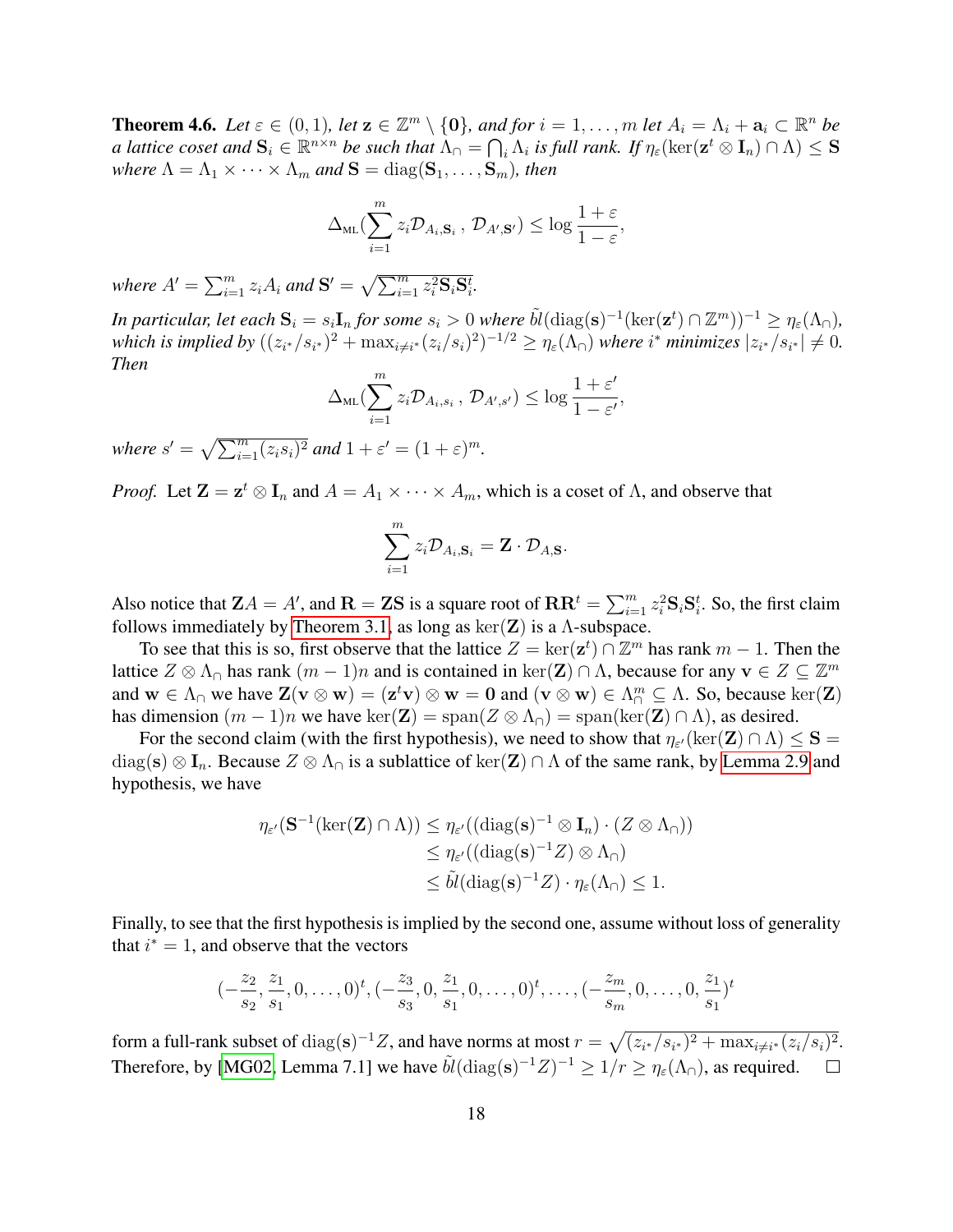**Corollary 4.7 ([\[MP13,](#page-27-8) Theorem 3.3]).** *Let*  $z \in \mathbb{Z}^m \setminus \{0\}$ , and for  $i = 1, \ldots, m = \text{poly}(n)$ *let*  $\Lambda$  +  $c_i$  *be cosets of a full-rank n-dimensional lattice*  $\Lambda$  *and*  $s_i \geq \sqrt{2} ||z||_\infty \cdot \eta_\varepsilon(\Lambda)$  *for some*  $\varepsilon$  = negl(n). Then  $\sum_{i=1}^m z_i \mathcal{D}_{\Lambda_1 + c_i, s_i}$  is within negl(n) statistical distance of  $\mathcal{D}_{Y,s}$ , where  $Y$  =  $\gcd(\mathbf{z})\Lambda + \sum_i z_i \mathbf{c}_i$  and  $s = \sqrt{\sum_i (z_i s_i)^2}$ . In particular, if  $\gcd(\mathbf{z}) = 1$  and  $\sum_i z_i \mathbf{c}_i \in \Lambda$ , then  $\sum z_i \mathcal{D}_{\Lambda+\mathbf{c}_i,s_i}$  *is within*  $\mathrm{negl}(n)$  *statistical distance of*  $\mathcal{D}_{\Lambda,s}$ *.* 

*Proof.* Apply the second part of [Theorem 4.6](#page-16-0) with the second hypothesis, and use the fact that  $(1 + \operatorname{negl}(n))^{\operatorname{poly}(n)}$  is  $1 + \operatorname{negl}(n)$ .  $\Box$ 

Theorem 4.13 from [\[BF11\]](#page-26-1) is identical to [Corollary 4.7,](#page-17-0) except it assumes that all the  $s_i$  equal some  $s \ge ||z|| \cdot \eta_{\varepsilon}(\Lambda)$ . This also implies the second hypothesis from the second part of [Theorem 4.6,](#page-16-0) because  $||z|| \ge \sqrt{z_{i^*}^2 + \max_{i \neq i^*} z_i^2}$ .

<span id="page-18-1"></span>Corollary 4.8 ([\[BF11,](#page-26-1) Lemma 4.12]). *Let*  $\Lambda_1 + t_1, \Lambda_2 + t_2$  *be cosets of full-rank* integer *lattices*, and let  $s_1, s_2 > 0$  be such that  $(s_1^{-2} + s_2^{-2})^{-1/2} \ge \eta_{\varepsilon}(\Lambda_1 \cap \Lambda_2)$  for some  $\varepsilon = \text{negl}(n)$ *. Then*  $\mathcal{D}_{\Lambda_1+\mathbf{t}_1,s_1}+\mathcal{D}_{\Lambda_2+\mathbf{t}_2,s_2}$  is within  $\mathrm{negl}(n)$  statistical distance of  $\mathcal{D}_{\Lambda+\mathbf{t},s}$ , where  $\Lambda=\Lambda_1+\Lambda_2$ ,  $\mathbf{t}=\mathbf{t}_1+\mathbf{t}_2$ , *and*  $s^2 = s_1^2 + s_2^2$ .

*Proof.* The intersection of full-rank integer lattices always has full rank. So, apply the second part of [Theorem 4.6](#page-16-0) with the second hypothesis, for  $m = 2$  and  $\mathbf{z} = (1, 1)^t$ .  $\Box$ 

<span id="page-18-2"></span>**Corollary 4.9 ([\[Reg05,](#page-28-0) Claim 3.9]).** Let  $\varepsilon \in (0,1/2)$ , let  $\Lambda + \mathbf{u} \subset \mathbb{R}^n$  be a coset of a full-rank lattice, and let  $r, s > 0$  be such that  $(r^{-2}+s^{-2})^{-1/2} \geq \eta_\varepsilon(\Lambda)$ . Then  $\mathcal{D}_{\Lambda+\mathbf{u},r}+\mathcal{D}_s$  is within statistical distance  $4\varepsilon$  of  $\mathcal{D}_{\sqrt{r^2+s^2}}$ .

*Proof.* The proof of [Corollary 4.8](#page-18-1) also works for any full-rank lattices  $\Lambda_1 \subseteq \Lambda_2$ . The corollary follows by taking  $\Lambda_1 = \Lambda$  and  $\Lambda_2 = \lim_{d \to \infty} d^{-1} \Lambda = \mathbb{R}^n$ .  $\Box$ 

### <span id="page-18-0"></span>5 LWE Self-Reduction

The LWE problem [\[Reg05\]](#page-28-0) is one of the foundations of lattice-based cryptography.

**Definition 5.1 (LWE distribution).** Fix some parameters  $n, q \in \mathbb{Z}^+$  and a distribution  $\chi$  over  $\mathbb{Z}$ . The LWE distribution for a secret  $\mathbf{s} \in \mathbb{Z}_q^n$  is  $\mathcal{L}_\mathbf{s} = [[\mathbf{a}, \mathbf{s}^t \mathbf{a} + e \bmod q] \mid \mathbf{a} \leftarrow \mathcal{U}(\mathbb{Z}_q^n), e \leftarrow \mathcal{X}$ .

Given m samples  $(a_i, b_i = s^t a_i + e_i \bmod q)$  from  $\mathcal{L}_s$ , we often group them as  $(A, b^t = s^t A + e^t)$ , where the  $a_i$  are the columns of  $A \in \mathbb{Z}_q^{n \times m}$  and the  $b_i, e_i$  are respectively the corresponding entries of  $\mathbf{b} \in \mathbb{Z}_q^m, \mathbf{e} \in \mathbb{Z}^m$ .

While LWE was originally also defined for *continuous* error distributions (in particular, the Gaussian distribution  $\mathcal{D}_s$ ), we restrict the definition to *discrete* distributions (over  $\mathbb{Z}$ ), since discrete distributions are the focus of this work, and are much more widely used in cryptography. We refer to continuous error distributions only in informal discussion.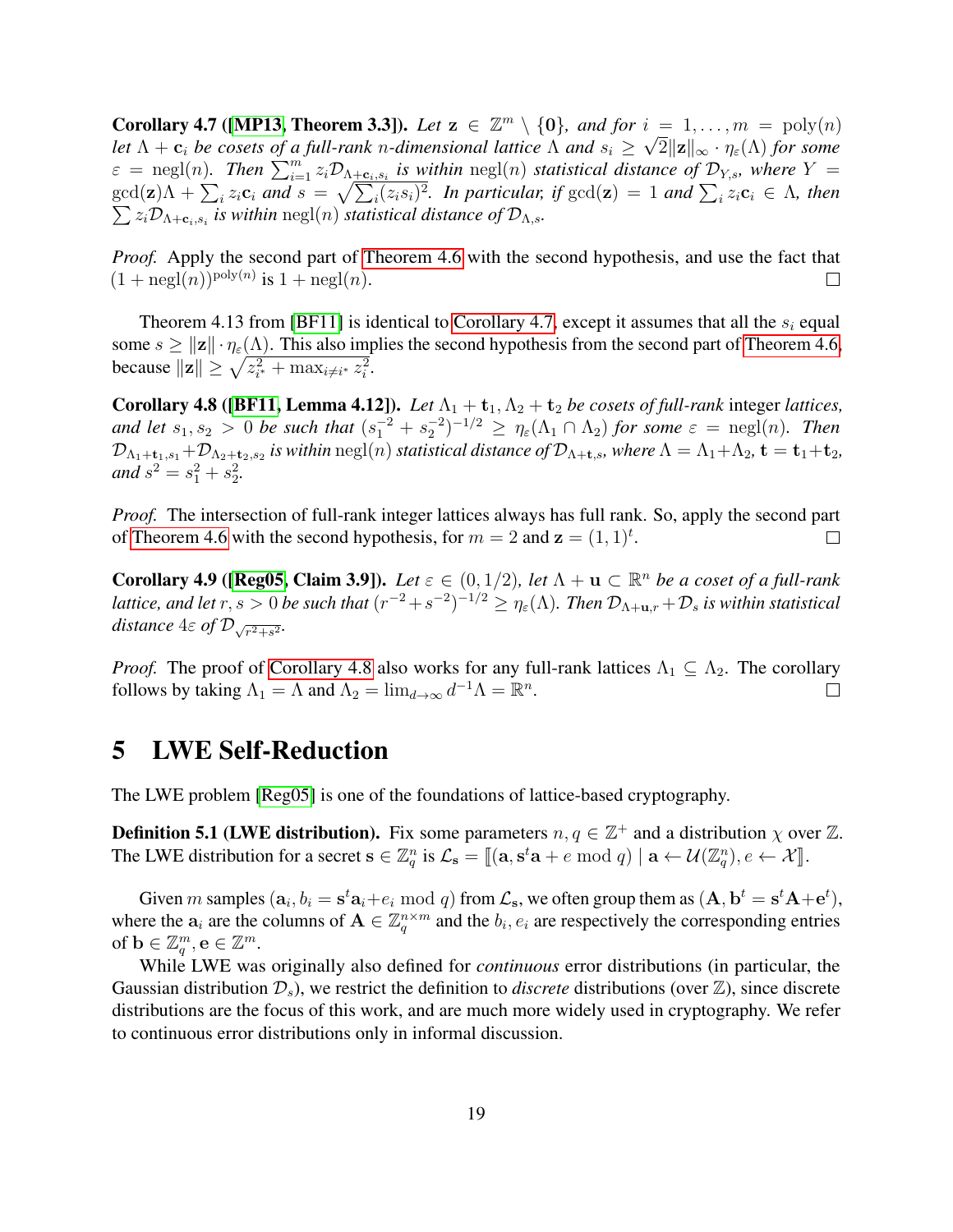**Definition 5.2 (LWE Problem).** The search problem S-LWE<sub>n,q, $\chi$ , $m$ </sub> is to recover s given m independent samples drawn from  $\mathcal{L}_s$ , where  $s \leftarrow \mathcal{U}(\mathbb{Z}_q^n)$ . The decision problem D-LWE<sub>n,q, $\chi$ , $m$ </sub> is to distinguish m independent samples drawn from  $\mathcal{L}_s$ , where  $s \leftarrow \mathcal{U}(\mathbb{Z}_q^n)$ , from m independent and uniformly random samples from  $\mathcal{U}(\mathbb{Z}_q^{n+1})$ .

For appropriate parameters, very similar hardness results are known for search and decision  $LWE_{n,q,\chi,m}$  with  $\chi \in \{D_s, |D_s|, \mathcal{D}_{\mathbb{Z},s}\}\$ , i.e., continuous, rounded, or discrete Gaussian error. Notably, the theoretical and empirical hardness of the problem depends mainly on  $n \log q$  and the "error rate"  $\alpha = s/q$ , and less on m. This weak dependence on m is consistent with the fact that there is a *self-reduction* that, given just  $m = O(n \log q)$  LWE samples from  $\mathcal{L}_{s}$  with (continuous, rounded, or discrete) Gaussian error of parameter s, generates *any polynomial* number of samples from a distribution statistically close to  $\mathcal{L}_s$  with (continuous, rounded, or discrete) Gaussian error of parameter  $O(s\sqrt{m}) \cdot \eta_{\varepsilon}(\mathbb{Z})$ , for arbitrary negligible  $\varepsilon$ . Such self-reductions were described in [\[GPV08,](#page-27-2) [ACPS09,](#page-26-6) [Pei10\]](#page-27-3) (the latter for discrete Gaussian error), based on the observation that they are just special cases of Regev's core reduction [\[Reg05\]](#page-28-0) from Bounded Distance Decoding (BDD) to LWE, and that LWE is an average-case BDD variant.

The prior LWE self-reduction for *discrete Gaussian* error, however, contains an unnatural layer of indirection: it first generates new LWE samples having *continuous* error, then randomly rounds, which by a convolution theorem yields discrete Gaussian error (up to negligible statistical distance). Below we instead give a *direct* reduction to LWE with discrete Gaussian error, which is more natural and slightly tighter, since it avoids the additional rounding that increases the error width somewhat.

<span id="page-19-0"></span>**Theorem 5.3.** Let  $A \in \mathbb{Z}_q^{n \times m}$  be primitive, let  $\mathbf{b}^t = \mathbf{s}^t A + \mathbf{e}^t \bmod q$  for some  $\mathbf{e} \in \mathbb{Z}^m$ , and *let*  $r, \tilde{r} > 0$  *be such that*  $\eta_{\varepsilon}(\Lambda_q^{\perp}(A)) \leq ((1/r)^2 + (\|\mathbf{e}\|/\tilde{r})^2)^{-1/2} \leq r$  for some negligible  $\varepsilon$ . Then *the distribution*

$$
\llbracket (\mathbf{a} = \mathbf{A}\mathbf{x}, b = \mathbf{b}^t \mathbf{x} + \tilde{e}) \mid \mathbf{x} \leftarrow \mathcal{D}_{\mathbb{Z}^m, r}, \tilde{e} \leftarrow \mathcal{D}_{\mathbb{Z}, \tilde{r}} \rrbracket
$$

*is within negligible statistical distance of*  $\mathcal{L}_s$  *with error*  $\chi = \mathcal{D}_{\mathbb{Z},t}$  where  $t^2 = (r||e||)^2 + \tilde{r}^2$ .

[Theorem 5.3](#page-19-0) is the core of the self-reduction. A full reduction between proper LWE problems follows from the fact that a uniformly random matrix  $A \in \mathbb{Z}_q^{n \times m}$  is primitive with overwhelming probability for sufficiently large  $m \gg n$ , and by choosing r and  $\tilde{r}$  appropriately. More specifically, it is known [\[GPV08,](#page-27-2) [MP12\]](#page-27-4) that for appropriate parameters, the smoothing parameter of  $\Lambda_q^{\perp}({\bf A})$  is small with very high probability over the choice of A. For example, [\[MP12,](#page-27-4) Lemma 2.4] implies that when  $m \geq C n \log q$  for any constant  $C > 1$  and  $\varepsilon \approx \varepsilon'$ , we have  $\eta_{\varepsilon}(\Lambda_q^{\perp}(\mathbf{A})) \leq 2\eta_{\varepsilon'}(\mathbb{Z}) \leq$  $2\sqrt{\ln(2(1+1/\varepsilon'))/\pi}$  except with negligible probability. So, we may choose  $r = O(\sqrt{\log(1/\varepsilon')})$ for some negligible  $\varepsilon'$  and  $\tilde{r} = r||e||$  to satisfy the conditions of [Theorem 5.3](#page-19-0) with high probability, and the resulting error distribution has parameter  $t = \sqrt{2}r||\mathbf{e}||$ , which can be bounded with high probability for any typical LWE error distribution. Finally, there is the subtlety that in the actual LWE problem, the error distribution should be *fixed* and *known*, which is not quite the case here since  $\|\mathbf{e}\|$  is secret but bounded from above. This can be handled as in [\[Reg05\]](#page-28-0) by adding different geometrically increasing amounts of extra error. We omit the details, which are standard.

*Proof of [Theorem 5.3.](#page-19-0)* Because A is primitive, for any  $a \in \mathbb{Z}_q^n$  there exists an  $x^* \in \mathbb{Z}^m$  such that  $Ax^* = a$ , and the probability that  $Ax = a$  is proportional to  $\rho_r(x^* + \Lambda_q^{\perp}(A))$ . Because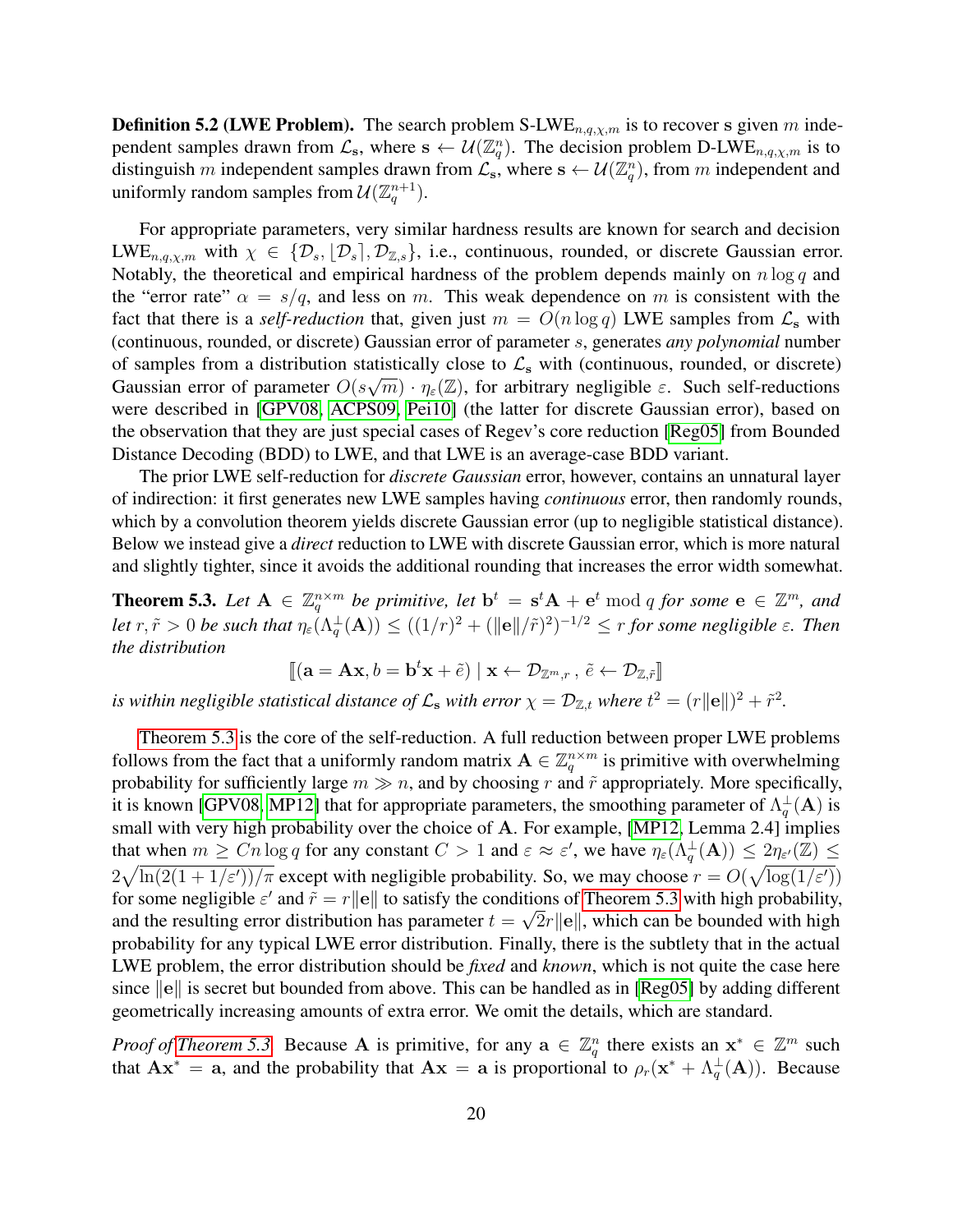$\eta_{\varepsilon}(\Lambda_q^{\perp}(\mathbf{A})) \leq r$ , for each a this probability is the same (up to  $\approx_{\varepsilon}$ ) by [Lemma 2.6,](#page-9-0) and thus the distribution of Ax is within negligible statistical distance of uniform over  $\mathbb{Z}_q^n$ .

Next, conditioning on the event  $Ax = a$ , the conditional distribution of x is the discrete Gaussian  $\mathcal{D}_{\mathbf{x}^* + \Lambda_q^{\perp}(\mathbf{A}), r}$ . Because  $b = (\mathbf{s}^t \mathbf{A} + \mathbf{e}^t)\mathbf{x} + \tilde{e} = \mathbf{s}^t \mathbf{a} + (\mathbf{e}^t \mathbf{x} + \tilde{e}),$  it just remains to analyze the distribution of  $e^t x + \tilde{e}$ . By [Lemma 5.4](#page-20-0) below with  $\Lambda = \Lambda_q^{\perp}(A)$  and  $\Lambda_1 = \mathbb{Z}$ , the distribution  $\langle e, \mathcal{D}_{\mathbf{x}^*+\Lambda_q^{\perp}(\mathbf{A}),r}\rangle + \mathcal{D}_{\tilde{r}}$  is within negligible statistical distance of  $\mathcal{D}_{\mathbb{Z},t}$ , as desired.  $\Box$ 

We now prove (a more general version of) the core statistical lemma needed by [Theorem 5.3,](#page-19-0) using [Theorem 3.1.](#page-10-0) A similar lemma in which  $\Lambda_1$  is taken to be  $\mathbb{R} = \lim_{d\to\infty} d^{-1}\mathbb{Z}$  can be proven using [Corollary 4.9;](#page-18-2) this yields an LWE self-reduction for continuous Gaussian error (as claimed in prior works).

<span id="page-20-0"></span>**Lemma 5.4.** Let  $e \in \mathbb{R}^m$ ,  $\Lambda + \mathbf{x} \subset \mathbb{R}^m$  be a coset of a full-rank lattice, and  $\Lambda_1 \subset \mathbb{R}$  be a lattice  $\textit{such that } \langle e, \Lambda \rangle \subseteq \Lambda_1$ . Also let  $r, \tilde{r}, \varepsilon > 0$  be such that  $\eta_{\varepsilon}(\Lambda) \leq s := ((1/r)^2 + (\|\mathbf{e}\|/\tilde{r})^2)^{-1/2}$ . *Then*

$$
\Delta_{\text{ML}}(\langle \mathbf{e}, \mathcal{D}_{\Lambda+\mathbf{x},r} \rangle + \mathcal{D}_{\Lambda_1,\tilde{r}}, \mathcal{D}_{\Lambda_1 + \langle \mathbf{e}, \mathbf{x} \rangle,t}) \le \log \frac{1+\varepsilon}{1-\varepsilon},
$$

*where*  $t^2 = (r||e||)^2 + \tilde{r}^2$ .

*Proof.* First observe that

$$
\langle \mathbf{e}, \mathcal{D}_{\Lambda+\mathbf{x},r} \rangle + \mathcal{D}_{\Lambda_1,\tilde{r}} = [\mathbf{e}^t \mid 1] \cdot \mathcal{D}_{\Lambda \times \Lambda_1 + (\mathbf{x},0), \mathbf{S}}
$$

where  $S = {rI_m \choose \tilde{r}}$ . So, by applying [Theorem 3.1](#page-10-0) (whose hypotheses we verify below), we get that the above distribution is within the desired ML-distance of  $\mathcal{D}_{\Lambda_1+\langle e,x\rangle,[re^t|\tilde{r}]}$ , where  $\mathbf{r}^t=[r\mathbf{e}^t\mid \tilde{r}]$  is a square root of  $\mathbf{r}^t \mathbf{r} = (r||\mathbf{e}||)^2 + \tilde{r}^2 = t^2$ , as desired.

To apply [Theorem 3.1,](#page-10-0) we first need to show that

$$
K = \ker([\mathbf{e}^t \mid 1]) = \{(\mathbf{v}, -\langle \mathbf{e}, \mathbf{v} \rangle) \mid \mathbf{v} \in \mathbb{R}^m\}
$$

is a  $(\Lambda \times \Lambda_1)$ -subspace. Observe that  $\Lambda' = K \cap (\Lambda \times \Lambda_1)$  is exactly the set of vectors  $(v, v)$ where  $\mathbf{v} \in \Lambda$  and  $v = -\langle \mathbf{e}, \mathbf{v} \rangle \in \Lambda_1$ , i.e., the image  $\Lambda$  under the injective linear transformation  $\mathbf{T}(\mathbf{v}) = (\mathbf{v}, -\langle \mathbf{e}, \mathbf{v} \rangle)$ . So, because Λ is full rank, span( $\Lambda'$ ) = K, as needed.

Finally, we show that  $sT \leq S$ , which by hypothesis and [Lemma 2.5](#page-8-4) implies that  $\eta_{\varepsilon}(T \cdot \Lambda) \leq$  $sT \leq S$ , as desired. Equivalently, we need to show that the matrix

$$
\mathbf{R} = \mathbf{S}\mathbf{S}^t - s^2 \mathbf{T}\mathbf{T}^t = \begin{pmatrix} (r^2 - s^2)\mathbf{I}_m & s^2\mathbf{e} \\ s^2\mathbf{e}^t & \tilde{r}^2 - s^2e^2 \end{pmatrix}
$$

is positive semidefinite, where  $e = ||e||$ . If  $r^2 = s^2$  then  $e = 0$  and R is positive semidefinite by inspection, so from now on assume that  $r^2 > s^2$ . Sylvester's criterion says that a symmetric matrix is positive semidefinite if (and only if) all its principal minors are nonnegative.<sup>[9](#page-20-1)</sup> First,

<span id="page-20-1"></span> $9A$  principal minor of a matrix is the determinant of a square submatrix obtained by removing the rows and columns having the same index set.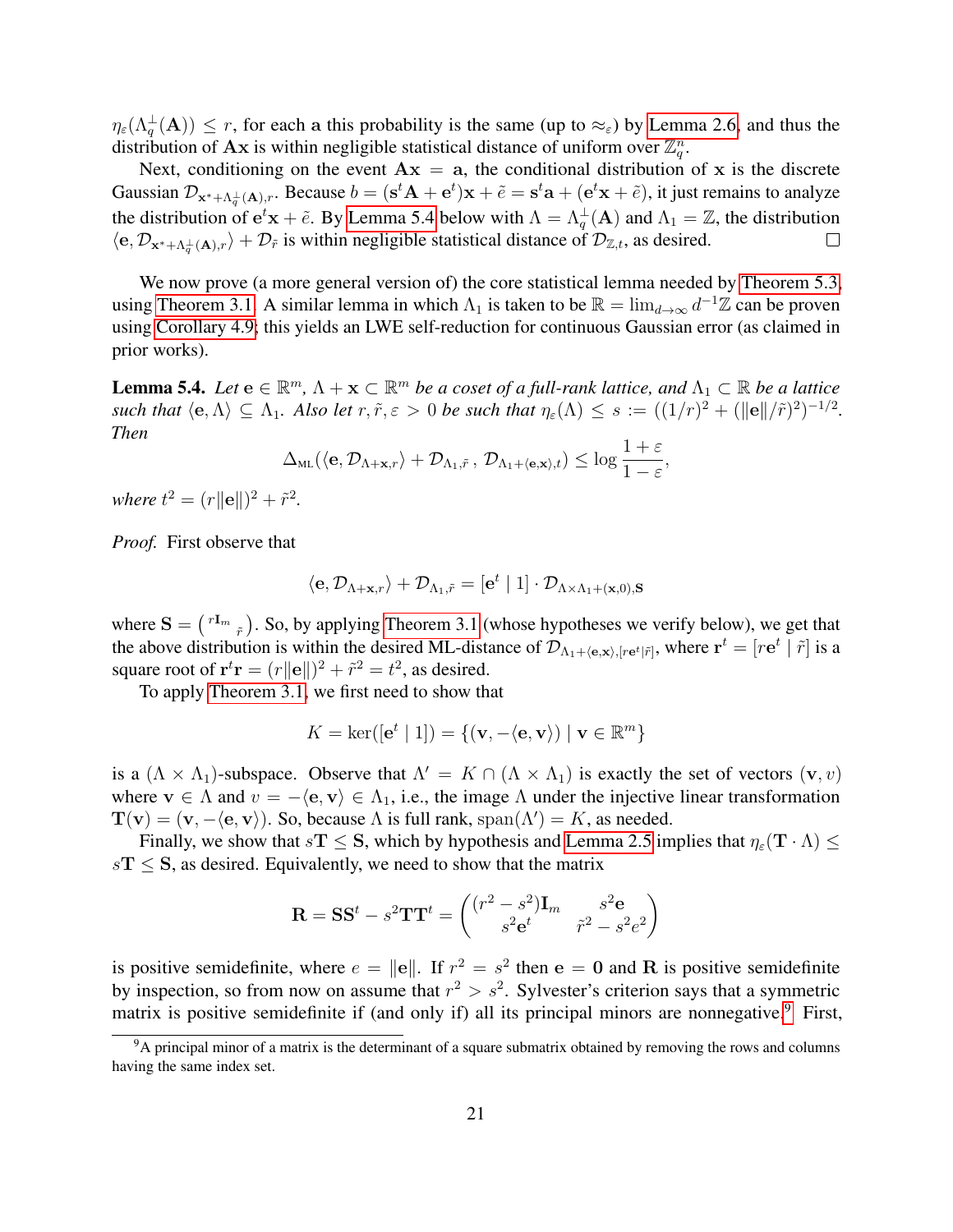every principal minor of R obtained by removing the last row and column (and possibly others) is  $\det((r^2 - s^2)I_k) > 0$  for some k. Now consider a square submatrix of R wherein the last row and column have not been removed; such a matrix has the form

$$
\overline{\mathbf{R}} = \begin{pmatrix} (r^2 - s^2) \mathbf{I}_k & s^2 \overline{\mathbf{e}} \\ s^2 \overline{\mathbf{e}}^t & \tilde{r}^2 - s^2 e^2 \end{pmatrix},
$$

where  $\bar{e}$  is some subvector of e, hence  $\|\bar{e}\|^2 \le e^2$ . Multiplying the last column by  $r^2 - s^2 > 0$  and then subtracting from the last column the product of the first k columns with  $s^2 \cdot \overline{e}$ , we obtain a lower-triangular matrix whose first k diagonal entries are  $r^2 - s^2 > 0$ , and whose last diagonal entry is

$$
(\tilde{r}^2 - s^2 e^2)(r^2 - s^2) - s^4 ||\overline{e}||^2 \ge \tilde{r}^2 r^2 - \tilde{r}^2 s^2 - e^2 r^2 s^2 = 0,
$$

where the equality follows from clearing denominators in the hypothesis  $(1/s)^2 = (1/r)^2 + (e/\tilde{r})^2$ . So, every principal minor of R is nonnegative, as desired.

### <span id="page-21-0"></span>6 Subgaussian Matrices

The concrete parameters for optimized SIS- and LWE-based trapdoor cryptosystems following [\[MP12\]](#page-27-4) (MP12) depend on the largest singular value of a subgaussian random matrix with independent rows, columns, or entries, which serves as the trapdoor. The cryptosystem designer will typically need to rely on a singular value concentration bound to determine Gaussian parameters, set norm thresholds for signatures, estimate concrete security, etc. The current literature does not provide sufficiently precise concentration bounds for this purpose. For example, commonly cited bounds contain non-explicit hidden constant factors, e.g., [\[Ver12,](#page-28-1) Theorem 5.39] and [\[Ver18,](#page-28-3) Theorems 4.4.5 and 4.6.1].

In [Theorem 6.1](#page-21-1) (whose proof is in [Appendix A\)](#page-28-2) we present a singular value concentration bound with explicit constants, for random matrices having independent subgaussian rows. We also report on experiments to determine the singular values for commonly used distributions in lattice cryptography. Throughout this section, we use  $\sigma$  to denote a distribution's standard deviation and  $m > n > 0$  for the dimensions of a random matrix  $\mathbf{R} \in \mathbb{R}^{m \times n}$  following some particular distribution. We call a random vector  $\mathbf{x} \in \mathbb{R}^n$  *σ*-*isotropic* if  $\mathbb{E}[\mathbf{x} \mathbf{x}^t] = \sigma^2 \mathbf{I}_n$ .

<span id="page-21-1"></span>**Theorem 6.1.** Let  $\mathbf{R} \in \mathbb{R}^{m \times n}$  be a random matrix whose rows  $\mathbf{r}_i$  are independent, identically *distributed, zero-mean,*  $\sigma$ *-isotropic, and subgaussian with parameter*  $s > 0$ *. Then for any*  $t > 0$ *, with probability at least*  $1 - 2e^{-t^2}$  *we have* 

$$
\sigma(\sqrt{m}-C(s^2/\sigma^2)(\sqrt{n}+t)) \leq s_n(\mathbf{R}) \leq s_1(\mathbf{R}) \leq \sigma(\sqrt{m}+C(s^2/\sigma^2)(\sqrt{n}+t)),
$$

*where*  $C = 8e^{1+2/e}\sqrt{\ln 9}/$  $\frac{1}{\pi}$  < 38.

<span id="page-21-2"></span>Comparison. There are two commonly cited concentration bounds for the singular values of subgaussian matrices. The first is for a random matrix with independent entries.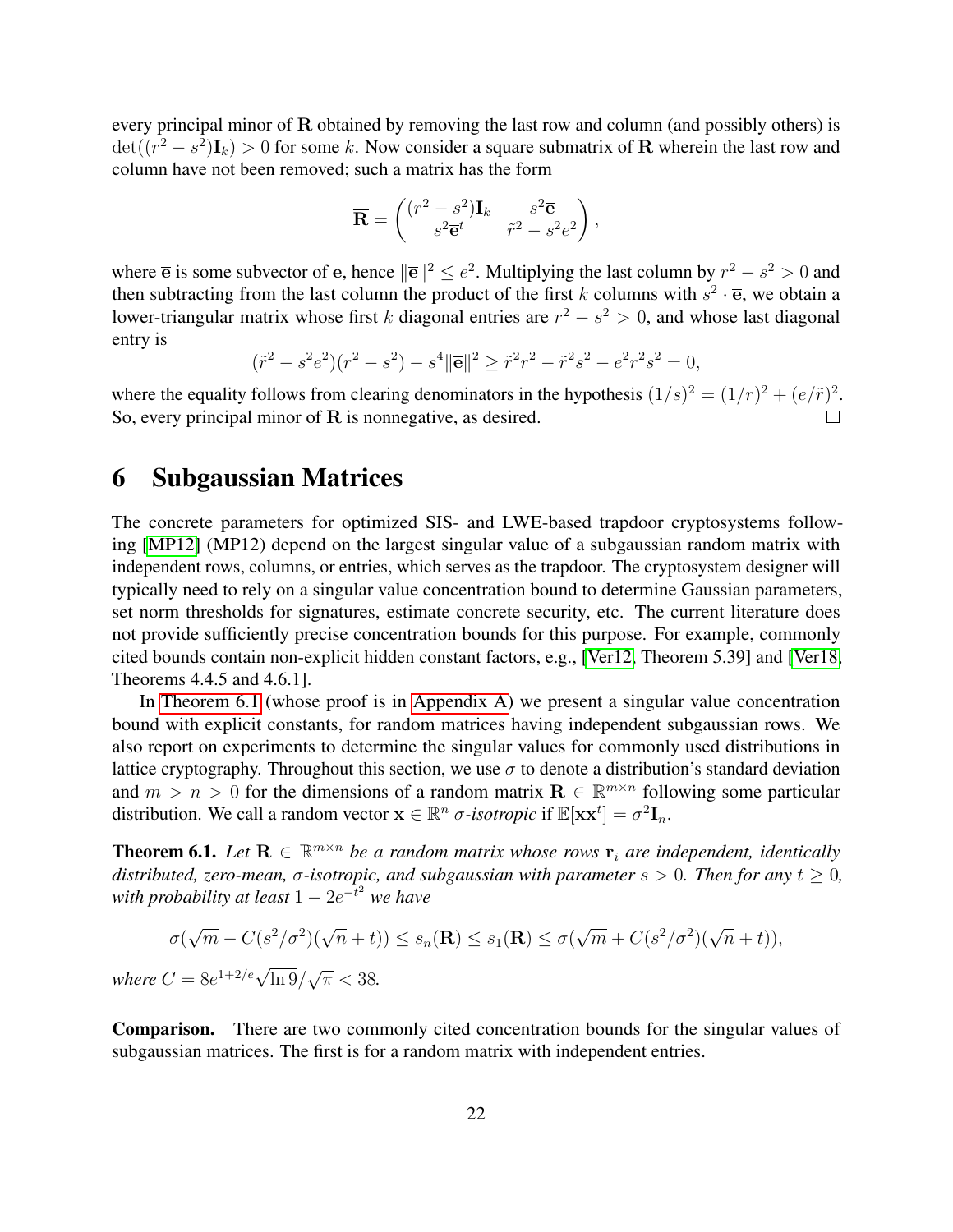| $\mathcal{X}$                          | $\overline{s}_1$ | $\sigma(\sqrt{m}+C_{\mathcal{X}}(s/\sigma)^2\sqrt{n})$ | observed $C_{\mathcal{X}}$ | Sample Var |
|----------------------------------------|------------------|--------------------------------------------------------|----------------------------|------------|
| $\mathcal{P}$                          | 71.26            | 71.43                                                  | $.99/4\pi$                 | .04        |
| $U\{-1,1\}$                            | 100.74           | 101.01                                                 | $.99/2\pi$                 | .05        |
| $\mathcal{D}_{\sqrt{2\pi}}$            | 100.71           | 101.01                                                 | $.99/2\pi$                 | .043       |
| $\mathcal{D}_{\mathbb{Z},\sqrt{2\pi}}$ | 100.77           | 101.01                                                 | $.99/2\pi$                 | .06        |
|                                        |                  |                                                        |                            |            |
| $\overline{\mathcal{X}}$               | $\bar{s}_n$      | $\sigma(\sqrt{m}-C_{\mathcal{X}}(s/\sigma)^2\sqrt{n})$ | observed $C_{\mathcal{X}}$ | Sample Var |
| $\overline{\mathcal{P}}$               | 39.60            | 39.43                                                  | $.99/4\pi$                 | .017       |
| $U\{-1,1\}$                            | 56.00            | 55.76                                                  | $.99/2\pi$                 | .043       |
| $\mathcal{D}_{\sqrt{2\pi}}$            | 55.92            | 55.76                                                  | $.99/2\pi$                 | .036       |

<span id="page-22-1"></span>Figure 1: Data from fifty random matrices of dimension  $6144 \times 512$  for each distribution X. The average largest and smallest singular values are respectively denoted  $\bar{s}_1$  and  $\bar{s}_n$ , and we recorded the sample variance for each distribution's singular values. The third column is the expected singular value using each distribution's calculated  $C_{\mathcal{X}}$ :  $1/2\pi$ ,  $1/2\pi$ , and  $1/4\pi$  for discrete/continuous gaussians,  $U\{-1, 1\}$ , and P respectively.

**Theorem 6.2 ([\[Ver18,](#page-28-3) Theorem 4.4.5]).** Let  $\mathbf{R} \in \mathbb{R}^{m \times n}$  be a random matrix with entries drawn *independently from a subgaussian distribution with parameter*  $s > 0$ *. Then, there exists some universal constant*  $C > 0$  such that for any  $t \geq 0$ , with probability at least  $1 - 2e^{-t^2}$  we have

$$
s_1(\mathbf{R}) \le C \cdot s(\sqrt{m} + \sqrt{n} + t).
$$

The second theorem is for a random matrix with independent subgaussian and isotropic rows.

**Theorem 6.3 ([\[Ver18,](#page-28-3) Theorem 4.6.1]).** Let  $\mathbf{R} \in \mathbb{R}^{m \times n}$  be a random matrix whose rows  $\mathbf{r}_i$  are *independent, identically distributed, zero-mean,* 1*-isotropic, and subgaussian with parameter* s > 0*. Then there is a universal constant*  $C > 0$  such that for any  $t \geq 0$ , with probability at least  $1 - 2e^{-t^2}$ *we have* √ √ √ √

$$
\sqrt{m} - Cs^2(\sqrt{n} + t) \le s_n(\mathbf{R}) \le s_1(\mathbf{R}) \le \sqrt{m} + Cs^2(\sqrt{n} + t).
$$

We note that the above theorem is normalized to  $\sigma = 1$ . Our [Theorem 6.1](#page-21-1) is a more explicit version of this theorem for arbitrary  $\sigma$ , which scales in the appropriate way in  $\sigma$ , since scaling a subgaussian distribution simply scales its parameter.

#### <span id="page-22-2"></span>6.1 Experiments

Here we present two experiments<sup>[10](#page-22-0)</sup> on the singular values of random matrices with *independent* entries drawn from commonly used distributions in lattice cryptography. In the first experiment, we compare random matrices drawn from the discrete Gaussian over  $\mathbb{Z}$ , the uniform distribution over  $\{-1, 1\}$  (denoted as  $\mathcal{U}\{-1, 1\}$ ), the distribution given by choosing 0 with probability  $1/2, \pm 1$ 

<span id="page-22-0"></span><sup>10</sup> Whose code is at [https://github.com/ngenise/Subgauss\\_exp](https://github.com/ngenise/Subgauss_exp).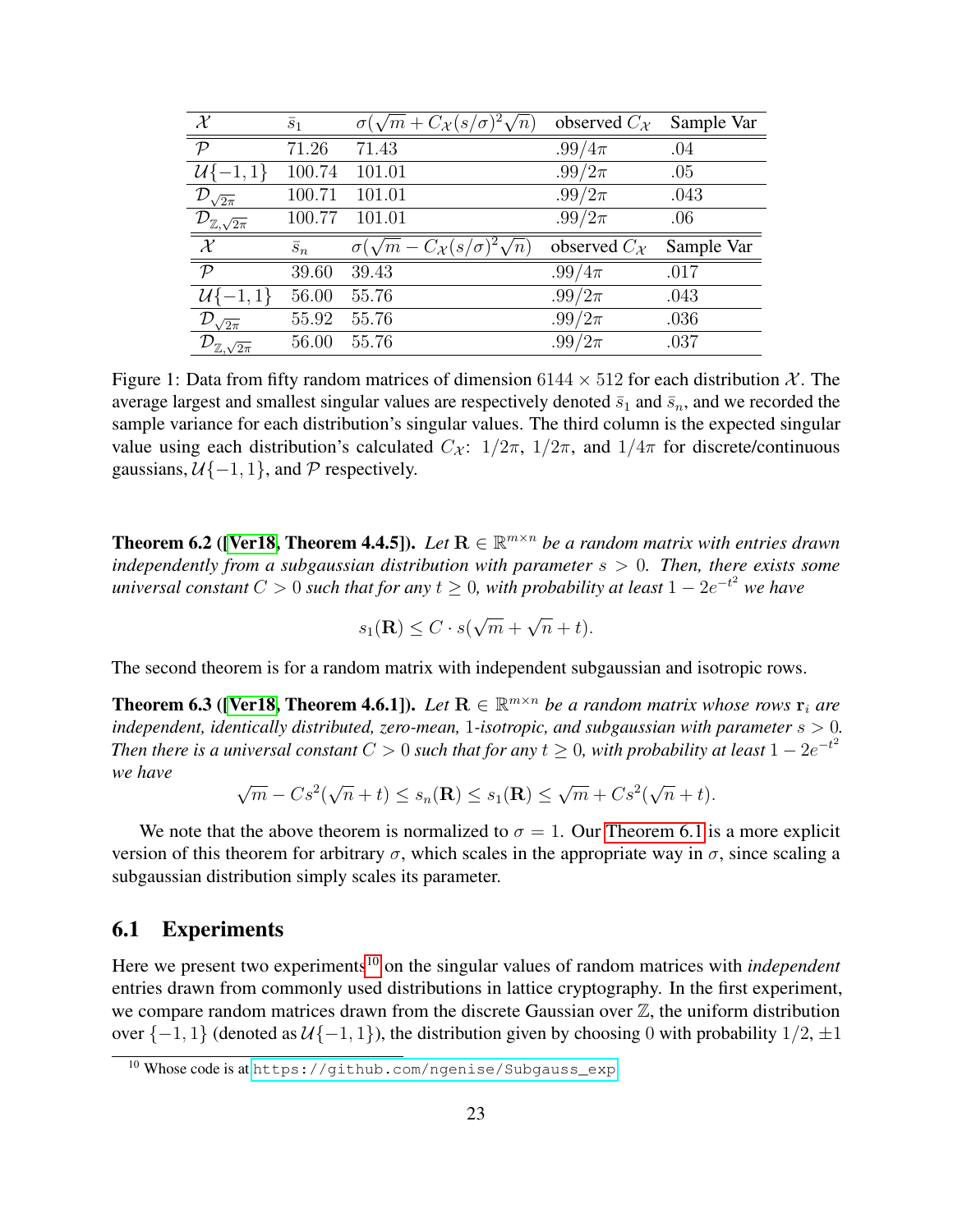each with probability  $1/4$ , which we denote  $P$ , and, as a baseline, the continuous Gaussian. In the second experiment, we sample random matrices with independent entries drawn from  $\mathcal{U}\{-1, 1\}$ and vary the dimension. Both experiments were done in Sage $^{11}$  $^{11}$  $^{11}$ .

From these experiments, we conclude the largest and smallest singular values of random matrices with independent entries from the above distributions are tightly concentrated around  $\sigma(\sqrt{m} \pm \sqrt{n})$ , where  $m > n$  are the matrix dimensions and  $\sigma$  is the distribution's standard deviation. In other words, the largest and smallest singular values of matrices with independent entries from these distributions behave like the continuous Gaussian since a random matrix with independent, Gaussian entries,  $\mathbf{R} \leftarrow (\mathcal{D}_{\sigma\sqrt{2\pi}})^{m \times n}$ , satisfies

$$
\sigma(\sqrt{m}-\sqrt{n}) \leq \mathbb{E}[s_n(\mathbf{R})] \leq \mathbb{E}[s_1(\mathbf{R})] \leq \sigma(\sqrt{m}+\sqrt{n})
$$

by Gordon's Theorem [\[Ver12,](#page-28-1) Theorem 5.32].

**First experiment.** For each distribution, we sampled fifty m-by-n (where  $m = 6144$  by  $n =$ 512) random matrices and measured their singular values, and assumed the singular values were approximately

$$
s_1 \approx \sigma(\sqrt{m} + C_{\mathcal{X}}(s/\sigma)^2 \sqrt{n})
$$
  

$$
s_n \approx \sigma(\sqrt{m} - C_{\mathcal{X}}(s/\sigma)^2 \sqrt{n})
$$

where  $C_{\mathcal{X}}$  is a small constant dependent on the distribution  $\mathcal{X}$ . The results are given in [Figure 1.](#page-22-1) We observed that  $C_{\mathcal{X}}(s/\sigma)^2 \approx 1$  for each distribution, as detailed next.

*Continuous and discrete gaussians.* The continuous Gaussian  $\mathcal{D}_s$  is subgaussian with parameter s, since  $\mathbb{E}[e^{2\pi t X}] = e^{\pi t^2 s^2}$  where  $\mathcal{X} \sim \mathcal{D}_s$ . Further, the discrete Gaussian  $\mathcal{D}_{\mathbb{Z},s}$  is also subgaussian with parameter s [\[MP12,](#page-27-4) Lemma 2.8]. When s exceeds the smoothing parameter  $\eta_{\varepsilon}(\mathbb{Z})$  for small  $\varepsilon$ , with parameter s [MPT2, Lemma 2.8]. When s exceeds the smoothing parameter  $\eta_{\varepsilon}(\mathbb{Z})$  for small  $\varepsilon$ , the standard deviation of  $\mathcal{D}_{\mathbb{Z},s}$  is very close to the standard deviation  $s/\sqrt{2\pi}$  of the correspondi continuous Gaussian  $\mathcal{D}_s$ . Under this approximation of the standard deviation for the discrete Gaussian, we observed  $C_{\text{Gaussian}} = 1/(2\pi)$ .

*Uniform over*  $\{-1, 1\}$ . Here  $\sigma = 1$  and  $\mathbb{E}[e^{2\pi t X}] = \cosh 2\pi t \leq e^{2\pi^2 t^2}$ , i.e., the subgaussian *Uniform over* {-1, 1}. Here  $\sigma = 1$  and  $\mathbb{E}[e^{2\pi i t}] = \cosh 2\pi t \leq e^{2\pi i t}$ , i.e., parameter is at most  $\sqrt{2\pi}$ . We observed that  $C_{\mathcal{U}\{-1,1\}} = 1/2\pi$  in our experiment.

*The distribution* P. By nearly the same analysis, P is subgaussian with parameter  $s =$ √ rly the same analysis,  $\mathcal P$  is subgaussian with parameter  $s = \sqrt{2\pi}$  and has standard deviation  $\sigma = 1/\sqrt{2}$ . We observed that  $C_{\mathcal{P}} = 1/4\pi$ .

**Second experiment.** As a second experiment, we sampled  $32n$ -by-n matrices with independent entries from  $U\{-1, 1\}$ , and measured the average and variance of the maximum singular value. [Figure 2](#page-24-1) shows the results, along with the expected largest singular value according to our heuristic. We saw the same general behavior for all four distributions.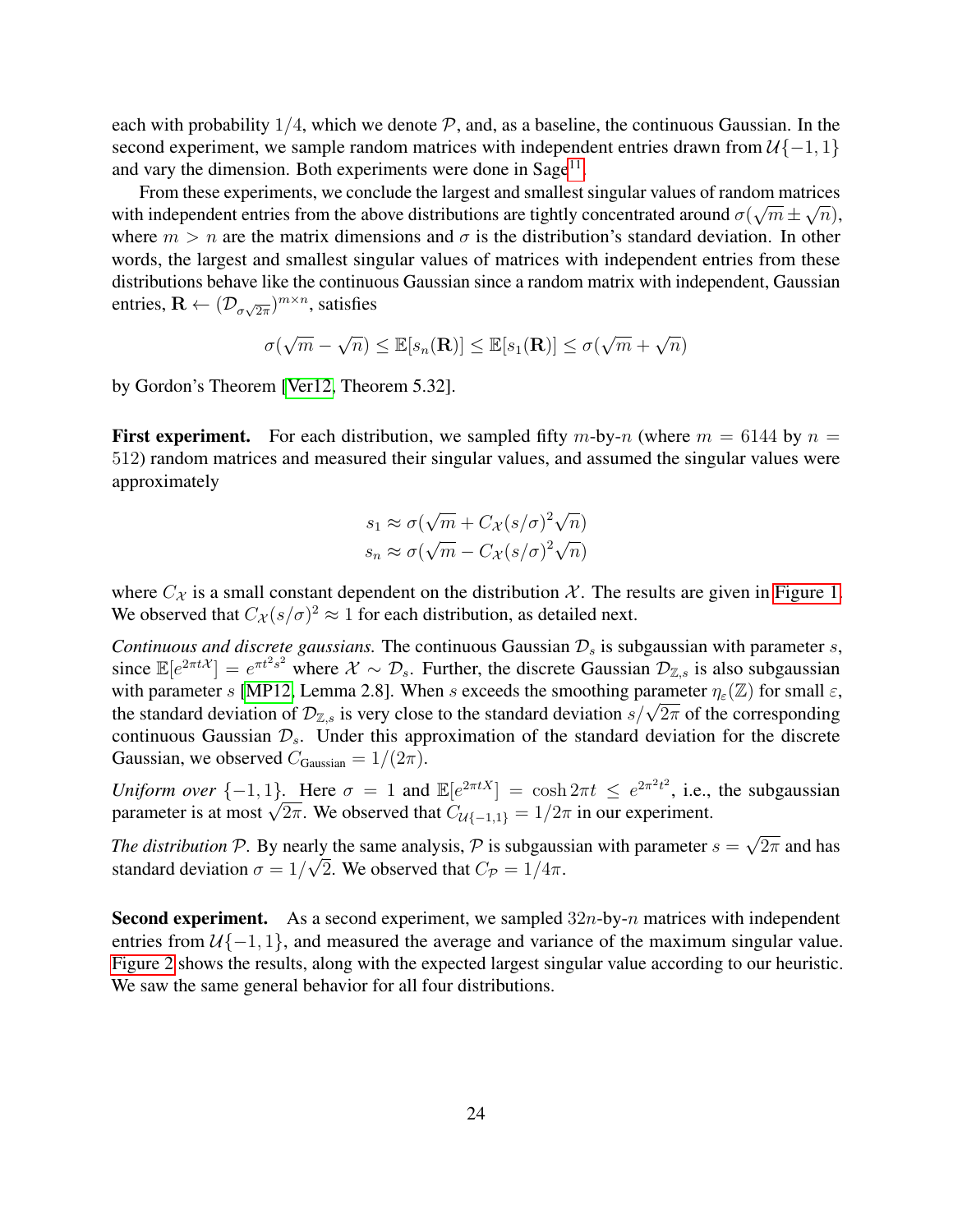

<span id="page-24-1"></span>Figure 2: The empirical mean of the largest singular value (red squares), along with the expectation under our heuristic (dashed blue line), for  $N = 50$  random  $32n$ -by-n matrices with entries drawn independently from the distribution  $\mathcal{X} = \mathcal{U}\{-1, 1\}$ . For  $n = 50, 100, 200, 500, 1000$ , the measured sample variances were respectively 0.099, 0.064, 0.050, 0.048, 0.031, and the measured constants  $C_{\mathcal{X}}$  were  $0.92/2\pi$ ,  $0.96/2\pi$ ,  $0.97/2\pi$ ,  $0.99/2\pi$ ,  $0.99/2\pi$ . (Observe that they approached  $1/(2\pi)$  from below as *n* increased.)

#### 6.2 Applications

Here we compare the concrete security of MP12's underlying SIS problem using two different bounds on the trapdoor's singular values when the trapdoor has independent entries drawn from P. These two bounds are [Theorem 6.2](#page-21-2) under the observed constant for discrete Gaussian entries,  $C \leq 1/\sqrt{2\pi}$  [\[MP12,](#page-27-4) Lemma 2.9]<sup>[12](#page-24-2)</sup>, misapplied to  $P$  versus the heuristic in the last subsection:

$$
s_1({\bf R}) \approx \sigma(\sqrt{m'} + \sqrt{n'})
$$

where  $\mathbf{R} \in \{0, \pm 1\}^{m' \times n'}$  is the trapdoor matrix. These two bounds only differ by a factor of  $1/$ √  $\pi$ <sup>'</sup> × n' is the trapdoor matrix. These two bounds only differ by a factor of  $1/\sqrt{2}$ , but we show this  $1/\sqrt{2}$ -factor difference results in a 7-bit difference in bit security, or a factor of 128 in adversary's time complexity, for the parameters chosen in [\[MP12,](#page-27-4) Figure 2].

Background on MP12 trapdoors. An SIS trapdoor scheme samples a discrete Gaussian over a q-ary lattice's coset,  $\mathcal{D}_{\Lambda_{\mathbf{u}}^{\perp}(\mathbf{A}),s}$  where  $\Lambda_{\mathbf{u}}^{\perp}(\mathbf{A}) = \{ \mathbf{x} \in \mathbb{Z}^m : \mathbf{A}\mathbf{x} = \mathbf{u} \in \mathbb{Z}_q^m \}$ . Clearly, the main hardness parameter for a fixed A is the discrete Gaussian width  $s > 0$ . In MP12, the SIS matrix is

<span id="page-24-2"></span><span id="page-24-0"></span><sup>11</sup><https://www.sagemath.org/>

 $12$ Note that [Theorem 6.2](#page-21-2) with this constant for Gaussians matches our heuristic from the previous subsection since The standard deviation of  $\mathcal{D}_{\mathbb{Z},s}$  is approximately  $s/\sqrt{2\pi}$ .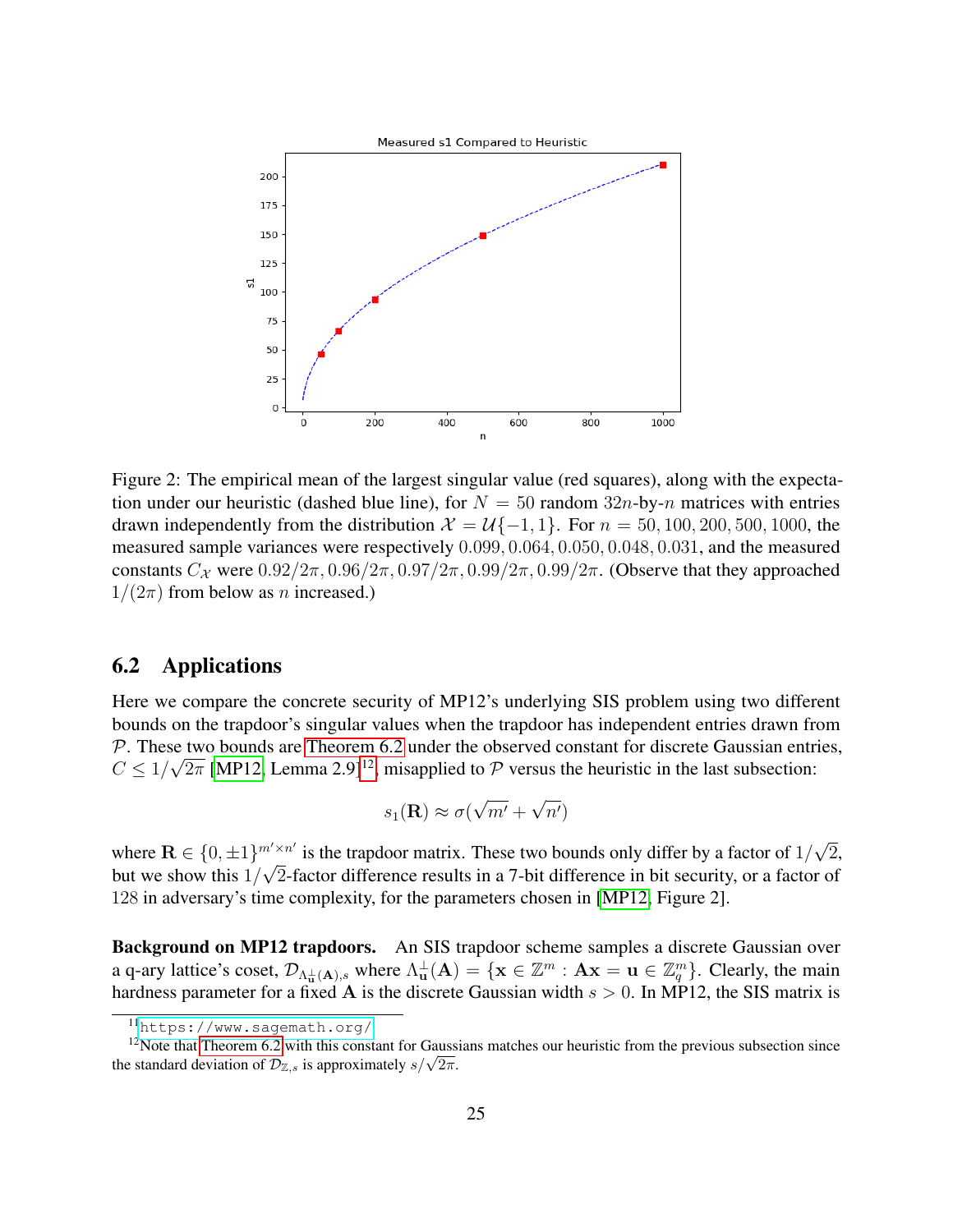|                             | Parameters Theorem 6.2 with $C = 1/\sqrt{2\pi}$ applied to P Heuristic in Section 6.1 |          |
|-----------------------------|---------------------------------------------------------------------------------------|----------|
| $\, n$                      | 512                                                                                   | 512      |
| q                           | $2^{24}$                                                                              | $2^{24}$ |
| $\mathcal{S}_{\mathcal{S}}$ | 2241                                                                                  | 1585     |
| $m\,$                       | 24804                                                                                 | 24804    |
| Bit Sec.                    | 89                                                                                    | 96       |
|                             | 1.0048                                                                                | 1.0045   |
| k,                          | 304                                                                                   | 330      |

<span id="page-25-0"></span>Figure 3: The change in concrete security of the underlying SIS problem when the trapdoor is drawn from  $\mathcal{P}^{(m-n\log q)\times n\log q}$ . We give the smallest BKZ block size k achieving the  $\delta$  needed to find a vector of length  $s\sqrt{m}$  in (a subspace of) the lattice  $\Lambda_q^{\perp}(\mathbf{A})$ .

 $\mathbf{A} = [\bar{\mathbf{A}}] \mathbf{G} - \bar{\mathbf{A}} \mathbf{R}] \in \mathbb{Z}_q^{n \times m}$  where  $\bar{\mathbf{A}} \in \mathbb{Z}_q^{n \times m - n \log q}$  is uniformly random,  $\mathbf{R} \leftarrow \mathcal{P}^{(m-n \log q) \times n \log q}$ is a random matrix with entries drawn independently from  $P$  serving as the trapdoor, and  $G =$  ${\bf I}_n\otimes(1,2,4,\ldots,2^{\log q-1})^t =: {\bf I}_n\otimes {\bf g}^t$  is the so-called "gadget" matrix for a power-of-two modulus  $q.$ Let  $s = \sqrt{s_1^2(\mathbf{R}) + 1} \cdot \sigma_g > 0$ , with  $\sigma_g = \eta_\varepsilon(\Lambda_q^{\perp}(\mathbf{g}^t)) \leq$ matrix for a power-of-two modulus q<br> $\sqrt{5}\eta_{\varepsilon}(\mathbb{Z}^{\log q})$  for some  $\varepsilon > 0$ , be the width of the discrete Gaussian. In the estimates below, we used  $\varepsilon = 2^{-90}$  and  $q = 2^{24}$ . This results in  $s = 4.5 \cdot \sqrt{5(s_1^2(\mathbf{R}) + 1)}$  by setting  $\sigma_g$  to the bound in [Lemma 2.8.](#page-9-3)

Security estimate. Here we estimate the time complexity of BKZ when it is used to find a vector of length  $s\sqrt{m}$  in  $\Lambda_q^{\perp}(\mathbf{A})$ . Recall, BKZ [\[SE94\]](#page-28-4) is a family of basis reduction algorithms which reduces to an SVP oracle of dimension  $k < r$ , where r is the input lattice's rank. We call k the BKZ *block size*. BKZ with block size k is expected to return a basis with shortest vector length  $\delta_k^r \det(\Lambda)^{1/r}$  where  $\delta_k$  is the *root Hermite factor*. An estimate for the root Hermite factor is, asymptotically, the following function of the block size [\[Che13\]](#page-26-9)

$$
\delta_k \approx \left(\frac{k}{2\pi e} (\pi k)^{1/k}\right)^{\frac{1}{2(k-1)}}
$$

.

We used the core SVP hardness model (lower bound) [\[ADPS16\]](#page-26-10) for BKZ. Here, we assume BKZ only needs one SVP oracle call. Further, we use [\[BDGL16\]](#page-26-11) for the best known heuristic SVP time complexities,  $2^{.292k(1+o(1))}$  operations on a classical computer. Then, we did the following for each  $n \leq d \leq m$ :

- 1. Let  $\mathbf{A}' \in \mathbb{Z}_q^{n \times d}$  represent the first d columns of A. We estimated the shortest vector length of  $\Lambda_q^{\perp}(\mathbf{A}')$  with  $\mathbf{A}' \sim \mathcal{U}(\mathbb{Z}_q^{n \times d})$  as  $\approx \sqrt{d/(2\pi e)}q^{n/d}$  [\[MR09,](#page-27-14) Section 3] and check that it is shorter than  $s\sqrt{m}$ .
- 2. If so, we record the smallest block size for BKZ applied to  $\Lambda_q^{\perp}(A')$  which results in a vector of length at most  $s\sqrt{m}$ .

We took the minimum block size over all  $n \leq d \leq m$ . If  $k_{min}$  is the resulting block size, then the scheme has at least  $.292k_{min}$  bits of security. The results are in [Figure 3.](#page-25-0)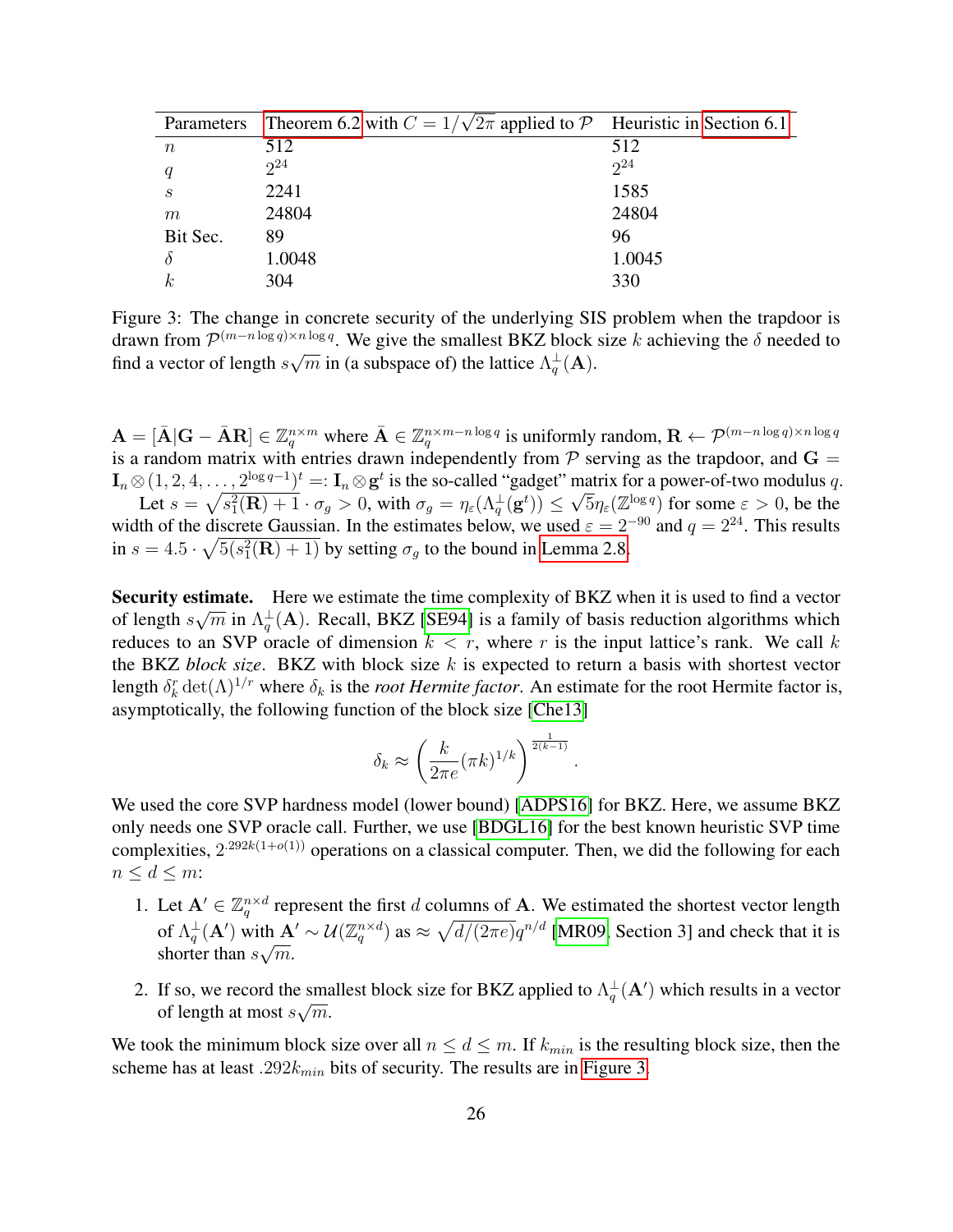### Acknowledgments

The first author thanks Anant Dhayal for helpful discussions about [Lemma A.6](#page-30-0) and Sankeerth Rao for [Claim A.2'](#page-29-0)s simple proof. We thank the anonymous PKC reviwers for their helpful comments.

# References

- <span id="page-26-6"></span>[ACPS09] B. Applebaum, D. Cash, C. Peikert, and A. Sahai. Fast cryptographic primitives and circular-secure encryption based on hard learning problems. In *CRYPTO*, pages 595–618. 2009.
- <span id="page-26-10"></span>[ADPS16] E. Alkim, L. Ducas, T. Pöppelmann, and P. Schwabe. Post-quantum key exchange - A new hope. In *USENIX Security Symposium*, pages 327–343. USENIX Association, 2016.
- <span id="page-26-2"></span>[AGHS13] S. Agrawal, C. Gentry, S. Halevi, and A. Sahai. Discrete Gaussian leftover hash lemma over infinite domains. In *ASIACRYPT (1)*, pages 97–116. 2013.
- <span id="page-26-0"></span>[Ajt96] M. Ajtai. Generating hard instances of lattice problems. *Quaderni di Matematica*, 13:1–32, 2004. Preliminary version in STOC 1996.
- <span id="page-26-7"></span>[AP09] J. Alwen and C. Peikert. Generating shorter bases for hard random lattices. In *STACS*, pages 75–86. 2009.
- <span id="page-26-3"></span>[AR16] D. Aggarwal and O. Regev. A note on discrete Gaussian combinations of lattice vectors. *Chicago J. Theor. Comput. Sci.*, 2016, 2016.
- <span id="page-26-8"></span>[Bas10] A. Basu. Rfg on applications of convex geometry – lectures on modern approaches to cutting planes, 2010. Available at [http://www.ams.jhu.edu/˜abasu9/](http://www.ams.jhu.edu/~abasu9/RFG/lecture_notes.pdf) [RFG/lecture\\_notes.pdf](http://www.ams.jhu.edu/~abasu9/RFG/lecture_notes.pdf).
- <span id="page-26-11"></span>[BDGL16] A. Becker, L. Ducas, N. Gama, and T. Laarhoven. New directions in nearest neighbor searching with applications to lattice sieving. In *SODA*, pages 10–24. 2016.
- <span id="page-26-1"></span>[BF11] D. Boneh and D. M. Freeman. Linearly homomorphic signatures over binary fields and new tools for lattice-based signatures. In *Public Key Cryptography*, pages 1–16. 2011.
- <span id="page-26-4"></span>[BPMW16] F. Bourse, R. D. Pino, M. Minelli, and H. Wee. FHE circuit privacy almost for free. In *CRYPTO (2)*, pages 62–89. 2016.
- <span id="page-26-5"></span>[CGM19] Y. Chen, N. Genise, and P. Mukherjee. Approximate trapdoors for lattices and smaller hash-and-sign signatures. In *ASIACRYPT (3)*, pages 3–32. 2019.
- <span id="page-26-9"></span>[Che13] Y. Chen. *Reduction de r ´ eseau et s ´ ecurit ´ e concr ´ ete du chiffrement compl ´ etement ´ homomorphe*. Ph.D. thesis, Paris 7, 2013.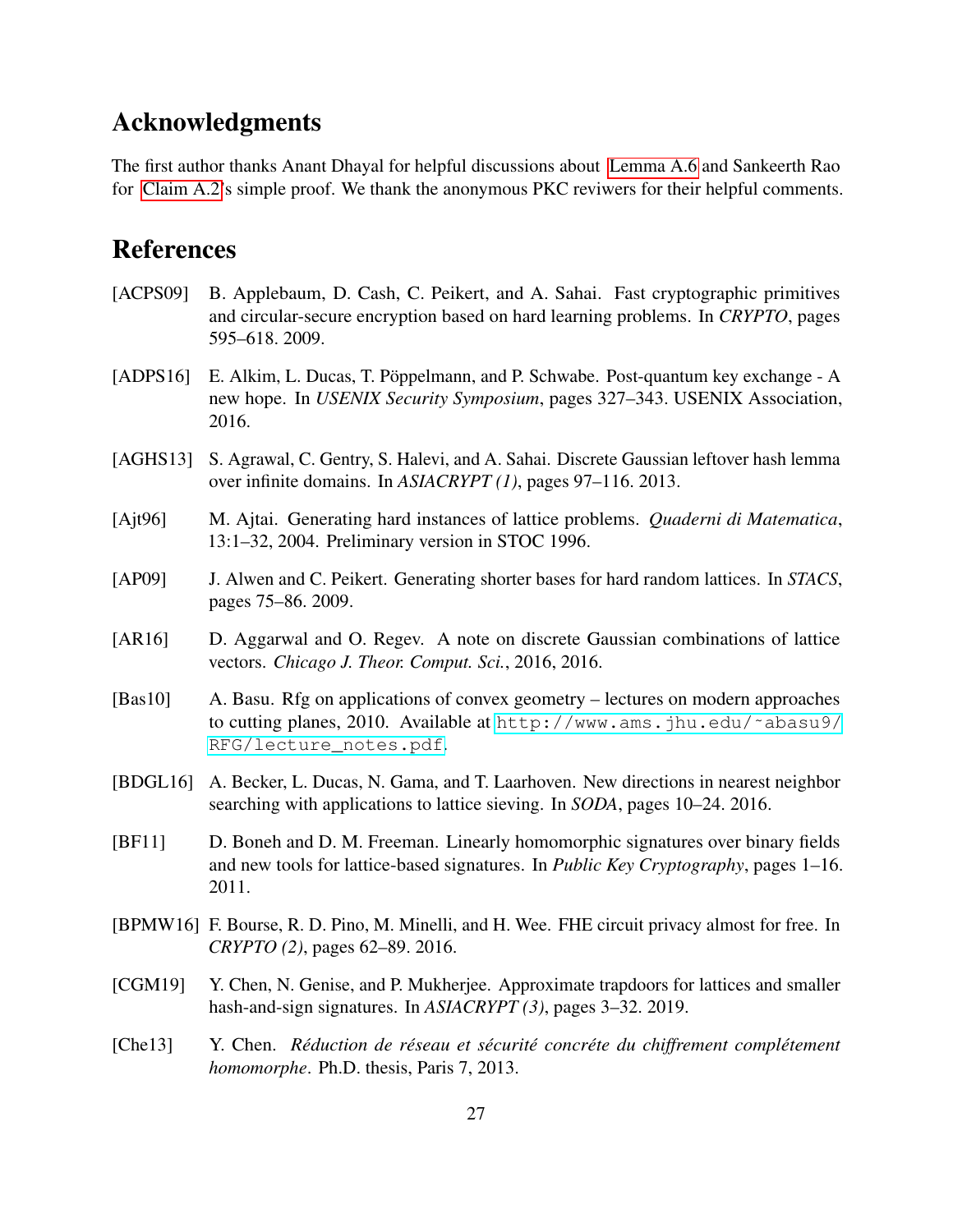- <span id="page-27-5"></span>[DDLL13] L. Ducas, A. Durmus, T. Lepoint, and V. Lyubashevsky. Lattice signatures and bimodal Gaussians. In *CRYPTO (1)*, pages 40–56. 2013.
- <span id="page-27-10"></span>[DGPY19] L. Ducas, S. Galbraith, T. Prest, and Y. Yu. Integral matrix Gram root and lattice Gaussian sampling without floats. Cryptology ePrint Archive, Report 2019/320, 2019. <https://eprint.iacr.org/2019/320>.
- <span id="page-27-6"></span>[DLP14] L. Ducas, V. Lyubashevsky, and T. Prest. Efficient identity-based encryption over NTRU lattices. In *ASIACRYPT (2)*, pages 22–41. 2014.
- <span id="page-27-0"></span>[Gen09] C. Gentry. Fully homomorphic encryption using ideal lattices. In *STOC*, pages 169–178. 2009.
- <span id="page-27-9"></span>[GM18] N. Genise and D. Micciancio. Faster Gaussian sampling for trapdoor lattices with arbitrary modulus. In *EUROCRYPT (1)*, pages 174–203. 2018.
- <span id="page-27-2"></span>[GPV08] C. Gentry, C. Peikert, and V. Vaikuntanathan. Trapdoors for hard lattices and new cryptographic constructions. In *STOC*, pages 197–206. 2008.
- <span id="page-27-12"></span>[LPR13] V. Lyubashevsky, C. Peikert, and O. Regev. A toolkit for Ring-LWE cryptography. In *EUROCRYPT*, pages 35–54. 2013.
- <span id="page-27-13"></span>[MG02] D. Micciancio and S. Goldwasser. *Complexity of lattice problems - a cryptograhic perspective*, volume 671 of *The Kluwer international series in engineering and computer science*. Springer, 2002.
- <span id="page-27-4"></span>[MP12] D. Micciancio and C. Peikert. Trapdoors for lattices: Simpler, tighter, faster, smaller. In *EUROCRYPT*, pages 700–718. 2012.
- <span id="page-27-8"></span>[MP13] D. Micciancio and C. Peikert. Hardness of SIS and LWE with small parameters. In *CRYPTO (1)*, pages 21–39. 2013.
- <span id="page-27-1"></span>[MR04] D. Micciancio and O. Regev. Worst-case to average-case reductions based on Gaussian measures. *SIAM J. Comput.*, 37(1):267–302, 2007. Preliminary version in FOCS 2004.
- <span id="page-27-14"></span>[MR09] D. Micciancio and O. Regev. *Lattice-based Cryptography*, pages 147–191. Springer Berlin Heidelberg, Berlin, Heidelberg, 2009. ISBN 978-3-540-88702-7. doi:10.1007/ 978-3-540-88702-7 5.
- <span id="page-27-7"></span>[MW17] D. Micciancio and M. Walter. Gaussian sampling over the integers: Efficient, generic, constant-time. In *CRYPTO (2)*, pages 455–485. 2017.
- <span id="page-27-11"></span>[MW18] D. Micciancio and M. Walter. On the bit security of cryptographic primitives. In *EUROCRYPT (1)*, pages 3–28. 2018.
- <span id="page-27-3"></span>[Pei10] C. Peikert. An efficient and parallel Gaussian sampler for lattices. In *CRYPTO*, pages 80–97. 2010.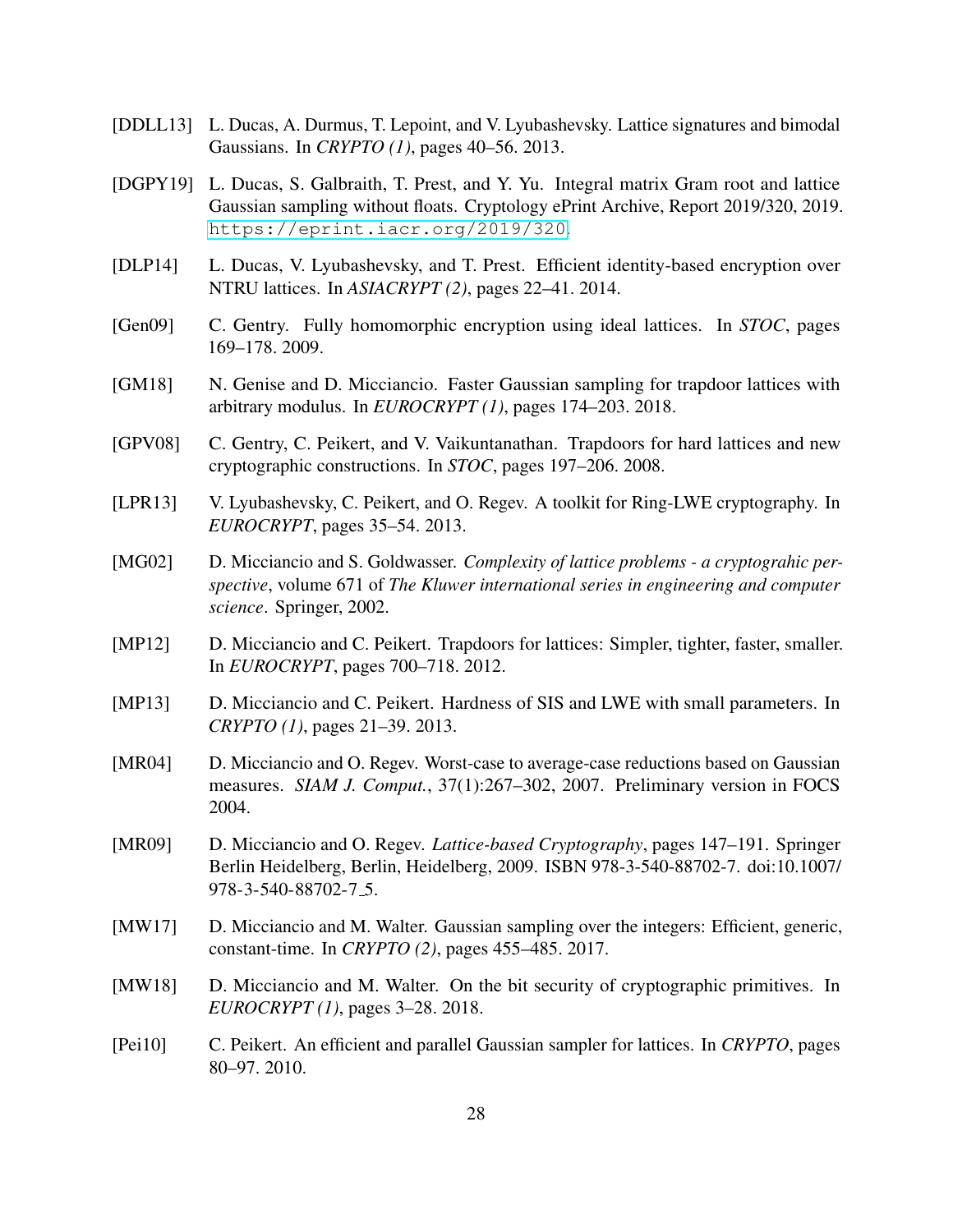<span id="page-28-5"></span><span id="page-28-4"></span><span id="page-28-0"></span>

| [ $Reg05$ ]     | O. Regev. On lattices, learning with errors, random linear codes, and cryptography. J.<br>ACM, 56(6), 2009. Preliminary version in STOC 2005.                                             |
|-----------------|-------------------------------------------------------------------------------------------------------------------------------------------------------------------------------------------|
| $[{\rm Rig15}]$ | P. Rigollet. 18.S997 High-Dimensional Statistics. License: Creative Commons BY-<br>NC-SA, Spring 2015. Massachusetts Institute of Technology: MIT OpenCourseWare,<br>https://ocw.mit.edu. |
| [SE94]          | C. Schnorr and M. Euchner. Lattice basis reduction: Improved practical algorithms<br>and solving subset sum problems. <i>Math. Program.</i> , 66:181–199, 1994.                           |
| [Ver12]         | R. Vershynin. Introduction to the non-asymptotic analysis of random matrices. In<br>Compressed Sensing, pages 210–268. Cambridge University Press, 2012.                                  |
| [Ver18]         | R. Vershynin. <i>High-Dimensional Probability: An Introduction with Applications</i><br>in Data Science. Cambridge Series in Statistical and Probabilistic Mathematics.                   |

### <span id="page-28-3"></span><span id="page-28-2"></span>A Precise Subgaussian Matrix Concentration

<span id="page-28-1"></span>Cambridge University Press, 2018.

In this section we prove [Theorem 6.1.](#page-21-1) We remark that the proof is nearly identical to [\[Ver12,](#page-28-1) Theorem 5.39], except here we carefully track the constants.

#### A.1 Useful Lemmas

We will need the following lemma.

**Lemma A.1.** Let X be a subgaussian random variable with parameter  $s > 0$ , then

<span id="page-28-6"></span>
$$
\mathbb{E}[|X|^k]^{1/k} \le \frac{s\sqrt{k}}{e^{-1/e}\sqrt{2\pi}} = s \cdot O(\sqrt{k})
$$

*for all*  $k > 0$ *.* 

*Proof.* Since  $|X|$  is a non-negative random variable, we have

$$
\mathbb{E}[|X|^k] = \int_0^\infty \Pr\{|X|^k > t\} dt \le 2 \int_0^\infty \exp(-\pi t^{2/k}/s^2) dt.
$$

The inequality is by [Lemma 2.11.](#page-10-3) Next, we perform a change of variables. Let  $u := \pi t^{2/k}/s^2$  so we have the following:

$$
\mathbb{E}[|X|^k] \le \left(\frac{s}{\sqrt{\pi}}\right)^k k \int_0^\infty \exp(-u) u^{k/2-1} du = \left(\frac{s}{\sqrt{\pi}}\right)^k k \cdot \Gamma(k/2)^{1/k}.
$$

Now the bounds  $\Gamma(k/2) \le (k/2)^{k/2}$  (from Stirling's approximation) and  $k^{1/k} \le e^{1/e}$  (calculus) for all  $k > 0$  give us

$$
\mathbb{E}[|X|^k]^{1/k} \le \frac{s}{\sqrt{2\pi}} e^{1/e\sqrt{k}}.
$$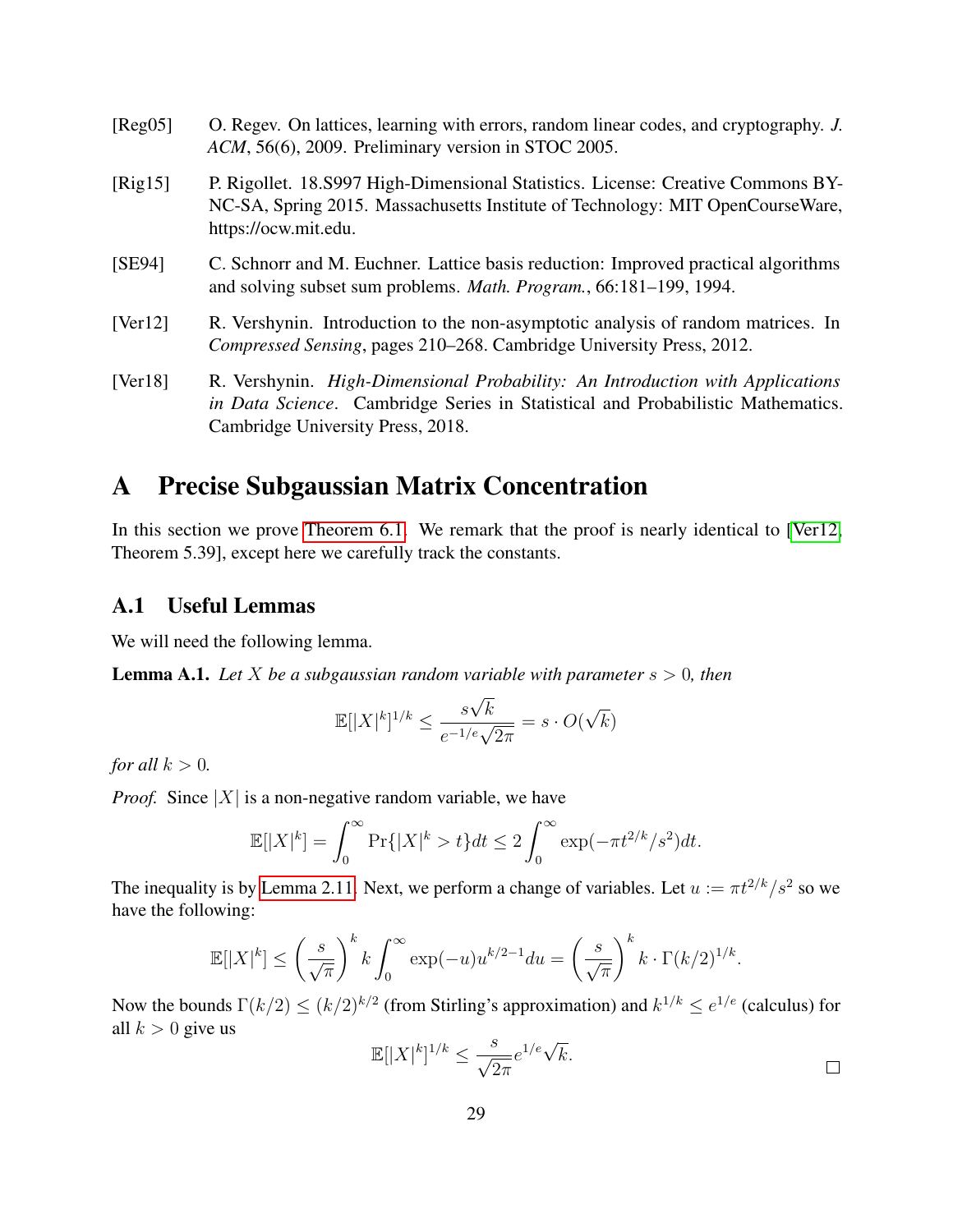<span id="page-29-0"></span>**Claim A.2.** Let X be a non-negative random variable. Then, for all  $i, j \in \mathbb{Z}^+$ , we have  $cov(X^i, X^j)$  =  $\mathbb{E}[X^{i+j}] - \mathbb{E}[X^i]\mathbb{E}[X^j] \geq 0.$ 

*Proof.* Recall Jensen's inequality:  $\varphi(\mathbb{E}[Y]) \leq \mathbb{E}[\varphi(Y)]$  for all random variables Y and all convex functions  $\varphi$ . This gives us

$$
\mathbb{E}[X^{i}]^{(i+j)/i} \le \mathbb{E}[X^{i+j}], \ \mathbb{E}[X^{j}]^{(i+j)/j} \le \mathbb{E}[X^{i+j}].
$$

Let us raise the first inequality to the  $i/(i + j)$ -th power and the second by  $j/(i + j)$ -th power. This gives us

$$
\mathbb{E}[X^i] \le \mathbb{E}[X^{i+j}]^{i/(i+j)}
$$

$$
\mathbb{E}[X^j] \le \mathbb{E}[X^{i+j}]^{j/(i+j)}
$$

and we multiply the two inequalities to get the result.

 $\varepsilon$ -Nets An  $\varepsilon$ -net on the *n*-dimensional unit sphere,  $S^{n-1} := \{ \mathbf{x} \in \mathbb{R}^n : ||\mathbf{x}||_2 = 1 \}$ , is a finite set  $N_{\varepsilon} \subset S^{n-1}$  such that for all  $y \in S^{n-1}$ , there is a vector x in the net within a Euclidean distance  $\varepsilon > 0$  of y,  $\|\mathbf{x} - \mathbf{y}\| \le \varepsilon$ . We have the following fact on the size of an  $\varepsilon$ -net on the unit sphere [\[Ver12,](#page-28-1) Lemma 5.2].

**Lemma A.3.** *For all*  $\varepsilon > 0$ , there exists an  $\varepsilon$ -net  $N_{\varepsilon}$  on the unit sphere  $S^{n-1}$  such that

<span id="page-29-3"></span>
$$
|N_{\varepsilon}| \leq \left(\frac{2}{{\varepsilon}}+1\right)^n.
$$

When  $\mathbf{R} \in \mathbb{R}^{n \times n}$  is symmetric, we can estimate its norm from a net by the following lemma [\[Ver12,](#page-28-1) Lemma 5.4].

**Lemma A.4.** Let  $\mathbf{R} \in \mathbb{R}^{n \times n}$  be a symmetric matrix,  $N_{\varepsilon} \subset S^{n-1}$  be an  $\varepsilon$ -net on the n-dimensional *unit sphere for some*  $\varepsilon \in (0,1)$ *. Then,* 

<span id="page-29-2"></span>
$$
\|\mathbf{R}\| = \sup_{\mathbf{y} \in S^{n-1}} |\langle \mathbf{R} \mathbf{y}, \mathbf{y} \rangle| \le \frac{1}{1 - 2\varepsilon} \max_{\mathbf{x} \in N_{\varepsilon}} |\langle \mathbf{R} \mathbf{x}, \mathbf{x} \rangle|.
$$

**Approximate isometries and isotropy** A random vector over  $\mathbb{R}^n$  is  $\sigma$ -*isotropic* if  $\mathbb{E}[\mathbf{x} \mathbf{x}^t]$  =  $\sigma^2 \mathbf{I}_n$ . When  $\sigma = 1$ , we simply say the random vector is isotropic. Let x be isotropic and  $\mathbf{y} \in \mathbb{R}^n$  be arbitrary, then  $\mathbb{E}[\langle \mathbf{x}, \mathbf{y} \rangle^2] = \mathbf{y}^t \mathbb{E}[\mathbf{x} \mathbf{x}^t] \mathbf{y} = ||\mathbf{y}||_2^2$ .

Below is a lemma giving a condition which implies a matrix  $\mathbf{R} \in \mathbb{R}^{m \times n}$  is an approximate isometry from  $\mathbb{R}^n$  to  $\mathbb{R}^m$ , measured by a small  $\delta > 0$  [\[Ver12,](#page-28-1) Lemma 5.36].

**Lemma A.5.** *Let*  $\mathbf{R} \in \mathbb{R}^{m \times n}$ ,  $\delta > 0$ , and  $\|\mathbf{R}^t \mathbf{R} - \mathbf{I}_n\| \leq \max(\delta, \delta^2)$ . *Then*,

<span id="page-29-1"></span>
$$
1 - \delta \le s_n(\mathbf{R}) \le s_1(\mathbf{R}) \le 1 + \delta.
$$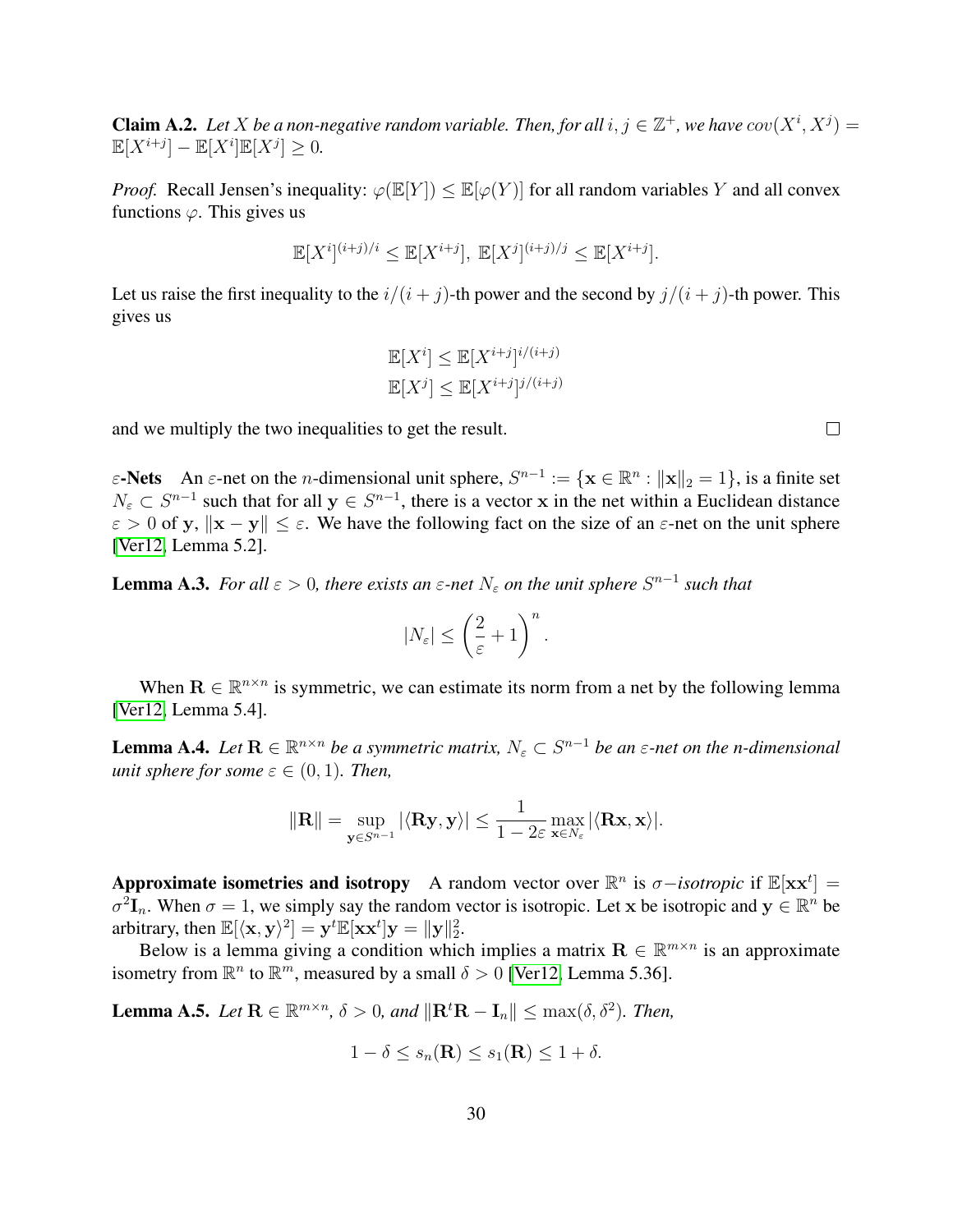### A.2 A Berstein-type Bound

Here we prove two lemmas: a bound on  $(X^2 - \mathbb{E}[X^2])$ 's moment-generating function for a subgaussian  $X$ , and a Berstein-type concentration lemma needed for the main theorem [\[Rig15,](#page-28-5) Lemma 1.12].

<span id="page-30-0"></span>Lemma A.6. *Let* X *be a subgaussian random variable with parameter* s > 0*. Then, the random variable*  $Z := X^2 - \mathbb{E}[X^2]$  *satisfies* 

$$
\mathbb{E}[e^{2\pi tZ}] \le e^{C_B \cdot \pi t^2 s^4}
$$

*for all*  $|t| \le 1/(8e^{2/e+1}s^2)$  *and*  $C_B = 32e^{4/e+2}/\pi$ *.* 

*Proof.* We start with simply expanding the moment generating function and applying Jensen's inequality,  $\varphi(\mathbb{E}[X]) \leq \mathbb{E}[\varphi(X)]$  for any convex function  $\varphi(\cdot)$ .

$$
\mathbb{E}[\exp(2\pi t Z)] = 1 + \sum_{k \ge 2} \frac{(2\pi t)^k \mathbb{E}[(X^2 - \mathbb{E}[X^2])^k]}{k!}
$$
  
 
$$
\le 1 + \sum_{k \ge 2} \frac{2^{k-1} (2\pi t)^k \cdot 2 \cdot \mathbb{E}[X^{2k}]}{k!}.
$$

The first inequality is given by pairing  $2^{k-1}$  terms of the form  $\mathbb{E}[X^{2i}X^{2j}] \pm \mathbb{E}[X^{2i}]\mathbb{E}[X^{2j}]$ , where  $i + j = k$ , and each term  $\mathbb{E}[X^{2i}X^{2j}] \pm \mathbb{E}[X^{2i}]\mathbb{E}[X^{2j}]$  is less than  $2\mathbb{E}[X^{2k}]$  by [Claim A.2.](#page-29-0) Now, we can use [Lemma A.1](#page-28-6) to simplify.

$$
= 1 + \sum_{k \ge 2} \frac{(4\pi t)^k \mathbb{E}[X^{2k}]}{k!}
$$
  
\n
$$
\le 1 + \sum_{k \ge 2} \frac{(4\pi t)^k (se^{1/e}\sqrt{2k}/\sqrt{2\pi})^{2k}}{k!}
$$
  
\n
$$
= 1 + \sum_{k \ge 2} \frac{(4ts^2e^{2/e}k)^k}{k!}.
$$

Next, we use the bound  $k! \geq (k/e)^k$  to get

$$
\mathbb{E}[\exp(2\pi tZ)] \le 1 + \sum_{k\ge 2} (4ts^2e^{1+2/e})^k
$$
  
= 1 + (4ts^2e^{1+2/e})^2 \sum\_{k\ge 0} (4ts^2e^{1+2/e})^k.

And finally, we restrict  $t \in (0, \frac{1}{8e^2 \epsilon^2})$  $\frac{1}{8s^2e^{1+2/e}})$  to get

$$
\mathbb{E}[\exp(2\pi tZ)] \le 1 + 2(4ts^2e^{1+2/e})^2
$$
  

$$
\le \exp(C_B \cdot \pi t^2s^4)
$$

<span id="page-30-1"></span>for  $C_B := 32e^{2+4/e}/\pi$  (the last inequality uses  $1 + x \le e^x$  for  $x \ge 0$ ).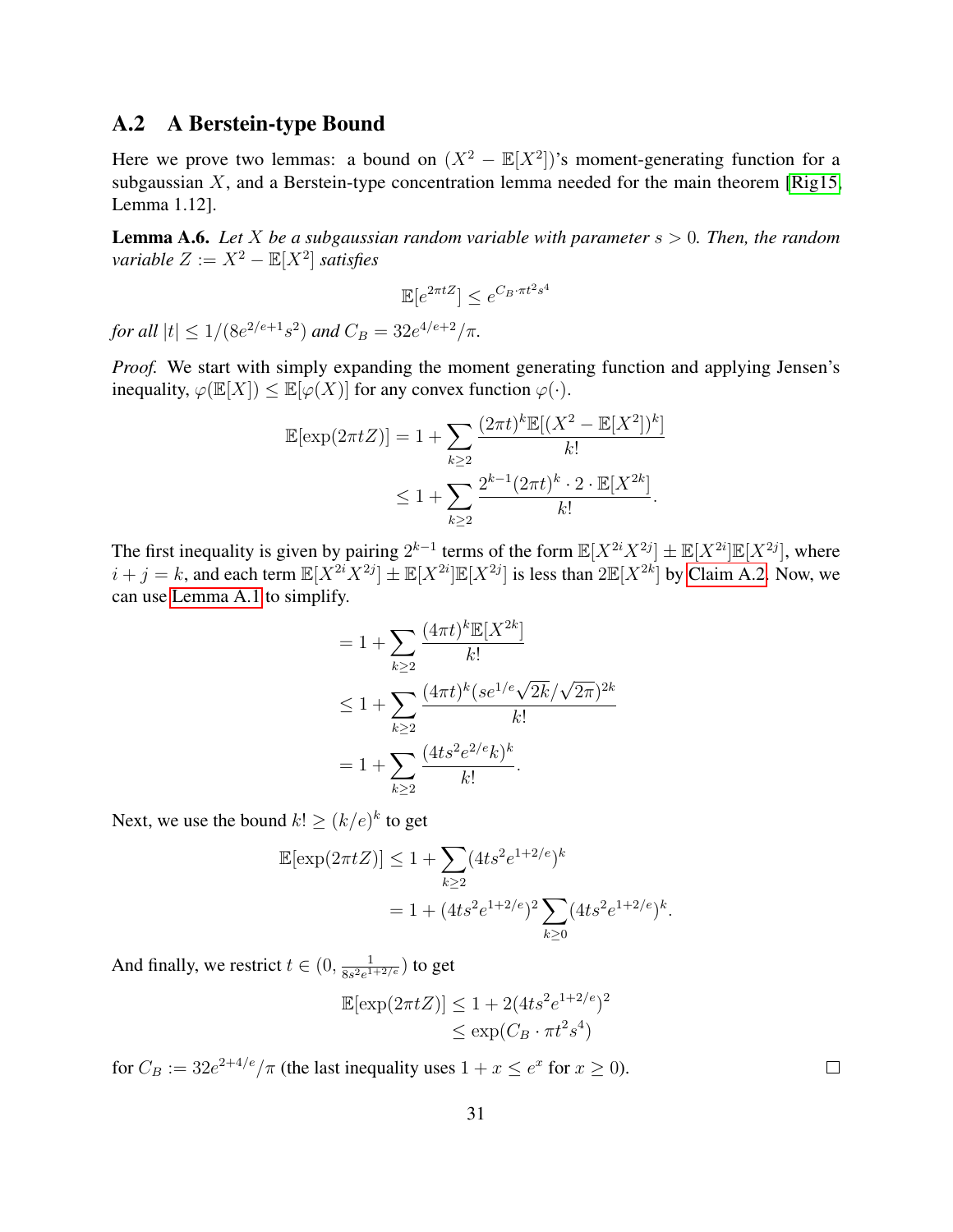**Lemma A.7.** Let  $\{X_i\}_1^n$  be iid subgaussian random variables with parameter  $s > 0$ , and let

$$
\bar{X} := \frac{1}{n} \sum_{i} (X_i^2 - \mathbb{E}[X_i^2]),
$$

*then for all*  $t > 0$ *, we have* 

$$
\Pr\{|\bar{X}| > t\} \le 2 \cdot \exp\left(-\frac{n}{C_B} \cdot \min\left\{\frac{t^2}{s^4}, \frac{t}{s^2}\right\}\right)
$$

for  $C_B := \frac{32 e^{2+4/e}}{\pi}$  $\frac{\pi}{\pi}$ .

*Proof.* We proceed with the usual exponential Markov inequality. Fix  $C_B = 32e^{4/e+2}/\pi$  as in the previous lemma. Let  $\delta \in (0, 1/(8e^{2/e+1}s^2)]$  be arbitrary,  $Z_i := X_i^2 - \mathbb{E}[X_i^2]$ , and  $S = n\overline{X} = \sum_i Z_i$ .

$$
\Pr\{S > nt\} = \Pr\{\exp(2\pi\delta S) > \exp(2\pi\delta nt)\}\
$$

$$
\leq \exp(-2\pi\delta nt) \cdot \mathbb{E}[\exp(2\pi\delta S)]
$$

$$
= \exp(-2\pi\delta nt) \cdot \prod_{i} \mathbb{E}[\exp(2\pi\delta Z_i)]
$$

$$
\leq \exp(-2\pi\delta nt + nC_B\pi\delta^2 s^4).
$$

The first inequality is Markov's, and the last inequality is from [Lemma A.6.](#page-30-0) Now we minimize the exponent as a function of  $\delta$ . This yields  $\delta = \frac{t}{C_R}$  $\frac{t}{C_B s^4}$  and in the case  $\frac{t}{C_B s^4} \leq \frac{1}{8e^{1+2}}$  $\frac{1}{8e^{1+2/e}s^2}$ , we have

$$
\Pr\{\bar{X} > t\} \le \exp\left(-\frac{n}{C_B} \frac{t^2}{s^4}\right)
$$

by substitution. If  $\frac{t}{C_B s^4} > \frac{1}{8e^{1+2}}$  $\frac{1}{8e^{1+2/e_s^2}}$  (equivalently,  $t > \frac{4e^{1+2/e_s^2}}{\pi}$  $\frac{\pi^{2/\epsilon}s^2}{\pi}),$ 

$$
\Pr\{\bar{X} > t\} \le \exp\left(-n\left[\frac{\pi t}{4e^{1+2/e}s^2} - \frac{1}{2}\right]\right)
$$

by substitution with  $\delta = \frac{1}{8e^{1+2}}$  $\frac{1}{8e^{1+2/e}s^2}$ . The further restriction on  $t$  ( $t > \frac{4e^{1+2/e}s^2}{\pi}$  $\frac{z}{\pi}$  or equivalently tπ  $\frac{t\pi}{8e^{1+2/e_s^2}} > 1/2$ ) gives us  $\frac{c}{4e^{1+2/e_s^2}} - \frac{1}{2}$  $\frac{1}{2}$  is always at least  $\frac{\pi t}{8e^{1+2/e_s^2}}$ , which in-turn is always at least t  $\frac{t}{C_B s^2}$ . This proves the lemma.

#### A.3 Proof of [Theorem 6.1](#page-21-1)

*Proof.* First, we will use a net on the unit sphere to approximate a fixed R's singular values, then we will use the Bernstein-like lemma from the previous subsection, [Lemma A.7,](#page-30-1) for a concentration bound on R's distribution. And finally, we will use a union bound over the entire net. We define

some constants: Let

• 
$$
C_B := \frac{32e^{2+4/e}}{\pi}
$$
 as in Lemma A.7,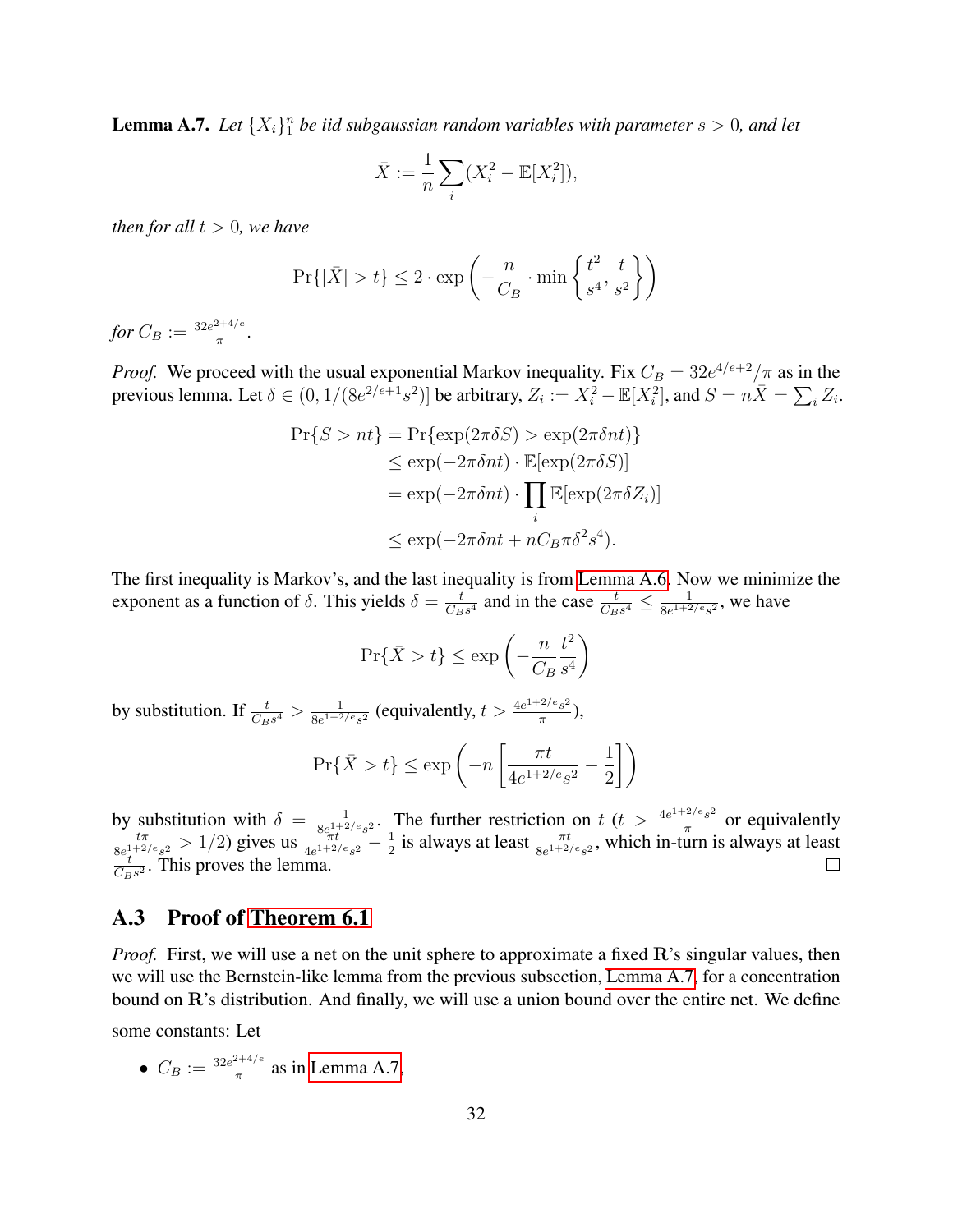•  $C := 2\sqrt{\ln(9) \cdot C_B} = 8e^{1+2/e}\sqrt{\ln 9}/$ √  $\overline{\pi},$ 

• 
$$
\delta := \left(\frac{s}{\sigma}\right)^2 C(\sqrt{n/m} + t/\sqrt{m}),
$$

• and  $\varepsilon := \max(\delta, \delta^2)$ .

Notice that [Lemma A.1'](#page-28-6)s proof gives us  $\sigma < s$ , or  $s/\sigma > 1$ . When A is symmetric we also have  $||A|| = \sup_{x \neq 0} |\langle Ax, x \rangle|/||x||^2$ , because  $s_1(A)$  is the maximum, in absolute value, of the eigenvalues of A.

Step 1: approximation. Here we will use a net along with [Lemma A.5,](#page-29-1) which allows us to reduce the proof to showing  $\|\mathbf{R}'^t\mathbf{R}' - \mathbf{I}_n\| \leq \max(\delta, \delta^2)$  where  $\mathbf{R}':= \frac{1}{\sigma \cdot \sqrt{m}}\mathbf{R}$ . Let  $N \subset S^{n-1}$  be a 1/4-net on the n-dimensional unit sphere. [Lemma A.4](#page-29-2) tells us

$$
\left\|\frac{1}{m\sigma^2}\mathbf{R}^t\mathbf{R}-\mathbf{I}_n\right\|\leq 2\max_{\mathbf{x}\in N}|\langle(\frac{1}{m\sigma^2}\mathbf{R}^t\mathbf{R}-\mathbf{I}_n)\mathbf{x},\mathbf{x}\rangle|=2\max_{\mathbf{x}\in N}\left|\frac{1}{m\sigma^2}\|\mathbf{R}\mathbf{x}\|_2^2-1\right|.
$$

Next, we show with high probability (over  $\mathbb{R}^3$  rows), we have

$$
\max_{\mathbf{x}\in N} \left| \frac{1}{m\sigma^2} \|\mathbf{R}\mathbf{x}\|_2^2 - 1 \right| \le \varepsilon/2.
$$

Step 2: concentration. Here we use the Bernstein-type lemma, [Lemma A.7,](#page-30-1) to get a concentration bound on  $\left|\frac{1}{m\sigma^2}\right| \|\mathbf{Rx}\|_2^2 - 1$  for a fixed x in the net. Express  $\|\mathbf{Rx}\|_2^2$  as a sum indexed by  $\mathbf{R}$ 's rows:

$$
\|\mathbf{R}\mathbf{x}\|_2^2 = \sum_{i=1}^m \langle \mathbf{r}_i, \mathbf{x} \rangle^2.
$$

Now we are concerned with the probability  $\Pr\left\{\left|\frac{1}{m}\right|\right\}$  $\frac{1}{m} \sum (\langle \mathbf{r}_i, \mathbf{x} \rangle^2 - \sigma^2) \leq \sigma^2 \varepsilon / 2$ , and we can use [Lemma A.7](#page-30-1) since  $\mathbb{E}[\langle \mathbf{r}_i, \mathbf{x} \rangle^2] = \sigma^2$  by the definition of isotropic. This matrix, R, has independent, centered, subgaussian rows with parameter s. Then, we have

$$
\Pr\left\{\left|\frac{1}{m}\sum(\langle\mathbf{r}_i,\mathbf{x}\rangle^2-\sigma^2)\right|\leq \sigma^2\varepsilon/2\right\} \leq 2\exp\left(-\frac{m}{C_B}\min\left\{\frac{\sigma^2\varepsilon}{2s^2},\frac{\sigma^4\varepsilon^2}{s^44}\right\}\right)
$$

$$
\leq 2\exp\left(-\frac{m\sigma^4}{4C_Bs^4}\min\left\{\max(\delta,\delta^2),\max(\delta^2,\delta^4)\right\}\right)
$$

$$
\leq 2\exp\left(-\frac{m\sigma^4}{4C_Bs^4}\delta^2\right)
$$

from [Lemma A.7](#page-30-1)<sup>[13](#page-32-0)</sup>. (The min-max argument results in  $\delta^2$  in both cases  $\delta < 1$  and  $\delta \ge 1$ .) Using the inequality  $(a + b)^2 \ge a^2 + b^2$  for non-negative a, b gives us

$$
\Pr\left\{ \left| \frac{1}{m} \sum (\langle \mathbf{r}_i, \mathbf{x} \rangle^2 - \sigma^2) \right| \le \sigma^2 \varepsilon / 2 \right\} \le 2 \exp(-\ln(9) n - t^2)
$$

since  $C_0 = 2\sqrt{\ln 9 \cdot C_B}$ .

<span id="page-32-0"></span><sup>&</sup>lt;sup>13</sup>We consider  $\delta \ge 1$  and  $\delta < 1$  by using [Lemma A.7](#page-30-1) in this step of the proof.